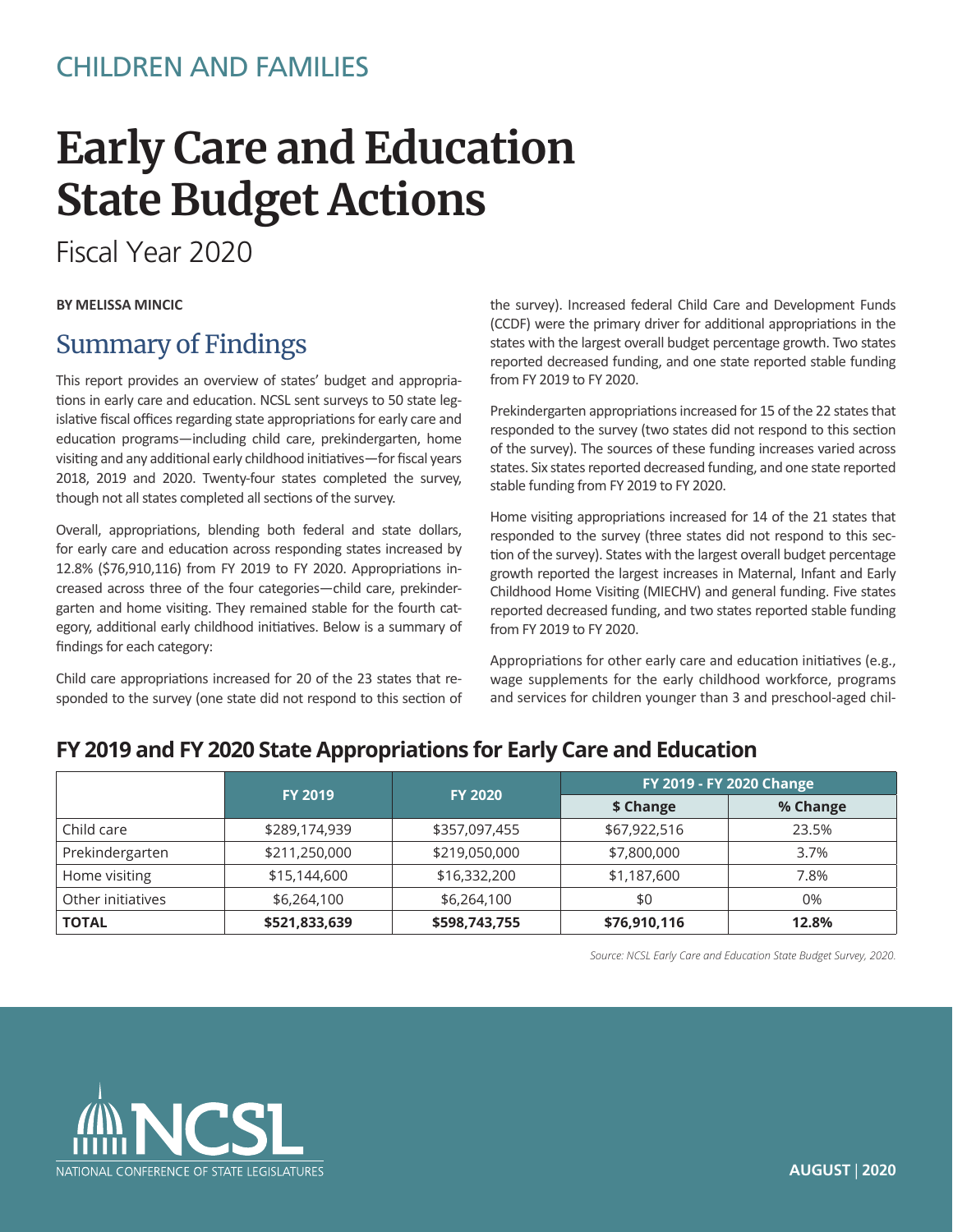dren with special needs and developmental delays) increased for 12 of the 19 states that responded to the survey (five states did not respond to this section of the survey). Increased state appropriations were the primary driver of increased funding in the states with the largest overall state budget increases in this category. Five states reported decreased funding, and two states reported stable funding from FY 2019 to FY 2020.

# Acknowledgement

NCSL thanks the state legislative staff who put forth the time and effort to complete the surveys that make this report possible, especially given the additional strain of the COVID-19 pandemic that inevitably affected work across the country. Their help is sincerely appreciated.

# **About this Report**

This report provides an overview of states' budget and appropriations in early care and education. NCSL sent surveys to 50 state legislative fiscal offices regarding state appropriations for early care and education programs—including child care, prekindergarten, home visiting and any additional early childhood programs—for fiscal years 2018, 2019 and 2020. Twenty-four states completed the survey. The findings provide a snapshot of how legislatures in these states reported planning to use federal, state, local and any additional funding to support early learning and healthy development in young children prior to the COVID-19 pandemic. The crisis caused an economic recession that forced some legislatures back for special sessions that significantly revised appropriations for FY 2019 to FY 2020. Any changes made during these special sessions are not reflected in these findings.

Of the 24 states that participated in the survey, 23 reported funding for child care, 22 reported funding for prekindergarten, 21 reported funding for home visiting and 19 reported funding for other early childhood programs. The data offers a snapshot of one point in time for states and does not reflect all budget adjustments made after state budgets were enacted. States may have several programs for prekindergarten, home visiting, and other early care and education initiatives. When this occurred, FY 2019-2020 percentage changes were calculated based on all programs within a category reported by states, not for each individual program within a given category. Notes in tables indicate cases where states do not have a program, did not provide data or did not complete survey questions.

#### TERMS AND DEFINITIONS USED IN THIS REPORT

- **• State appropriations:** Funds allocated by formal action to government agencies for specific use. The survey asked for allowable expenditures to state agencies but not a record of expenditures.
- **• Designated funds:** Any non-general fund that receives earmarked revenue, such as tobacco, lottery, fees and certain taxes.
- **• Child care funding sources:** State general funds, Temporary Assistance for Needy Families (TANF) transfer or direct funds, federal Child Care and Development Funds (CCDF), state Maintenance of Effort (MOE) matches, master tobacco settlement funds, local matches, taxes and licensing fees.
- **• Prekindergarten funding sources:** State general funds, state education finance formulas, tobacco and designated lottery funds, Title I and TANF funds.
- **• Home visiting funding sources:** State general funds; master tobacco settlements; Maternal, Infant and Early Childhood Home Visiting (MIECHV); Medicaid; TANF; Maternal and Child Health (MCH) Title V block grants; Child Abuse Prevention and Treatment (CAPTA) grants; Substance Abuse and Mental Health Services Administration (SAMHSA) grants; Individuals with Disabilities Education Act (IDEA) Part C; and mandatory state matching funds.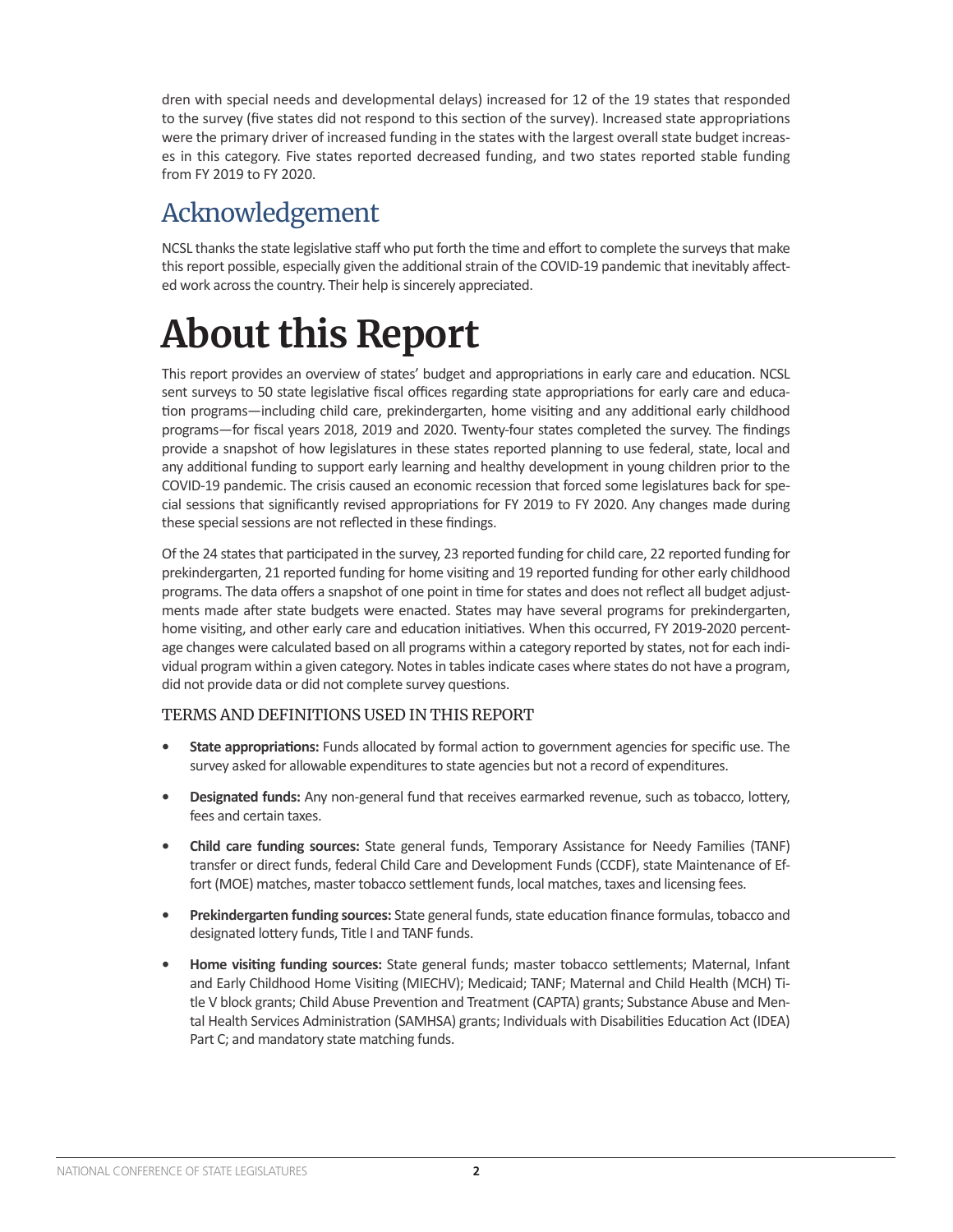# <span id="page-2-0"></span>**Findings by Category**

# Child Care

Of the 24 states that completed the survey, 23 provided information about child care appropriations; West Virginia did not submit information related to child care budget information (see [Appendix A\)](#page-11-0). A vast majority—20 states—reported increased funding for child care initiatives. Two states—Alaska and Louisiana—reported decreased child care funding from FY 2019 to FY 2020. Nebraska's child care funding remained stable from FY 2019 to FY 2020.



*Source: NCSL 2020* 

| <b>State Funding Status Change</b><br>from FY 2018-2019 to FY 2019-2020 | <b>States</b>                                                                                                                                                                                                                   |
|-------------------------------------------------------------------------|---------------------------------------------------------------------------------------------------------------------------------------------------------------------------------------------------------------------------------|
| Overall increase: 20 states                                             | Alabama, Arkansas, California, Delaware,<br>Georgia, Indiana, Iowa, Kansas, Maine,<br>Massachusetts, Michigan, Mississippi,<br>Missouri, Montana, Nevada, New Jersey,<br>New Mexico, North Carolina, North Dakota,<br>Wisconsin |
| Overall decrease: 2 states                                              | Alaska, Louisiana                                                                                                                                                                                                               |
| Remain stable: 1 state                                                  | Nebraska                                                                                                                                                                                                                        |

*Source: NCSL, 2020*

The primary driver of the increases in California, Kansas, Mississippi, Missouri and Wisconsin—the states with largest overall state budget percentage increases in child care appropriations—was federal CCDF funding appropriations. Kansas' \$22,005,817 increase came solely from growth in CCDF, discretionary and matching funds. Missouri's increased child care funding was primarily attributable to a 53.5% increase in CCDF funds (\$49,434,736) as well as an additional \$2,001,534 in TANF dollars. The state also contribut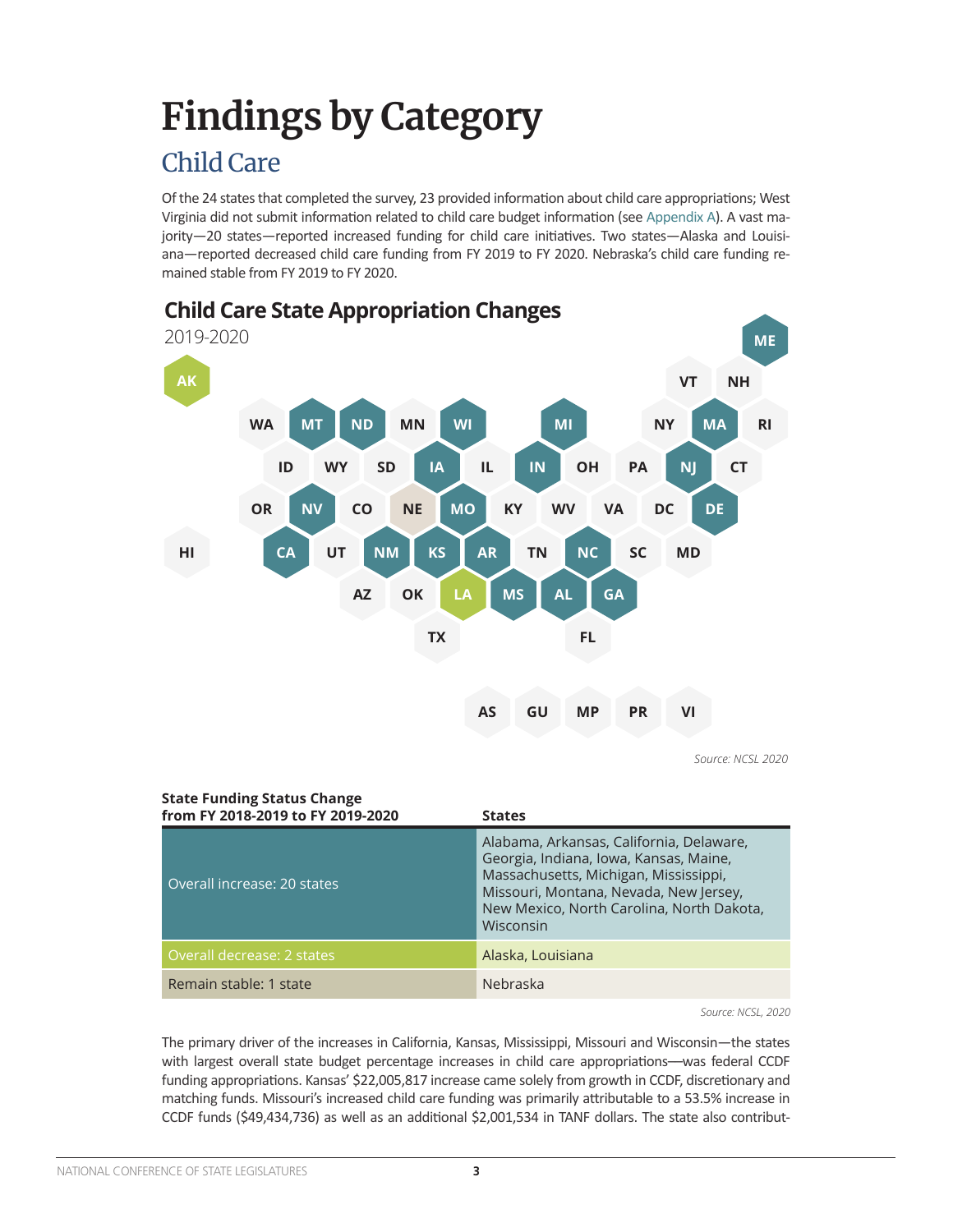ed \$38,927 to the Child Care Improvement Program through the Department of Health and Senior Services. Mississippi's increased appropriations came from equal percentage (64.7%) increases in CCDF (\$25,681,943), TANF (\$11,608, 556) and health homes (\$1,298,582), an optional state benefit for coordinated/integrated service delivery for people with Medicaid who have chronic conditions. California's increased child care spending came from a combination of sources, including an additional \$551,917,769 in general funds, primarily attributed to one-time

### **Top 5 States to Increase Child Care Appropriations**

|             | <b>Increase in FY 2020 Funding</b> |            |  |  |
|-------------|------------------------------------|------------|--|--|
|             | \$ Increase                        | % Increase |  |  |
| Mississippi | \$38,589,081                       | 56.8%      |  |  |
| Kansas      | \$22,005,817                       | 55.1%      |  |  |
| California  | \$841,815,000                      | 35.1%      |  |  |
| Missouri    | \$52,424,530                       | 32.6%      |  |  |
| Wisconsin   | \$67,922,516                       | 23.5%      |  |  |
|             | <b>State</b>                       |            |  |  |

*Source: NCSL, 2020*

initiatives, including increased child care slots and funds for facility and workforce development grants. They also came from an additional \$3,394,000 in Title IV-E dollars, an additional \$223,640,231 in CCDF dollars and a new state tax revenue on cannabis. The cannabis tax provided an additional \$80,463,000 for child care funding in the state from FY 2019 to FY 2020.

All five of these states reported increases or stable funding from their general fund. It is worth noting that a few additional states—Delaware, Massachusetts, Montana, New Jersey and North Dakota—while not among the top five listed above, did report increases in general funds for child care.

Only two states—Alaska and Louisiana—reported decreased child care funding from FY 2019 to FY 2020. Although Louisiana reported an additional \$11,200,000 in general fund dollars, the state also reported a \$47,580,761 decrease in CCDF dollars for a net decrease of \$36,380,761 (26.6%) in child care funding from FY 2019 to FY 2020. Alaska reported a \$4,065,500 increase in CCDF funding but also a \$4,559,900 decrease in TANF funding and a \$161,300 decrease in general fund dollars dedicated to child care, yielding a \$654,700 year-over-year decrease in child care funding.

#### EXAMPLES OF RECENT STATE CHILD CARE LEGISLATION

Maine enacted [Legislative Document 1958](http://legislature.maine.gov/LawMakerWeb/summary.asp?ID=280075872) in 2020, which expands the permitted use of tax increment financing to include costs associated with operating quality child care facilities. Allowed uses include finance costs and construction, staffing, training, and certification and accreditation costs related to child care.

New Mexico enacted [HB 83](https://www.nmlegis.gov/Legislation/Legislation?chamber=H&legType=B&legNo=83&year=20) in 2020, which establishes the early childhood education and care fund and the early childhood education and care program. The bill mandates that excess funds from the federal Mineral Leasing Act are distributed to the early childhood education and care fund beginning June 30, 2022, and by June 30 for each following fiscal year moving forward.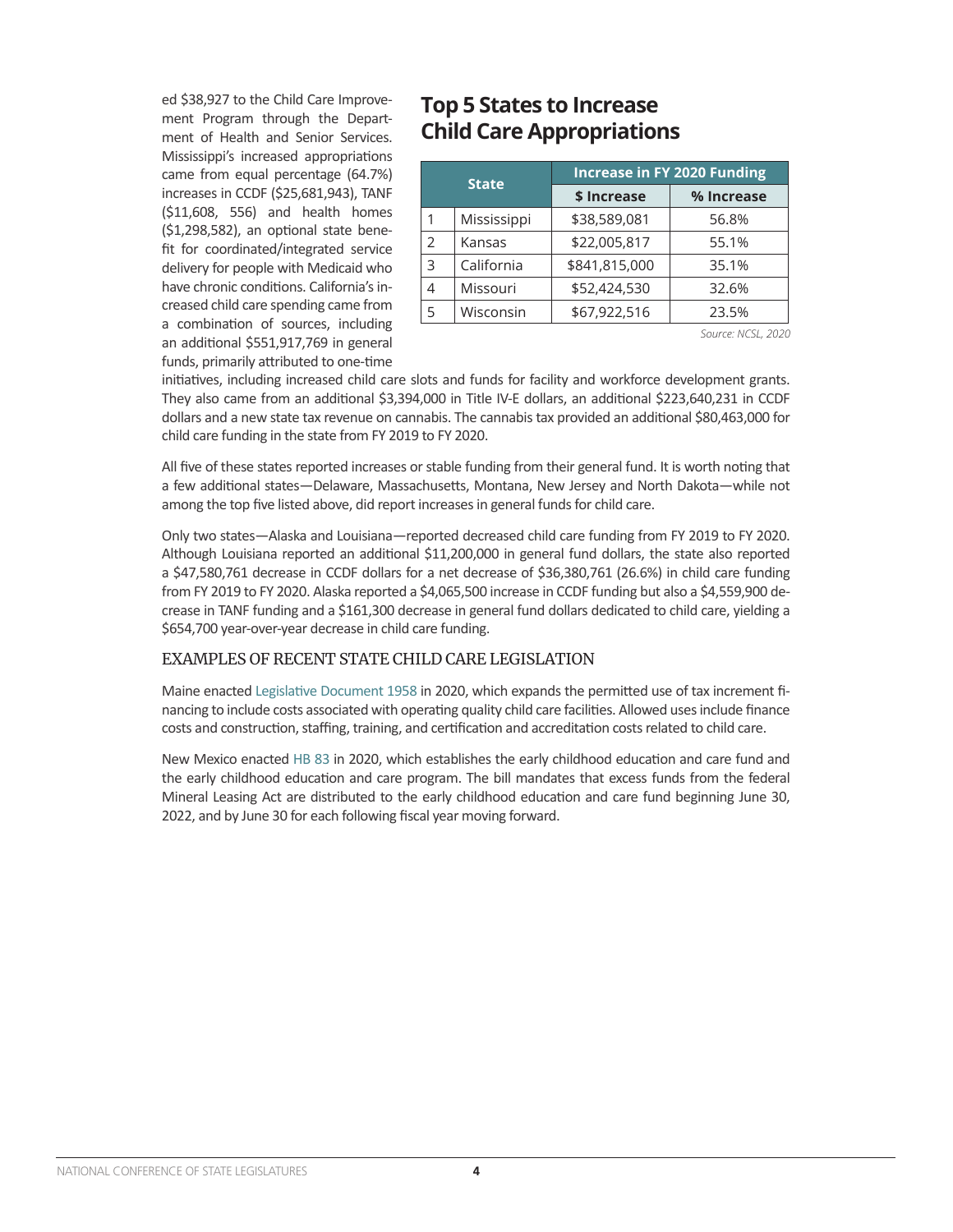# <span id="page-4-0"></span>Prekindergarten

Of the 24 states that completed the survey, 22 provided information about prekindergarten appropriations; Mississippi and North Dakota did not submit information related to prekindergarten budget information (see [Appendix B\)](#page-15-0). Fifteen states reported increased funding for prekindergarten initiatives. Six states—Arkansas, Delaware, Massachusetts, Montana, Nevada and West Virginia—reported decreased prekindergarten funding from FY 2019 to FY 2020. Alaska's prekindergarten funding remained stable from FY 2019 to FY 2020.



**Prekindergarten State Appropriation Changes**

*Source: NCSL 2020* 

### **State Funding Status Change**

| from FY 2018-2019 to FY 2019-2020 | <b>States</b>                                                                                                                                                   |
|-----------------------------------|-----------------------------------------------------------------------------------------------------------------------------------------------------------------|
| Overall increase: 15 states       | Alabama, California, Georgia, Indiana, Iowa,<br>Kansas, Louisiana, Maine, Michigan, Missouri,<br>Nebraska, New Jersey, New Mexico, North<br>Carolina, Wisconsin |
| Overall decrease: 6 states        | Arkansas, Delaware, Massachusetts, Montana,<br>Nevada, West Virginia                                                                                            |
| Remain stable: 1 state            | Alaska                                                                                                                                                          |

*Source: NCSL, 2020*

The top five of the 15 states with overall state budget percentage increases in prekindergarten appropriations—Alabama, Kansas, Missouri, New Jersey and New Mexico—each reported fluctuations in funding streams. Missouri saw both increased and decreased appropriations for prekindergarten services across funding streams. They included a \$24,567,074 increase in school finance formula funds for the state prekindergarten program and a \$693,939 increase in general funds dedicated to supporting early childhood development for children birth to age 3 through the Early Childhood Development, Education and Care Programs for Low-Income Families. General funding for the Early Childhood Program/Missouri Preschool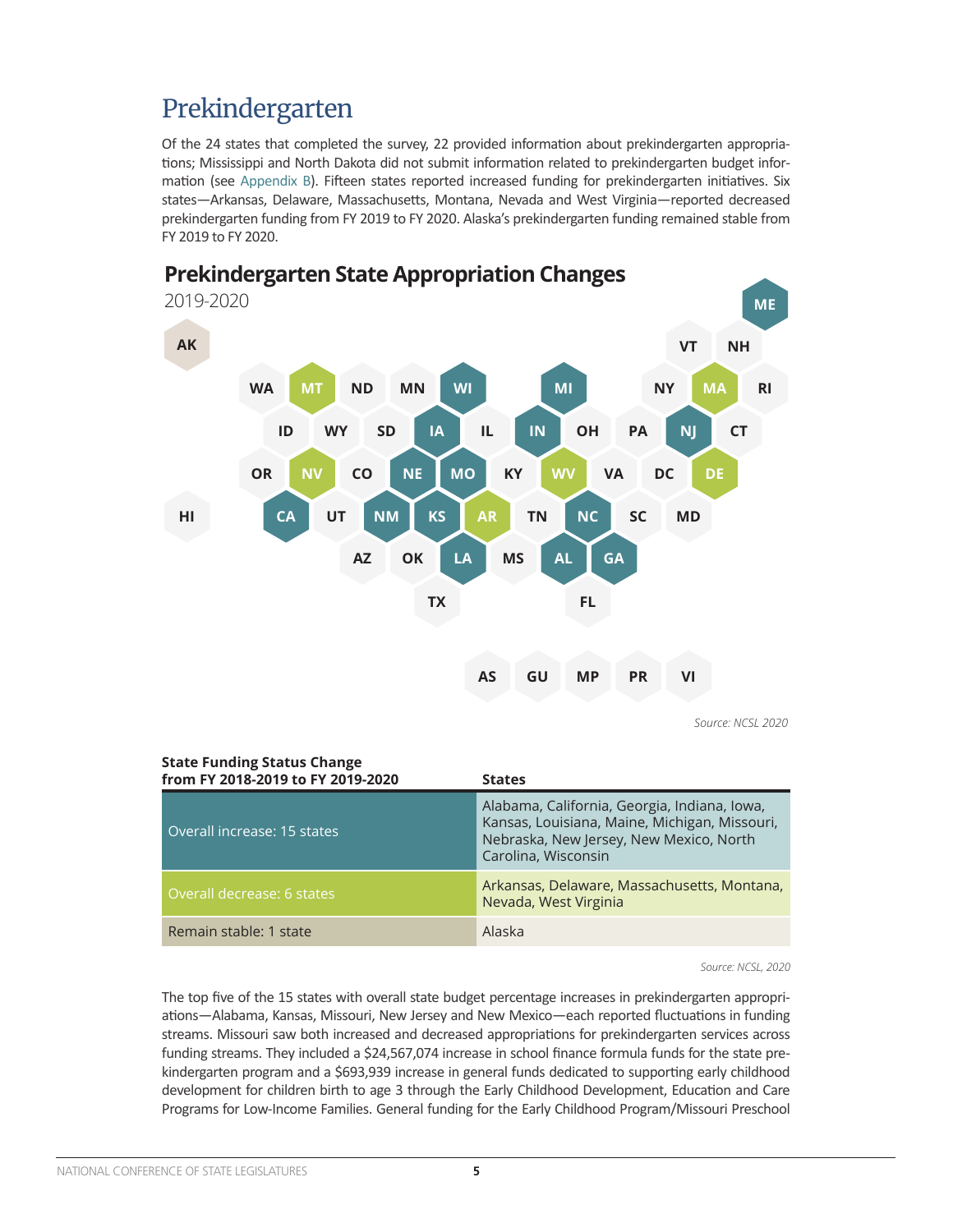Program increased by \$267,737, more than doubling general funding in FY 2019. The preschool program also received an additional \$6,500,000 in in federal funds through the U.S. Department of Health and Human Services Preschool Development Grant Birth to Five Program. Offsetting these increases, dedicated funds from the Early Childhood Development, Education and Care fund decreased by \$2,712,071 (47.5%). Still, Missouri reported a net increase of \$29,316,679 in prekindergarten funding.

### **Top 5 States to Increase Prekindergarten Appropriations**

| <b>State</b> |            | <b>Increase in FY 2020 Funding</b> |            |  |  |
|--------------|------------|------------------------------------|------------|--|--|
|              |            | \$ Increase                        | % Increase |  |  |
|              | Missouri   | \$29,316,679                       | 153.2%     |  |  |
| 2            | New Mexico | \$27,100                           | 42.3%      |  |  |
| 3            | Alabama    | \$27,297,035                       | 28.1%      |  |  |
|              | Kansas     | \$5,501,339                        | 17.0%      |  |  |
| 5            | New Jersey | \$68,385                           | 9.3%       |  |  |

*Source: NCSL, 2020*

#### Three states reported increased gener-

al fund appropriations. New Mexico reported an additional \$24,500 in general funds for the state pre-K program and a marginal increase of \$2,600 in the state prekindergarten fund balance, which reverts to state prekindergarten funds and can be used for additional prekindergarten awards. Alabama's First Class Prekindergarten and Strong Start/Strong Finish Programs received increases of \$26,836,595 and \$450,440, respectively, in general funds for program expansion. Kansas' State Pre-K: 4-Year-Old At-Risk Program received an additional \$4,300,608 from the school finance formula. The Pre-K Pilot Program received an additional \$1,079,314 in TANF funding, plus \$121,417 in tobacco settlement funds. New Jersey increased general fund appropriations by \$68,385 for its state prekindergarten program.

Of the six states that decreased prekindergarten appropriations from FY 2019 to FY 2020, two had only slight reductions: 1% in Arkansas (\$1,104,376) and 0.3% (\$42,092) in Delaware. Nevada reduced funding by \$3,196,530 (7.5%), and Massachusetts, Montana and West Virginia made even greater cuts. Despite a \$5,507,987 increase in general funds for the Commonwealth Preschool Partnership Initiative, Massachusetts reported a \$12,425,816 reduction in federal funds for the Preschool Expansion Grant, resulting in a \$6,894,816 (29.3%) overall decrease from FY 2019 to FY 2020. The Montana Legislature did not fund its Stars to Quality prekindergarten program in 2019. In addition, the state reported a \$3,353,832 (43.5%) decrease in federal Preschool Development Grant Program funding for a total year-over-year reduction of \$7,844,904 (64.3%). West Virginia reported a \$58,937,302 (39.4%) loss in funding, primarily from a loss of \$55,296,850 in TANF, CCDB, Title I and Head Start funds and a loss of \$371,158 in local funds for the WV Universal Pre-K Program.

#### EXAMPLES OF RECENT STATE PREKINDERGARTEN LEGISLATION

California's Early Learning and Care Infrastructure Grant Program provides resources to build new facilities or to retrofit, renovate or expand existing facilities to expand access to early learning and care opportunities for children up to 5 years old. In addition to \$142,705,000 in general funds already appropriated for the program, California enacted [AB 114](https://leginfo.legislature.ca.gov/faces/billNavClient.xhtml?bill_id=201920200AB114) in 2019 to appropriate an additional \$102,295,000 for the program.

Washington enacted [SB 5851](https://app.leg.wa.gov/billsummary?BillNumber=5851&Year=2019) in 2019, which uses funding distributed from the Puget Sound Taxpayer Accountability Account. Counties may use distributions from the account solely to start endowments to improve educational outcomes in early learning, K-12 and higher education. These include, but are not limited to, facilities and programs for low-income, homeless, foster care or otherwise vulnerable children and youth.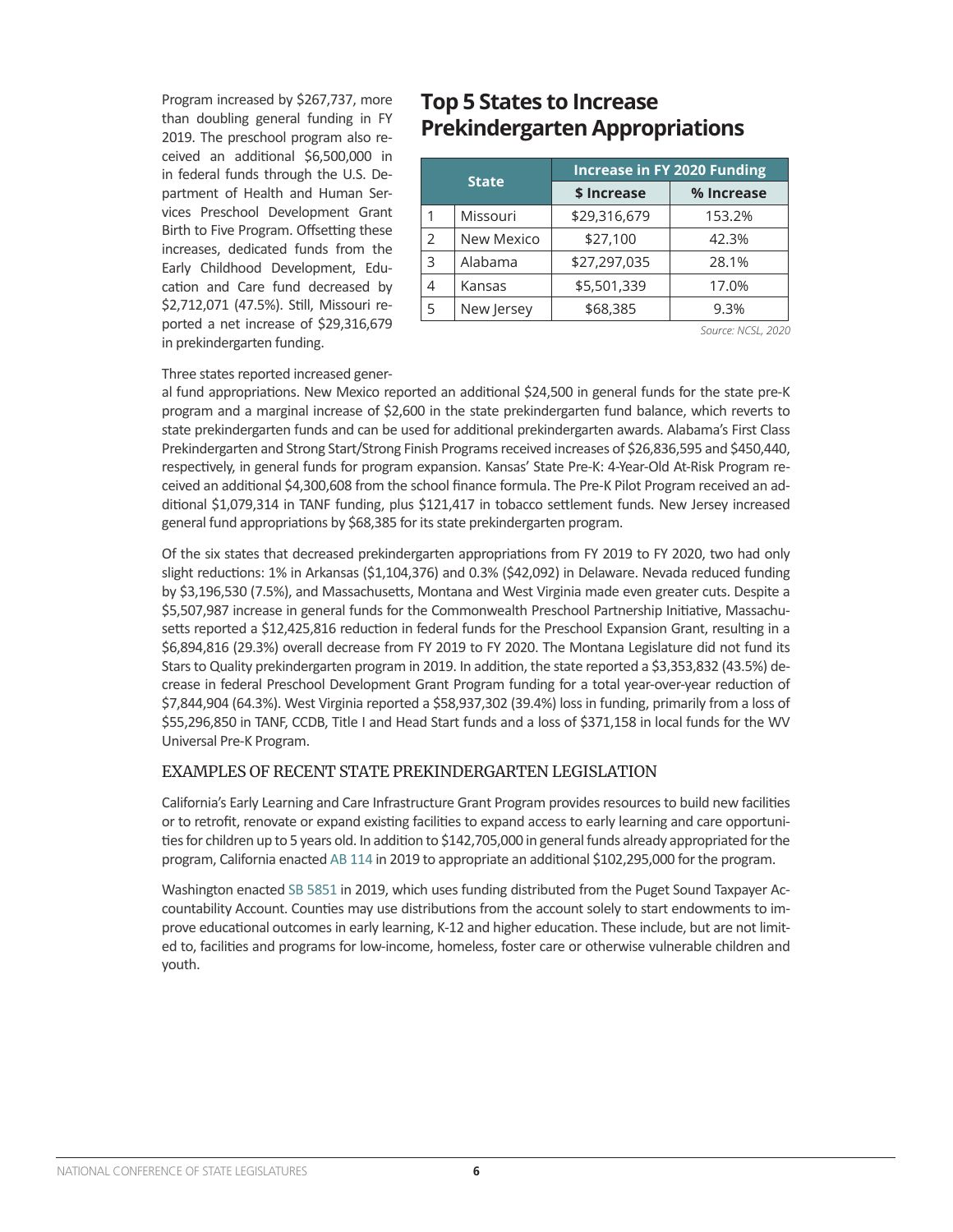# <span id="page-6-0"></span>Home Visiting

Of the 24 states that completed the survey, 21 provided information about home visiting appropriations; Georgia, North Dakota and West Virginia did not submit home visiting budget information (see [Appendix](#page-22-0)  [C](#page-22-0)). Fourteen states reported increased funding for home visiting initiatives from FY 2019 to FY 2020. Five states—Alaska, Iowa, Kansas, Louisiana and Montana—reported decreases. New Jersey's and North Carolina's home visiting funding remained stable from FY 2019 to FY 2020.



## **Home Visiting State Appropriation Changes**

*Source: NCSL 2020* 

| <b>State Funding Status Change</b><br>from FY 2018-2019 to FY 2019-2020 | <b>States</b>                                                                                                                                             |
|-------------------------------------------------------------------------|-----------------------------------------------------------------------------------------------------------------------------------------------------------|
| Overall increase: 14 states                                             | Alabama, Arkansas, California, Delaware,<br>Indiana, Maine, Massachusetts, Michigan,<br>Mississippi, Missouri, Nebraska, Nevada, New<br>Mexico, Wisconsin |
| Overall decrease: 5 states                                              | Alaska, Iowa, Kansas, Louisiana, Montana                                                                                                                  |
| Remain stable: 2 state                                                  | New Jersey, North Carolina                                                                                                                                |

*Source: NCSL, 2020*

Fourteen states reported increases in home visiting appropriations from FY 2019 to FY 2020, with the biggest increases primarily attributable to increases in general fund investments and federal MIECHV funds. California reported large increases in appropriations supporting its CalWORKs Home Visiting Initiative. FY 2019 appropriations represented six months of services for TANF families with young children; an additional \$7,989,00 increase in general fund appropriations for FY 2020 will support a full year of services. California also reported a \$49,277,000 increase in TANF funds. Delaware's additional \$4,013,055 in FY 2020 funds for home visiting is attributable to a \$569,737 increase in general funds and a \$3,417,023 increase from federal MIECHV grants. Mississippi's additional \$1,298,582 (64.7%) for the Healthy Families Mississippi Program comes from an increase in federal MIECHV dollars. Alabama reported a \$1 million (46.8%)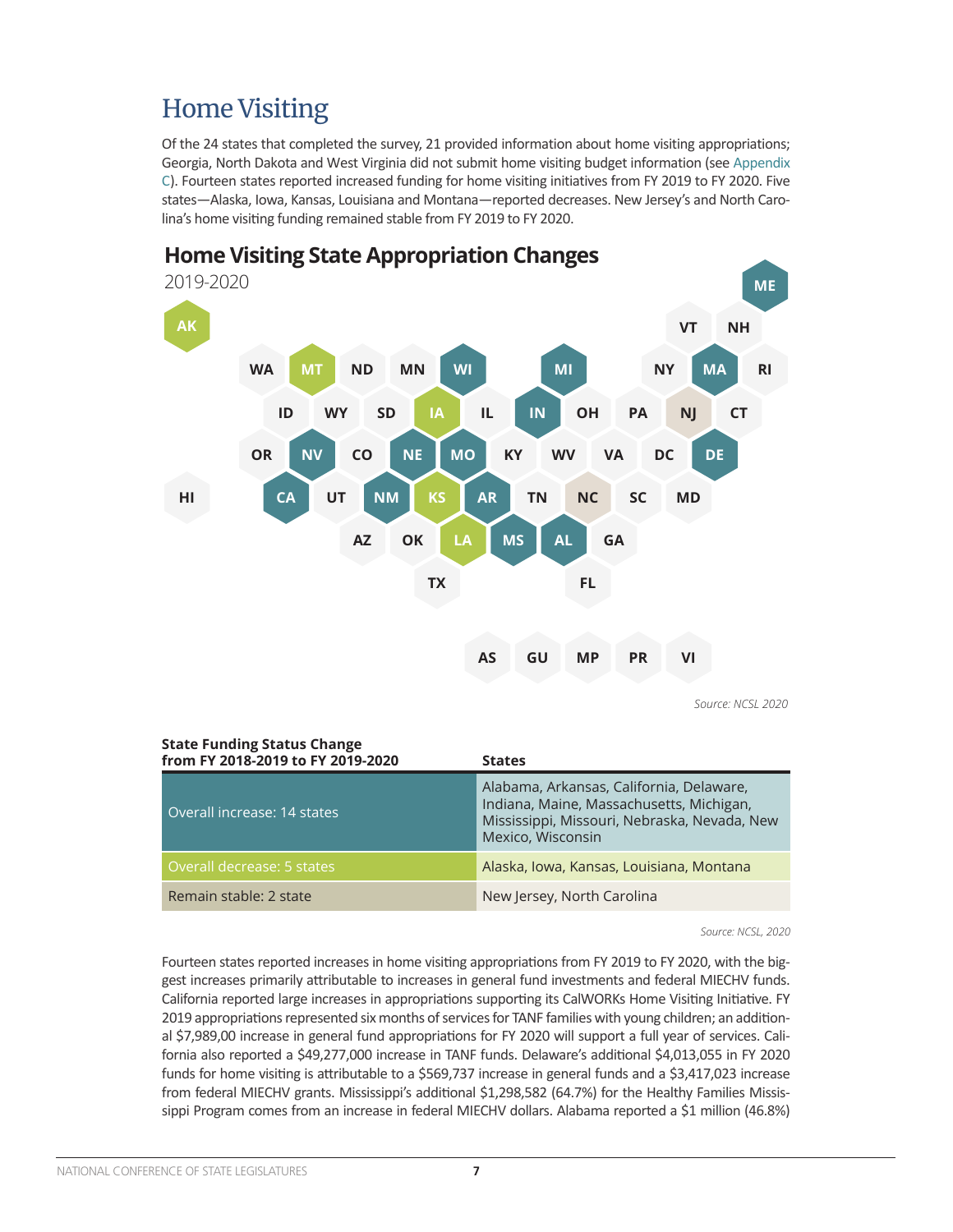increase in general funds to provide additional grants to HIPPY (Home Instruction for Parents of Preschool Youngsters) home visiting sites, and Indiana reported a \$816,616 (35.9%) increase in general funds for its state home visiting program.

Of the five states that reported decreased appropriations for home visiting initiatives from FY 2019 to FY 2020, Kansas reported only a slight funding reduction of \$273,237 (1.5%). Alaska and Iowa reported marginal reductions of \$128,000 (6.7%) and \$522,528 (7.4%), respectively. Montana and Lou-

### **Top 5 States to Increase Home Visiting Appropriations**

| <b>State</b>  |             | <b>Increase in FY 2020 Funding</b> |            |  |  |
|---------------|-------------|------------------------------------|------------|--|--|
|               |             | \$ Increase                        | % Increase |  |  |
| 1             | California  | \$57,266,000                       | 233.5%     |  |  |
| $\mathcal{P}$ | Delaware    | \$4,013,055                        | 81.4%      |  |  |
| 3             | Mississippi | \$1,298,582                        | 64.7%      |  |  |
| 4             | Alabama     | \$1,000,000                        | 46.8%      |  |  |
| 5             | Indiana     | \$816,616                          | 35.9%      |  |  |

*Source: NCSL, 2020*

isiana experienced larger reductions in home visiting funding. Montana reported a \$3,748,121 (62.5%) reduction in MIECHV funding and a \$34,410 reduction in general and dedicated funds for the Public Health Home Visits Program, figures totaling an overall \$3,782,531 (57%) reduction in home visiting appropriations. Louisiana reported an overall \$9,309,103 (45.9%) decrease in home visiting funding stemming primarily from a \$9,440,218 (68.5%) decrease in funds from the Affordable Care Act, Maternal Child Health Block Grant and MIECHV for its Nurse-Family Partnership and a \$128,876 (20.1%) decrease from its Children's Trust Fund. Louisiana's Children's Trust Fund is funded by a \$4 fee on duplicate copies of birth certificates, federal funding through a Community-Based Child Abuse Prevention grant and various other contributions.

#### EXAMPLE OF RECENT STATE HOME VISITING LEGISLATION

New Hampshire enacted [SB 274](http://www.gencourt.state.nh.us/bill_status/bill_status.aspx?lsr=1022&sy=2019) in 2019 to require that existing home visiting programs for children and their families be made available to all Medicaid-eligible children and pregnant women without restriction.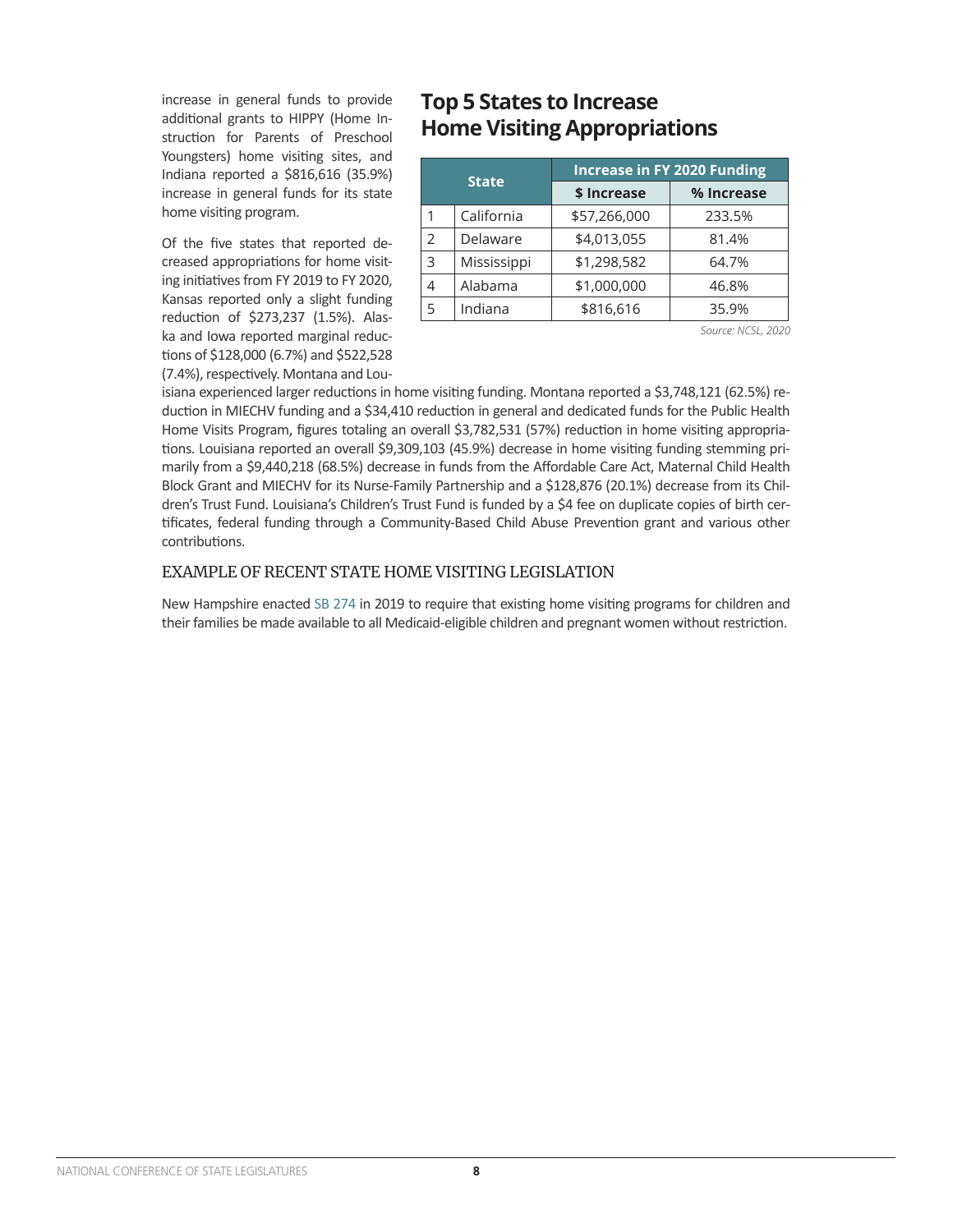## <span id="page-8-0"></span>Other Early Care and Education Initiatives

State legislatures continued to make investments in numerous other programs serving young children and their families. Of the 24 states that completed the survey, 19 states provided information about appropriations for what NCSL is categorizing as "other early care and education initiatives" (e.g., wage supplements for the early childhood workforce, programs and services for children ages birth to 3, and preschool-aged children with special needs and developmental delays). Alabama, Mississippi, Montana, New Jersey and West Virginia did not submit budget information for other early care and education initiatives (see [Appendix D](#page-26-0)). Twelve states reported increased funding for other early care and education initiatives. Five states—Alaska, Arkansas, Iowa, Nevada and North Dakota—reported decreased funding for other initiatives from FY 2019 to FY 2020. Georgia's and Wisconsin's funding for other early care and education initiatives remained stable from FY 2019 to FY 2020.



| <b>State Funding Status Change</b><br>from FY 2018-2019 to FY 2019-2020 | <b>States</b>                                                                                                                             |
|-------------------------------------------------------------------------|-------------------------------------------------------------------------------------------------------------------------------------------|
| Overall increase: 12 states                                             | California, Delaware, Indiana, Kansas,<br>Louisiana, Maine, Massachusetts, Michigan,<br>Missouri, Nebraska, New Mexico, North<br>Carolina |
| Overall decrease: 5 states                                              | Alaska, Arkansas, Nevada, Iowa, North Dakota                                                                                              |
| Remain stable: 2 states                                                 | Georgia, Wisconsin                                                                                                                        |

*Source: NCSL, 2020*

The primary driver of the increases in California, Indiana, Louisiana, Michigan and New Mexico—the five states with the largest overall state budget increases in this category—was increased state appropriations. Four of these five states reported budget increases in the triple-digit percentage points.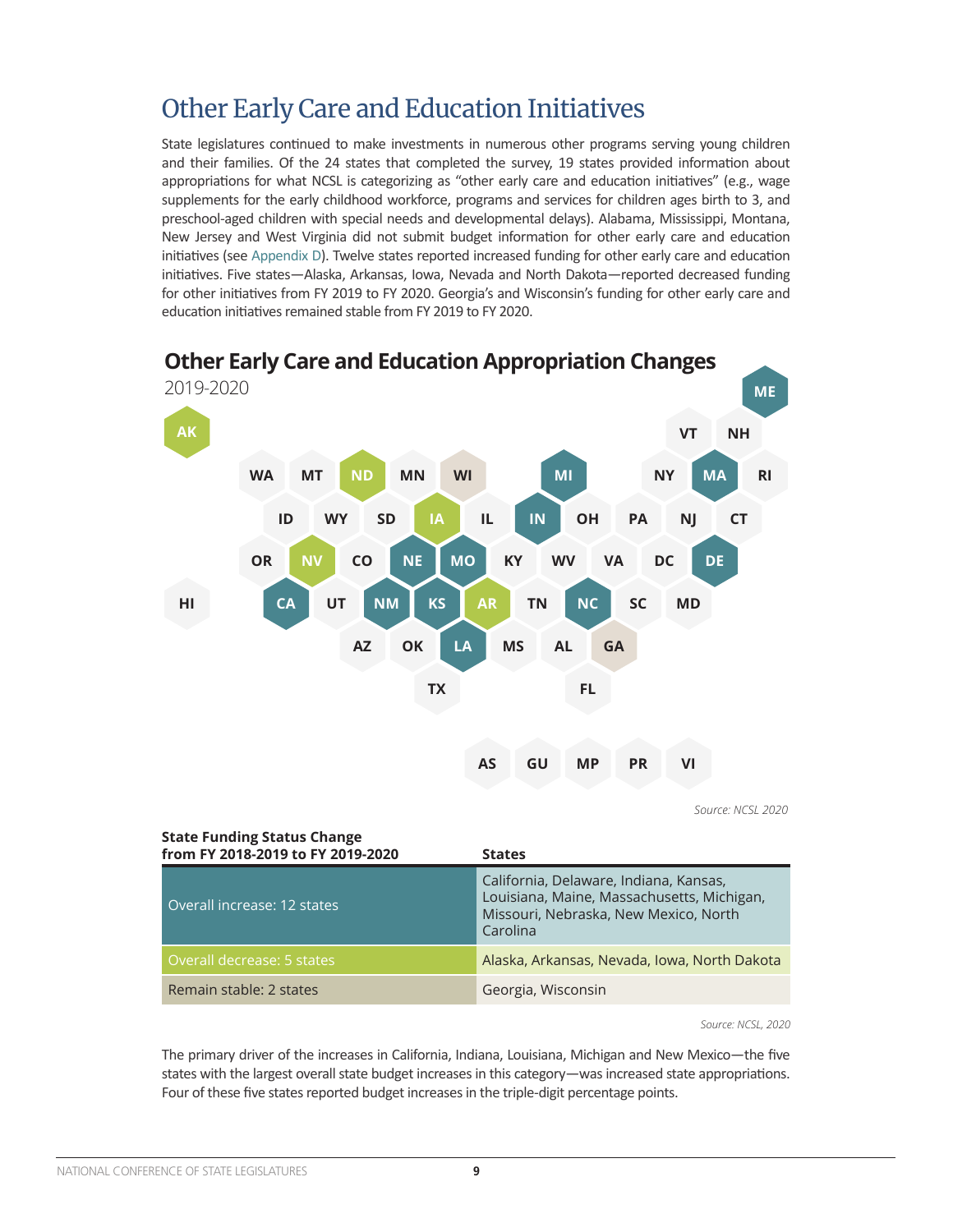Louisiana reported a 686.4% (\$7,821,931) increase in funding for other early care and education initiatives—the highest percentage increase in this category. The increase includes an additional \$5,662,976 in federal funding and \$2,130,000 in state general funding for the Preschool Development Grant Birth to Five Program and an additional \$28,955 increase in an interagency transfer of funds to expand the Early Childhood Community Networks, regional entities that facilitate coordinated leadership functions for the early childhood community. Califor-

### **Top 5 States to Increase Other Early Care and Education Initiative Appropriations**

| <b>State</b> |            | <b>Increase in FY 2020 Funding</b> |            |  |  |
|--------------|------------|------------------------------------|------------|--|--|
|              |            | \$ Increase                        | % Increase |  |  |
| 1            | Louisiana  | \$7,821,931                        | 686.4%     |  |  |
| 2            | California | \$498,103,000                      | 370.9%     |  |  |
| 3            | Michigan   | \$17,009,739                       | 146.9%     |  |  |
| 4            | New Mexico | \$99,300                           | 124.4%     |  |  |
| 5            | Indiana    | \$5,350,487                        | 39.7%      |  |  |

*Source: NCSL, 2020*

nia reported a \$498,103,000 overall increase in funding. This came from increases of \$492,683,000 in general funds for services for preschool-aged children with special needs and an additional \$1,980,000 from the preschool development grant program.

Michigan's \$17,009,739 increase in funding for other early care and education initiatives comes from a mix of state and federal funding. At the state level, Michigan reported increased state aid fund appropriations of \$2,150,000 for the Early On program—early intervention services for infants and toddlers with developmental delays and/or disabilities and their families—and \$4,000,000 for Flint Water Crisis Early Intervention Supports. The state also reported an additional \$2,505,000 from a local county match of state dollars awarded for early childhood systems-building work and an additional \$8,354,739 from an Every Student Succeeds Act (ESSA) federal grant for the Preschool Development Grant Birth to Five Program.

New Mexico reported a 124.4% (\$99,300) overall increase in funding for other early care and education initiatives. The state appropriated additional general funds, including an extra \$2,800 for higher education scholarships and wage supplements for the early childhood workforce and an extra \$89,700 for a K-5 Plus extended school year. New Mexico's Family Infant Toddler Program received a marginal increase in general funds (\$3,500) and a marginal increase in federal IDEA Part C funds (\$3,300).

Indiana reported a net increase of \$5,350,487 (39.7%) in funding for other early care and education initiatives. This figure reflects a \$9,850,487 increase in general funding and a loss of \$4.5 million in dedicated funding for the First Steps Program.

Of the five states that reported decreased appropriations for other early care and education initiatives from FY 2019 to FY 2020, Alaska had only a slight reduction of .1% (\$7,000), and North Dakota, Iowa and Nevada had small reductions in funding—\$164,348 (3.9%), \$3,960,000 (4.0%) and \$505,082 (5.6%), respectively. Arkansas had a much larger reduction in overall percentage of funding for other early care and education initiatives at 84.2% (\$17,761,421). The state experienced increases in federal Department of Health and Human Services funds of \$630,803 for a preschool development grant program serving children birth to age 5 and \$314,186 for the Early Head State Child Care Partnership. These increases were offset, however, by a decrease of \$18,706,411 in Department of Health and Human Services and Department of Education funding for the preschool development grant program from FY 2019 to FY 2020.

#### EXAMPLE OF OTHER EARLY CARE AND EDUCATION LEGISLATION

Oklahoma enacted [HB 4153](http://www.oklegislature.gov/BillInfo.aspx?Bill=HB4153&Session=2000) in 2020 to expand early intervention funding for SoonerStart Early Intervention Services for eligible infants, toddlers and their families.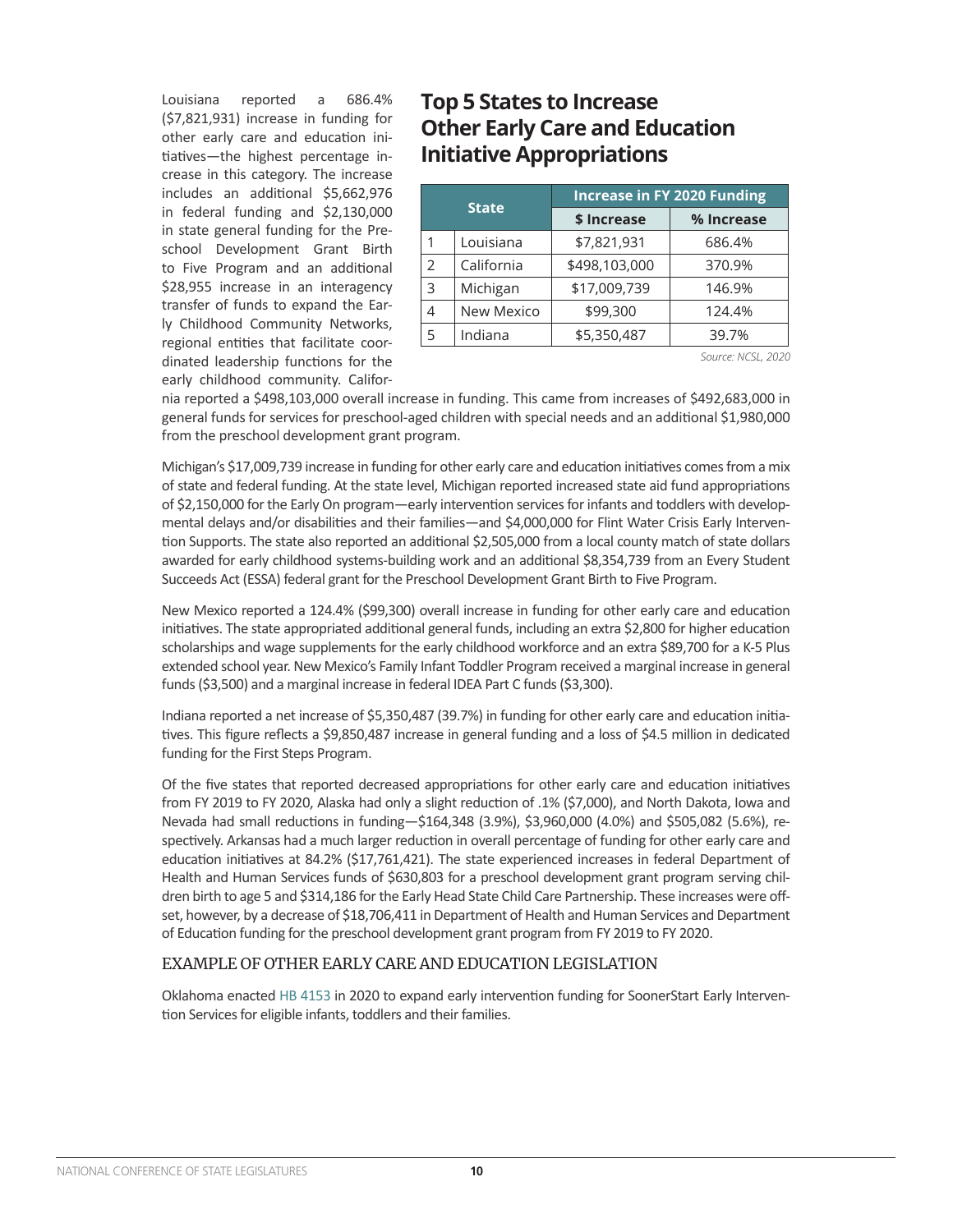# **Conclusion**

The 24 states that responded to NCSL's survey reported increased financial support for early care and education initiatives overall (12.8%), and for three of the four early care and education categories as well, from FY 2019 to FY 2020. Appropriations for child care increased the most of the four survey categories (23.5%), followed by home visiting (7.8%) and prekindergarten initiatives (3.7%). Funding for other early care and education initiatives increased for some states but remained consistent from FY 2019 to FY 2020 overall for those 24 states.

The COVID-19 pandemic, during which many children and parents lost access to the services and programs highlighted in this report, has underscored how important early childhood systems can be to families' health and financial stability. During these unprecedented times, states have adapted and embraced innovative ways to deliver services and support the early childhood service providers. For example, New Mexico is prioritizing child care staff for COVID-19 testing and providing uninsured child care workers access to state health insurance. Alaska, Illinois, New Mexico, North Carolina and West Virginia are increasing compensation and benefits (e.g., paid sick days) for the child care workforce. In addition to these examples, NCSL anticipates that many legislators will give early care and education more attention in coming years. Some may leverage learnings from the COVID-19 crisis to make legislative changes that previously seemed improbable but now seem reasonable, if not necessary, from child development, workforce and economic perspectives.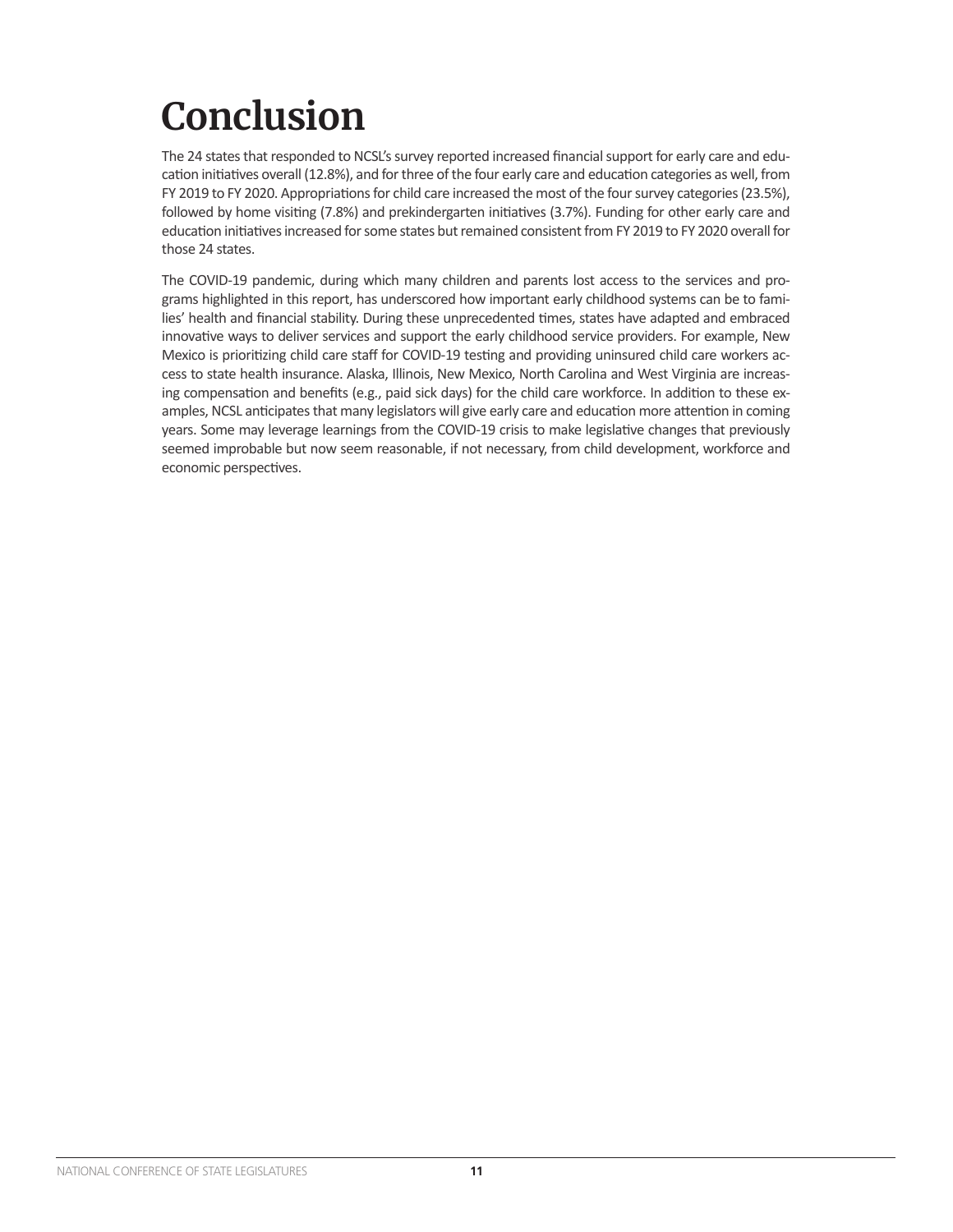# <span id="page-11-0"></span>Appendix A: Child Care State Appropriations

**Legend:**  $\blacksquare$  Overall increase in funding  $\blacksquare$  Overall decrease in funding  $\blacksquare$  Stable funding

| <b>State</b>    | <b>Funding Source</b>        | FY 2018<br>(final) | FY 2019<br>(estimated) | FY 2020<br>(appropriated) | % Change<br>FY 19-20        |
|-----------------|------------------------------|--------------------|------------------------|---------------------------|-----------------------------|
|                 | <b>General Fund</b>          | \$3,097,124        | \$4,566,299            | \$4,000,000               | $-12.4%$                    |
|                 | CCDF (Federal)               | \$113,557,729      | \$150,235,779          | \$147,438,382             | $-1.9%$                     |
|                 | TANF transfer or direct      |                    |                        | \$18,601,453              | 100.0%                      |
| Alabama         | Other (Early Head            | \$7,839,113        | \$8,710,459            | \$8.710.459               | 0.0%                        |
|                 | Start)                       |                    |                        |                           |                             |
|                 | Other (Title XX)             | \$500,000          | \$500,000              | \$500,000                 | 0.0%                        |
|                 | Other (State)                | \$8,568,183        | \$11,216,117           | \$6,130,172               | $-45.3%$                    |
|                 | Other (ETF - State)          | \$4,000,000        | \$3,479,122            | \$3,479,122               | 0.0%                        |
|                 | <b>Total - Child Care</b>    | \$137,562,149      | \$178,707,776          | \$188,859,588             | 5.7%                        |
|                 | General Fund                 | \$8,011,100        | \$8,253,300            | \$8,092,000               | $-2.0%$                     |
| Alaska          | CCDF (Federal)               | \$11,080,900       | \$12,986,500           | \$17,053,000              | 31.3%                       |
|                 | TANF transfer or direct      | \$11,024,600       | \$15,589,700           | \$11,029,800              | $-29.2%$                    |
|                 | <b>Total - Child Care</b>    | \$30,116,600       | \$36,829,500           | \$36,174,800              | $-1.8%$                     |
| <b>Arkansas</b> | <b>General Fund</b>          | \$6,264,998        | \$7,079,026            | \$7,079,026               | 0.0%                        |
|                 | CCDF (Federal)               | \$22,430,855       | \$38,597,532           | \$44,000,000              | 14.00%                      |
|                 | <b>Total - Child Care</b>    | \$28,695,853       | \$45,676,558           | \$51,079,026              | 11.83%                      |
|                 | <b>General Fund</b>          | \$516,283,665      | \$1,372,848,231        | \$1,924,766,000           | 40.2%                       |
|                 | CCDF (Federal)               | \$575,931,335      | \$701,431,769          | \$925,072,000             | 31.9%                       |
| California      | TANF transfer or direct      | \$388,126,000      | \$311,493,000          | \$293,893,000             | $-5.7%$                     |
|                 | Other (Title IV-E)           | \$4,717,000        | \$9,623,000            | \$13,017,000              | 35.3                        |
|                 | Other (Prop 64) <sup>1</sup> |                    |                        | \$80,463,000              | 100.00%                     |
|                 | <b>Total - Child Care</b>    | \$1,485,058,000    | \$2,395,396,000        | \$3,237,211,000           | 35.1% <sup>2</sup>          |
|                 | <b>General Fund</b>          | \$35,878,149       | \$39,409,881           | \$46,515,600              | 18.0%                       |
|                 | CCDF (Federal)               | \$12,007,048       | \$9,446,312            | \$14,045,000              | 48.68%                      |
| <b>Delaware</b> | TANF transfer or direct      | \$20,173,754       | \$18,163,741           | \$19,775,900              | 8.9%                        |
|                 | Other $3$                    | \$2,600,000        | \$2,722,667            | \$3,000,000               | 10.2%                       |
|                 | Other <sup>4</sup>           | \$467,068          | \$905,937              | \$1,224,400               | 35.2%                       |
|                 | Other <sup>5</sup>           |                    | \$90,920               | \$200,000                 | 120.0%                      |
|                 | <b>Total - Child Care</b>    | \$71,126,019       | \$70,739,457           | 84760900                  | 19.82%                      |
|                 | <b>General Fund</b>          | \$58,018,669       | \$58,029,876           | \$58,029,876              | 0.0%                        |
|                 | CCDF (Federal)               | \$149,931,251      | \$205,664,708          | \$225,772,534             | 9.8%                        |
| Georgia         | TANF transfer or direct      |                    |                        |                           | $\mathcal{L}^{\mathcal{A}}$ |
|                 | Other (State Lottery)        | \$2,500,000        | \$2,500,000            | \$2,500,000               | 0.0%                        |
|                 | Other <sup>6</sup>           | \$3,515,677        | \$0                    | \$0                       | 0.0%                        |
|                 | <b>Total - Child Care</b>    | \$213,965,597      | \$266,194,584          | \$286,302,410             | 7.6%                        |

<sup>&</sup>lt;sup>1</sup> New tax revenue on cannabis

<sup>&</sup>lt;sup>2</sup> Increases primarily attributed to slot increases and one-time initiatives (includes funds for facility and workforce development grants)

<sup>&</sup>lt;sup>3</sup> TANF contingency funds

<sup>4</sup> Social Services Block Grant

<sup>5</sup> Supplemental Nutrition Assistance Program—Employment and Training Funds

<sup>6</sup> Federal Early Learning Challenge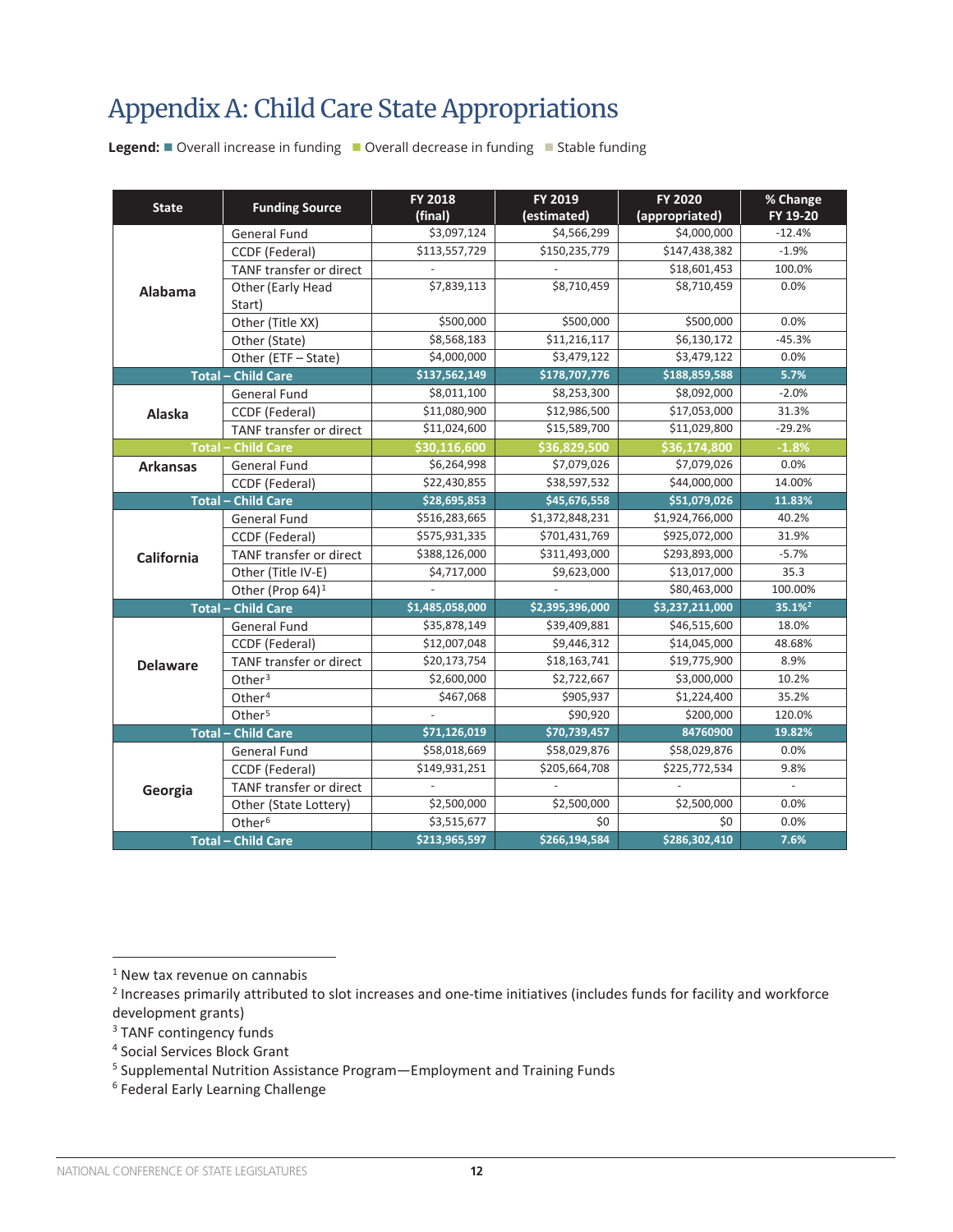| <b>State</b>         | <b>Funding Source</b>       | <b>FY 2018</b><br>(final) | FY 2019<br>(estimated) | FY 2020<br>(appropriated) | % Change<br>FY 19-20 |
|----------------------|-----------------------------|---------------------------|------------------------|---------------------------|----------------------|
|                      | General Fund                | \$34,359,859              | \$34,316,109           | \$34,360,246              | 0.1%                 |
| Indiana              | CCDF (Federal)              | \$125,758,607             | \$125,758,607          | \$131,645,319             | 4.7%                 |
|                      | <b>TANF transfer or</b>     | \$62,039,733              | \$62,039,733           | \$61,835,000              | $-0.3%$              |
|                      | direct                      |                           |                        |                           |                      |
|                      | <b>Total - Child Care</b>   | \$222,158,199             | \$222,114,449          | \$227,840,565             | 2.6%                 |
|                      | <b>General Fund</b>         | \$39,343,616              | \$40,816,931           | \$40,816,931              | 0.0%                 |
| lowa                 | CCDF (Federal)              | \$62,186,695              | \$69,799,930           | \$71,243,344              | 2.1%                 |
|                      | TANF transfer or            | \$53,603,561              | \$47,166,826           | \$47,166,826              | 0.0%                 |
|                      | direct                      |                           |                        |                           |                      |
|                      | Other <sup>7</sup>          | \$1,063,700               | \$14,963,945           | \$24,898,022              | 66.4%                |
| $Total -$            | <b>Child Care</b>           | \$156,197,572             | \$172,747,632          | \$184,125,123             | 6.6%                 |
|                      | <b>General Fund</b>         | \$10,429,836              | \$10,429,859           | \$10,429,859              | 0.0%                 |
|                      | CCDF (Federal) <sup>8</sup> | \$22,721,087              | \$24,301,172           | \$46,306,989              | 90.6%                |
| <b>Kansas</b>        | TANF transfer or            |                           |                        |                           |                      |
|                      | direct                      |                           |                        |                           |                      |
|                      | Other <sup>9</sup>          | \$5,033,668               | \$5,033,679            | \$5,033,679               | 0.0%                 |
|                      | Other <sup>10</sup>         | \$188,877                 | \$188,877              | \$188,877                 | 0.0%                 |
|                      | <b>Total - Child Care</b>   | \$38,373,468              | \$39,953,587           | \$61,959,404              | 55.1%                |
|                      | <b>General Fund</b>         |                           |                        | \$11,200,000              |                      |
| Louisiana            | CCDF (Federal)              | \$130,687,132             | \$136,580,761          | \$89,000,000              | $-34.8%$             |
|                      | <b>TANF transfer or</b>     |                           |                        |                           |                      |
|                      | direct                      |                           |                        |                           |                      |
|                      | <b>Total - Child Care</b>   | \$130,687,132             | \$136,580,761          | \$100,200,000             | $-26.6%$             |
|                      | <b>General Fund</b>         |                           |                        |                           |                      |
| <b>Maine</b>         | CCDF (Federal)              | \$20,083,592              | \$27,866,670           | \$29,517,770              | 5.9%11               |
|                      | TANF transfer or            |                           |                        |                           |                      |
|                      | direct                      |                           |                        |                           |                      |
|                      | Other <sup>12</sup>         | \$1,971,118               | \$1,970,662            | \$1,971,118               | 0.0%                 |
|                      | <b>Total - Child Care</b>   | \$22,054,710              | \$29,837,332           | \$31,488,888              | 5.5%                 |
|                      | General Fund                | \$104,513,395             | \$134,478,813          | \$185,239,872             | 37.7%                |
|                      | CCDF (Federal)              | \$68,867,482              | \$88,089,497           | \$85,611,764              | $-2.8%$              |
|                      | <b>TANF transfer or</b>     | \$91,570,224              | \$91,570,224           | \$91,570,224              | 0.0%                 |
| <b>Massachusetts</b> | direct                      |                           |                        |                           |                      |
|                      | Other (SSBG)                | \$211,890,498             | \$25,000               | \$25,000                  | 0.0%                 |
|                      | Other (Title IV-E)          | \$25,000                  | \$5,304,533            | \$5,017,500               | $-5.4%$              |
|                      | Other (TANF)                | \$1,100,000               | \$195,573,214          | \$227,693,487             | 16.4%                |
|                      | Other (CHIP)                | $\overline{$3,750,000}$   | \$3,750,000            | \$3,750,000               | 0.0%                 |
|                      | <b>Total - Child Care</b>   | \$481,716,599             | \$518,791,280          | \$598,907,847             | 15.4%                |
|                      | General Fund                | \$39,429,700              | \$39,427,228           | \$40,029,100              | 1.5%                 |
| Michigan             | CCDF (Federal)              | \$132,040,762             | \$151,537,254          | \$176,970,900             | 16.8%                |
|                      | TANF transfer or            |                           |                        |                           |                      |
|                      | direct                      |                           |                        |                           |                      |
|                      | <b>Total - Child Care</b>   | \$171,470,462             | \$190,964,482          | \$217,000,000             | 13.6%                |

<sup>7</sup> CCDF funds carried forward from previous state fiscal year

<sup>8</sup> The Consolidated Appropriations Act of 2018 included an increase in CCDF funds. Kansas received increased discretionary and matching funds.

<sup>9</sup> Tobacco settlement funds

<sup>10</sup> Social Services Block Grant

<sup>&</sup>lt;sup>11</sup> Increase in CCDF funds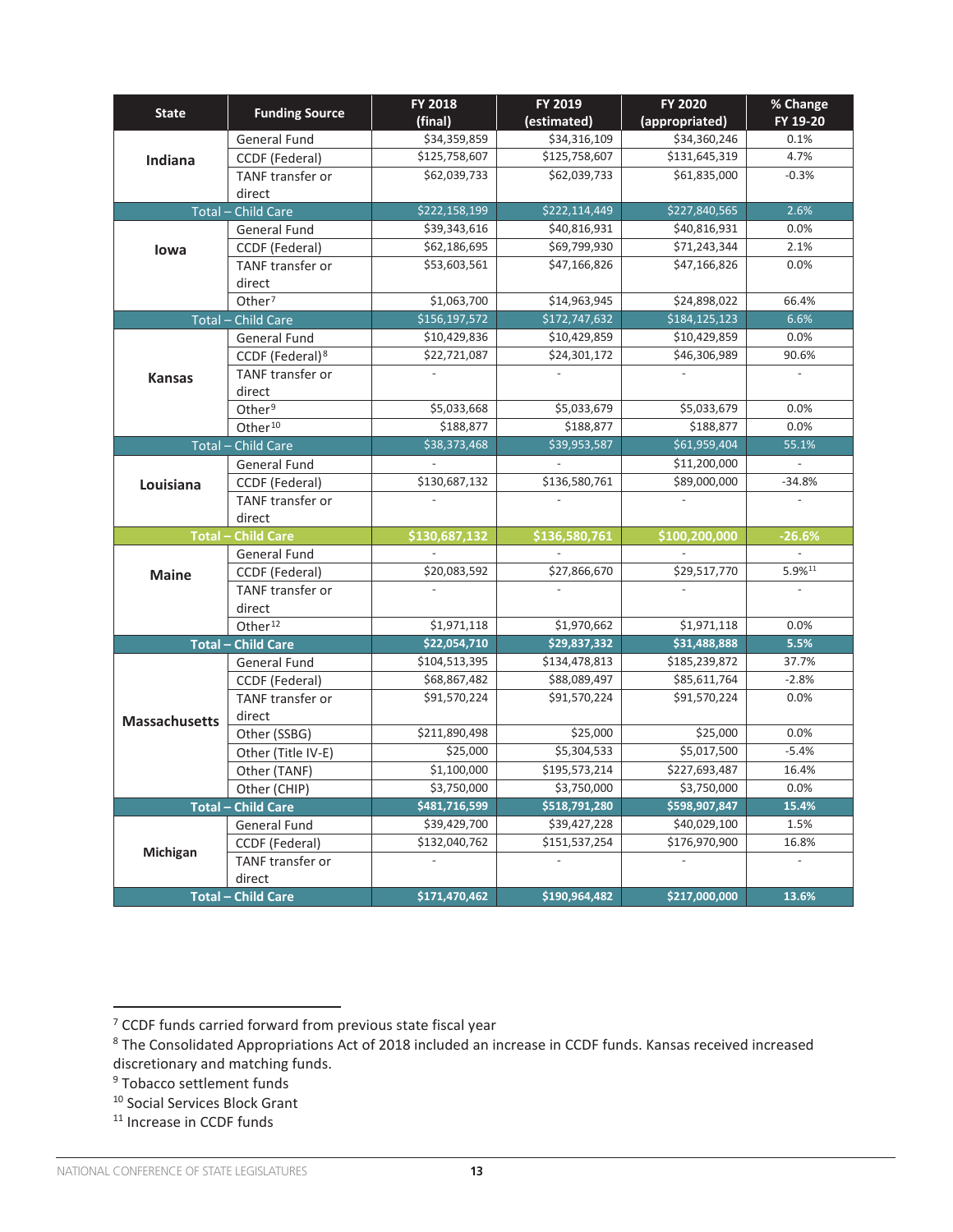| <b>State</b>       | <b>Funding Source</b>     | FY 2018       | FY 2019       | FY 2020        | % Change      |
|--------------------|---------------------------|---------------|---------------|----------------|---------------|
|                    |                           | (final)       | (estimated)   | (appropriated) | FY 19-20      |
|                    | General Fund              | \$7,715,430   | \$8,252,143   | \$8,252,143    | 0.0%          |
|                    | CCDF (Federal)            | \$38,924,728  | \$39,664,043  | \$65,345,986   | 64.7%13       |
| <b>Mississippi</b> | <b>TANF</b> transfer or   | \$17,594,462  | \$17,928,642  | \$29,537,198   | 64.7%14       |
|                    | direct                    |               |               |                |               |
|                    | Other <sup>15</sup>       | \$1,968,189   | \$2,005,572   | \$3,304,154    | 64.7%         |
|                    | Other <sup>16</sup>       | \$94,584      | \$93,794      | \$93,794       | 0.0%          |
|                    | <b>Total - Child Care</b> | \$66,297,393  | \$67,944,194  | \$106,533,275  | 56.8%         |
|                    | General Fund              | \$32,782,990  | \$32,781,945  | \$33,504,053   | 2.2%          |
|                    | CCDF (Federal)            | \$98,146,796  | \$92,416,807  | \$141,851,543  | 53.5%         |
| <b>Missouri</b>    | TANF transfer or          | \$30,557,515  | \$27,855,981  | \$29,857,515   | 7.2%          |
|                    | direct                    |               |               |                |               |
|                    | Other <sup>17</sup>       | \$7,347,265   | \$7,347,265   | \$7,574,500    | 3.1%          |
|                    | Other <sup>18</sup>       | \$353,521     | \$397,748     | \$436,675      | 9.8%          |
|                    | <b>Total - Child Care</b> | \$169,188,087 | \$160,799,756 | \$213,224,286  | 32.6%         |
|                    | <b>General Fund</b>       | \$8,135,294   | \$8,632,292   | \$10,200,456   | 18.2%         |
|                    | CCDF (Federal)            | \$22,263,907  | \$22,675,655  | \$14,745,861   | $-35.0%$      |
| <b>Montana</b>     | TANF transfer or          |               |               |                |               |
|                    | direct                    |               |               |                |               |
|                    | Other                     | \$677,388     | \$584,707     | $\mathcal{L}$  | $-100.00\%$   |
|                    | Other                     | \$13,640,724  | \$13,387,872  | \$29,205,263   | 118.1%        |
|                    | <b>Total - Child Care</b> | \$44,717,313  | \$45,280,526  | \$54,151,580   | 19.6%         |
|                    | General Fund              | \$62,462,803  | \$66,386,802  | \$66,386,802   | 0.0%          |
| <b>Nebraska</b>    | CCDF (Federal)            | \$31,538,910  | \$25,127,740  | \$24,333,170   | $-3.2%$       |
|                    | TANF transfer or          | \$11,368,264  | \$14,044,384  | \$14,838,954   | 5.7%          |
|                    | direct                    |               |               |                |               |
|                    | <b>Total - Child Care</b> | \$105,369,977 | \$105,558,926 | \$105,558,926  | 0.0%          |
|                    | <b>General Fund</b>       | \$2,580,421   | \$2,580,421   | \$2,580,421    | 0.0%          |
| <b>Nevada</b>      | CCDF (Federal)            | \$50,007,952  | \$56,342,654  | \$70,181,298   | 24.6%19       |
|                    | TANF transfer or          | \$1,125,055   | \$7,311,666   | \$3,225,560    | $-55.9%^{20}$ |
|                    | direct                    |               |               |                |               |
|                    | Other <sup>21</sup>       | \$1,788,237   | \$1,504,205   | \$1,820,109    | 21.0%         |
|                    | <b>Total - Child Care</b> | \$55,501,665  | \$67,738,946  | \$77,807,388   | 14.9%         |
|                    | General Fund              | \$120,465,000 | \$116,330,000 | \$131,330,000  | 12.9%         |
|                    | CCDF (Federal)            | \$114,477,000 | \$149,113,000 | \$149,113,000  | 0.0%          |
| <b>New Jersey</b>  | TANF transfer or          | \$78,606,000  | \$79,216,000  | \$84,054,000   | 6.1%          |
|                    | direct                    |               |               |                |               |
|                    | Other (Title IV-E)        | \$204,000,000 | \$900,000     | \$900,000      | 0.0%          |
|                    | Other                     | \$35,000,000  | \$35,000,000  | \$35,000,000   | 0.0%          |
|                    | <b>Total - Child Care</b> | \$348.752.000 | \$380,559,000 | \$400,397,000  | 5.2%          |

<sup>&</sup>lt;sup>13</sup> 2020 increase in spending authority as a result of federal funds increase

<sup>&</sup>lt;sup>14</sup> Overall impact on federal funds impact from increase in spending authority

<sup>&</sup>lt;sup>15</sup> Overall impact on federal funds impact from increase in spending authority

<sup>&</sup>lt;sup>16</sup> In-kind matching CCDF

<sup>&</sup>lt;sup>17</sup> Early Childhood Development, Education and Care Fund, Department of Social Service

<sup>&</sup>lt;sup>18</sup> Federal funding to state's Department of Health and Senior Services appropriated for the Child Care Improvement Program

<sup>&</sup>lt;sup>19</sup> CCDF funding increased in FY 2020 due to increases in projected caseload and increase in reimbursements for child care centers.

<sup>&</sup>lt;sup>20</sup> Additional TANF funds were approved in FY 2019 to supplement funding for increased child care caseload. TANF funds for increased caseload was not necessary for FY 2020.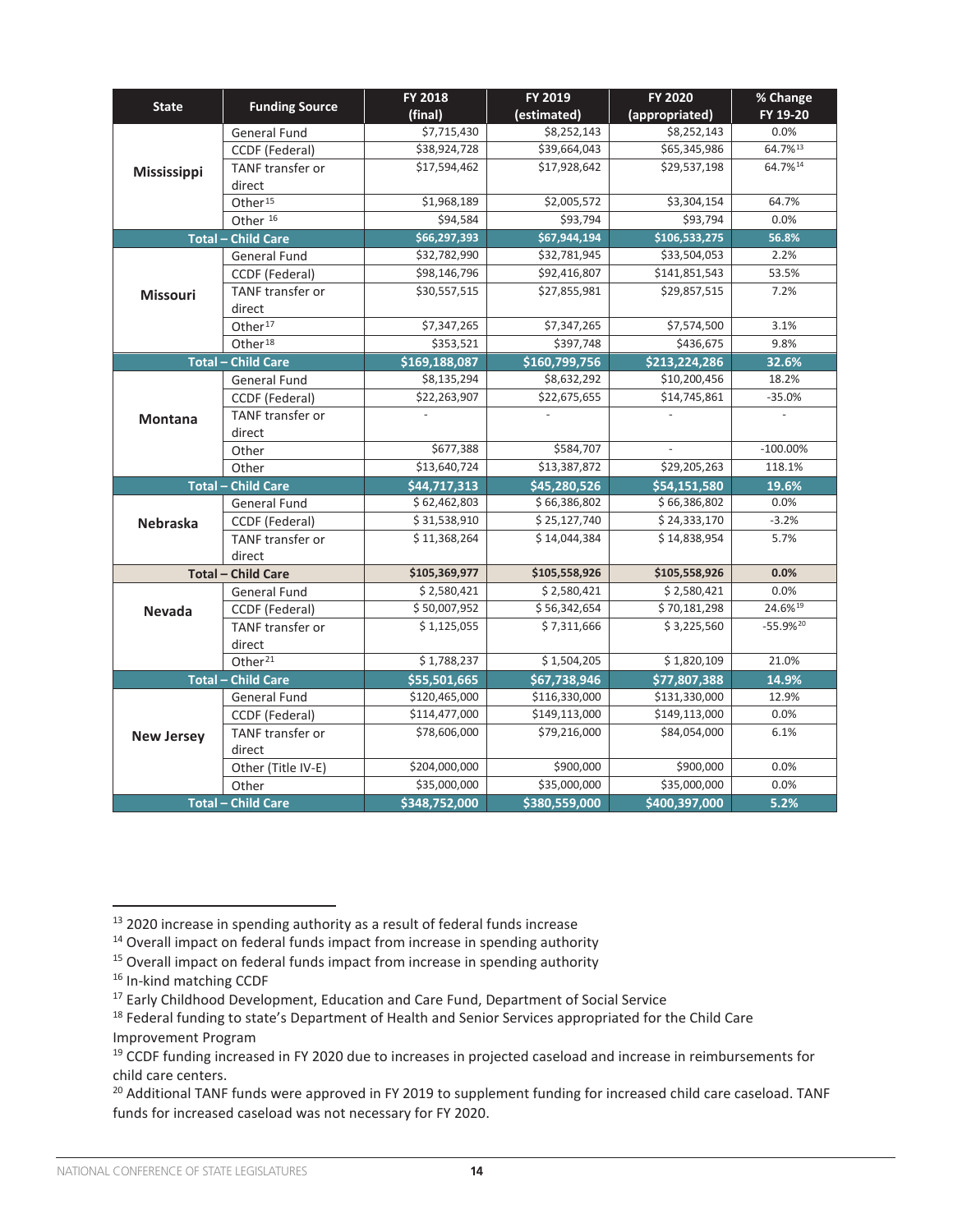| <b>State</b>         | <b>Funding Source</b>     | <b>FY 2018</b><br>(final) | FY 2019<br>(estimated) | <b>FY 2020</b><br>(appropriated) | % Change<br>FY 19-20 |
|----------------------|---------------------------|---------------------------|------------------------|----------------------------------|----------------------|
|                      | <b>General Fund</b>       | \$40,539,800              | \$53,342,500           | \$52,590,400                     | $-1%$                |
| <b>New Mexico</b>    | <b>CCDF</b> (Federal)     | \$58,925,300              | \$45,882,000           | \$58,301,800                     | 27.1%                |
|                      | TANF transfer or          | \$30,527,500              | \$33,527,500           | \$36,527,500                     | 8.9%                 |
|                      | direct                    |                           |                        |                                  |                      |
|                      | Other                     | \$3,513,400               | \$900,000              | \$1,100,000                      | 22.2%                |
|                      | <b>Total - Child Care</b> | \$133,506,000             | \$133,652,000          | \$148,519,700                    | 11.1%                |
|                      | <b>General Fund</b>       | \$52,591,166              | \$55,993,144           | \$50,927,006                     | $-9.0%$              |
| <b>North</b>         | <b>CCDF</b> (Federal)     | \$149,201,678             | \$224,662,838          | \$234,427,133                    | 4.3%                 |
| <b>Carolina</b>      | <b>TANF</b> transfer or   | \$157,675,356             | \$115,174,580          | \$113,816,058                    | $-1.2%$              |
|                      | direct                    |                           |                        |                                  |                      |
|                      | Other                     | \$3,500,000               | \$3,500,000            | \$3,500,000                      | 0.0%                 |
|                      | <b>Total - Child Care</b> | \$362,968,200             | \$399,330,562          | \$402,670,197                    | 0.8%                 |
|                      | <b>General Fund</b>       | \$1,180,619               | \$1,228,808            | \$1,376,765                      | 12.0%                |
| <b>North Dakota</b>  | CCDF (Federal)            | \$6,344,087               | \$6,603,030            | \$8,849,372                      | 34.0%                |
|                      | TANF transfer or          | \$3,561,729               | \$3,707,106            | \$3,389,808                      | $-8.6%$              |
|                      | direct                    |                           |                        |                                  |                      |
|                      | <b>Total - Child Care</b> | \$11,086,436              | \$11,538,943           | \$13,615,945                     | 18.0%                |
| <b>West Virginia</b> | No childcare budget       |                           |                        |                                  |                      |
|                      | information               |                           |                        |                                  |                      |
|                      | submitted.                |                           |                        |                                  |                      |
|                      | <b>Total - Child Care</b> |                           |                        |                                  | $\blacksquare$       |
|                      | <b>General Fund</b>       | \$28,849,400              | \$28,849,400           | \$28,849,400                     | 0.0%                 |
| <b>Wisconsin</b>     | CCDF (Federal)            | \$31,664,535              | \$51,530,496           | \$191,269,591                    | 271.2%               |
|                      | TANF transfer or          | \$194,591,902             | \$184,529,556          | \$136,978,464                    | $-25.8%$             |
|                      | direct                    |                           |                        |                                  |                      |
|                      | Other                     | \$16,017,461              | \$24,265,487           | \$0                              | $-100.00\%$          |
|                      | <b>Total - Child Care</b> | \$271,123,298             | \$289,174,939          | \$357,097,455.00                 | 23.5%                |

**Appendix Color Key** [Return to Child Care Findings](#page-2-0) **in Funding and A** 

<sup>&</sup>lt;sup>21</sup> The Division of Public and Behavioral Health's pre- and post-natal program, which collaborates with local governments, nonprofits and other associations to promote mothers' and children's health. Funded through federal Maternal and Child Health grants matched with state general funds.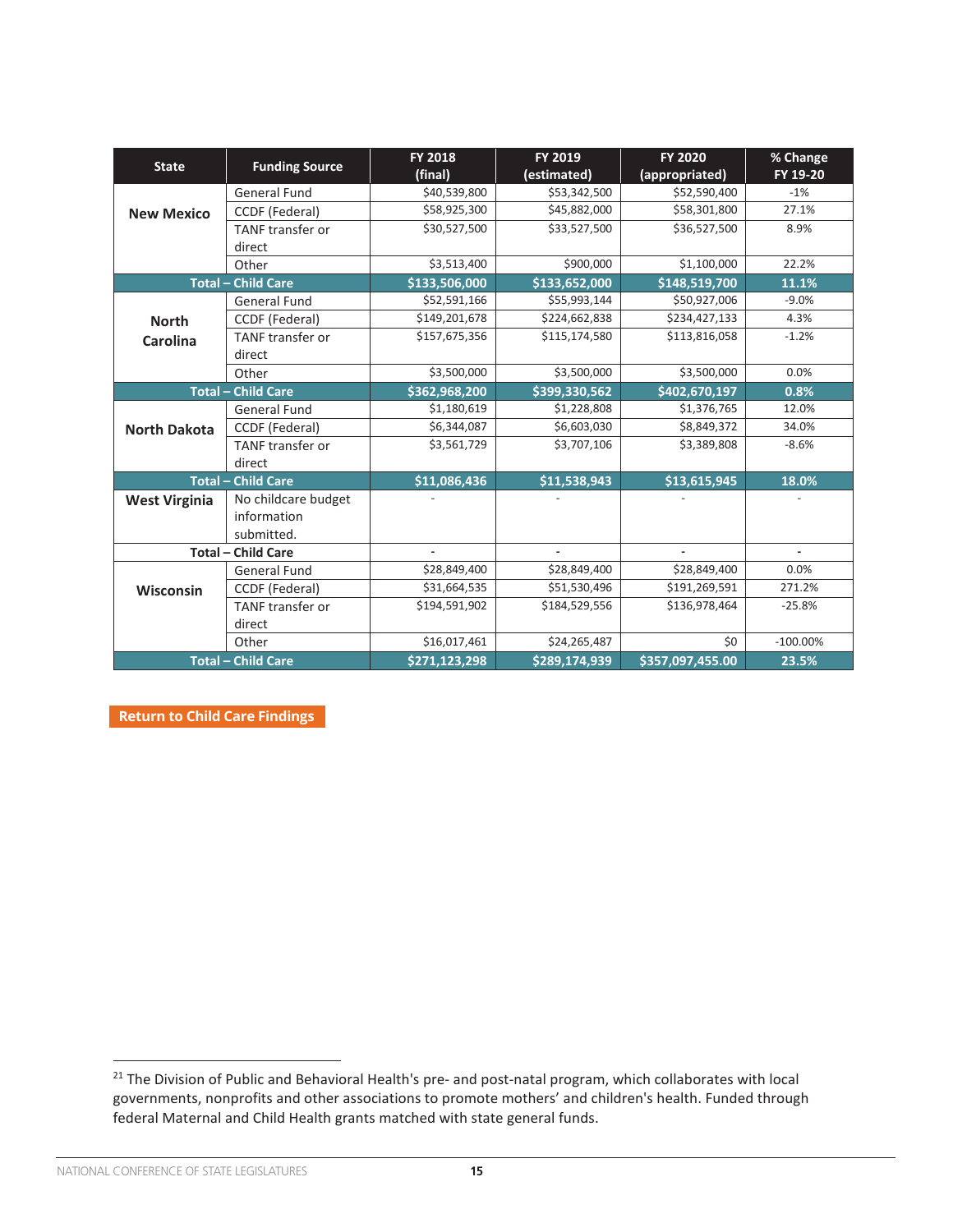### <span id="page-15-0"></span>Appendix B: PreKindergarten State Appropriations **Appendix B: Prekindergarten State Appropriations**

**Legend:** ■ Overall increase in funding ■ Overall decrease in funding ■ Stable funding

| <b>State</b>                   | <b>Funding Source</b>          | <b>FY 2018</b><br>(final) | FY 2019<br>(estimated) | <b>FY 2020</b><br>(appropriated) | % Change<br>FY 19-20     |
|--------------------------------|--------------------------------|---------------------------|------------------------|----------------------------------|--------------------------|
|                                | <b>General Funds</b>           | \$77,462,050              | \$95,962,050           | \$122,798,645                    | 28.0%                    |
| <b>Alabama</b>                 | <b>Dedicated Funds</b>         | \$0                       | \$0                    | \$0                              | $\frac{1}{2}$            |
|                                | <b>School Finance</b>          | \$0                       | \$0                    | \$0                              |                          |
| Office of School               | Formula                        |                           |                        |                                  |                          |
| Readiness                      | <b>Federal Funds</b>           | \$0                       | \$0                    | \$0                              | $\overline{\phantom{a}}$ |
|                                | <b>SUBTOTAL</b>                | \$77,462,050              | \$95,962,050           | \$122,798,645                    | 28.0%                    |
|                                | <b>General Funds</b>           | \$0                       | \$500,000              | \$950,440                        | 90.1% <sup>22</sup>      |
|                                | <b>Dedicated Funds</b>         | \$0                       | \$0                    | \$0                              |                          |
| Strong Start, Strong<br>Finish | <b>School Finance</b>          | \$0                       | \$0                    | \$0                              | $\overline{a}$           |
|                                | Formula                        |                           |                        |                                  |                          |
|                                | <b>Federal Funds</b>           | \$0                       | \$0                    | \$0                              | $\overline{\phantom{a}}$ |
|                                | <b>SUBTOTAL</b>                | \$0                       | \$500,000              | \$950,440                        | 90.1%                    |
|                                | <b>General Funds</b>           | $\overline{\xi_0}$        | \$500,000              | \$500,000                        | 0.0%                     |
| P-3 Learning                   | <b>Dedicated Funds</b>         | \$0                       | \$0                    | \$0                              | $\overline{\phantom{a}}$ |
| Continuum                      | <b>School Finance</b>          | \$0                       | \$0                    | \$0                              |                          |
|                                | Formula                        |                           |                        |                                  |                          |
|                                | <b>Federal Funds</b>           | \$0                       | \$0                    | \$0                              |                          |
|                                | <b>SUBTOTAL</b>                | \$0                       | \$500,000              | \$500,000                        | 0.0%                     |
|                                | <b>Total - Prekindergarten</b> | \$77,462,050              | \$96,952,050           | \$124,249,085                    | 28.1%                    |
|                                | <b>General Funds</b>           | \$3,200,000               | \$6,200,00023          | \$6,200,000                      | 0.0%                     |
| Alaska                         | <b>Dedicated Funds</b>         | \$0                       | \$0                    | \$0                              | $\overline{\phantom{a}}$ |
|                                | <b>School Finance</b>          | \$0                       | \$0                    | \$0                              |                          |
|                                | Formula                        |                           |                        |                                  |                          |
|                                | <b>Federal Funds</b>           | \$0                       | \$0                    | \$0                              | $\frac{1}{2}$            |
|                                | <b>Total - Prekindergarten</b> | \$3,200,000               | \$6,200,000            | \$6,200,000                      | 0.0%                     |
|                                | <b>General Funds</b>           | \$96,166,206              | \$95,268,026           | \$97,172,177                     | 2.0%                     |
|                                | <b>Dedicated Funds</b>         | \$0                       | \$0                    | \$0                              | $\blacksquare$           |
| <b>Arkansas</b>                | <b>School Finance</b>          | $\overline{\$0}$          | \$0                    | \$0                              |                          |
|                                | Formula                        |                           |                        |                                  |                          |
|                                | Federal Funds <sup>24</sup>    | \$7,500,000               | \$7,500,000            | \$7,500,000                      | 0.0%                     |
|                                | <b>SUBTOTAL</b>                | \$103666206               | \$102768026            | \$104672177                      | 1.9%                     |
|                                | <b>General Funds</b>           | \$0                       | \$0                    | \$0                              | $\overline{\phantom{a}}$ |
|                                | <b>Dedicated Funds</b>         | $\overline{\xi_0}$        | \$0                    | $\overline{\xi_0}$               |                          |
| Other Pre-K Program            | <b>School Finance</b>          | \$0                       | \$0                    | \$0                              |                          |
|                                | Formula                        |                           |                        |                                  |                          |
|                                | <b>Federal Funds</b>           | \$0                       | \$0                    | \$0                              | $\overline{a}$           |
|                                | Other <sup>25</sup>            | \$1,499,630               | \$3,008,527            | $\overline{\xi_0}$               | $-100.0%$                |
|                                | <b>SUBTOTAL</b>                | \$1,499,630               | \$3,008,527            | \$0                              | $-100.0%$                |
|                                | <b>Total - Prekindergarten</b> | \$105165836               | \$105776553            | \$104672177                      | $-1.04%$                 |

<sup>22</sup> Increase to promote the governor's Strong Start, Strong Finish education initiative to support a comprehensive approach of collaboration to improve education from prekindergarten to the workforce <sup>22</sup> Increase to promote the governor's Strong Start, Strong Finish education initiative to support a comprehensive

<sup>&</sup>lt;sup>23</sup> FY 2019 assumes that half of a \$6 million grant for FY 2019 to FY 2020 is spent in FY 2019.<br><sup>24</sup> TANE for the F

<sup>24</sup> TANF funds

<sup>&</sup>lt;sup>23</sup> FY 2019 assumes that half of a 6 million grant for FY 2019 to FY 2019 to FY 2019 is spent in FY 2019.<br><sup>25</sup> million grant for FY 2019 to FY 2019. <sup>25</sup> One-time funding for general program improvements <sup>25</sup> One-time funding for general program improvements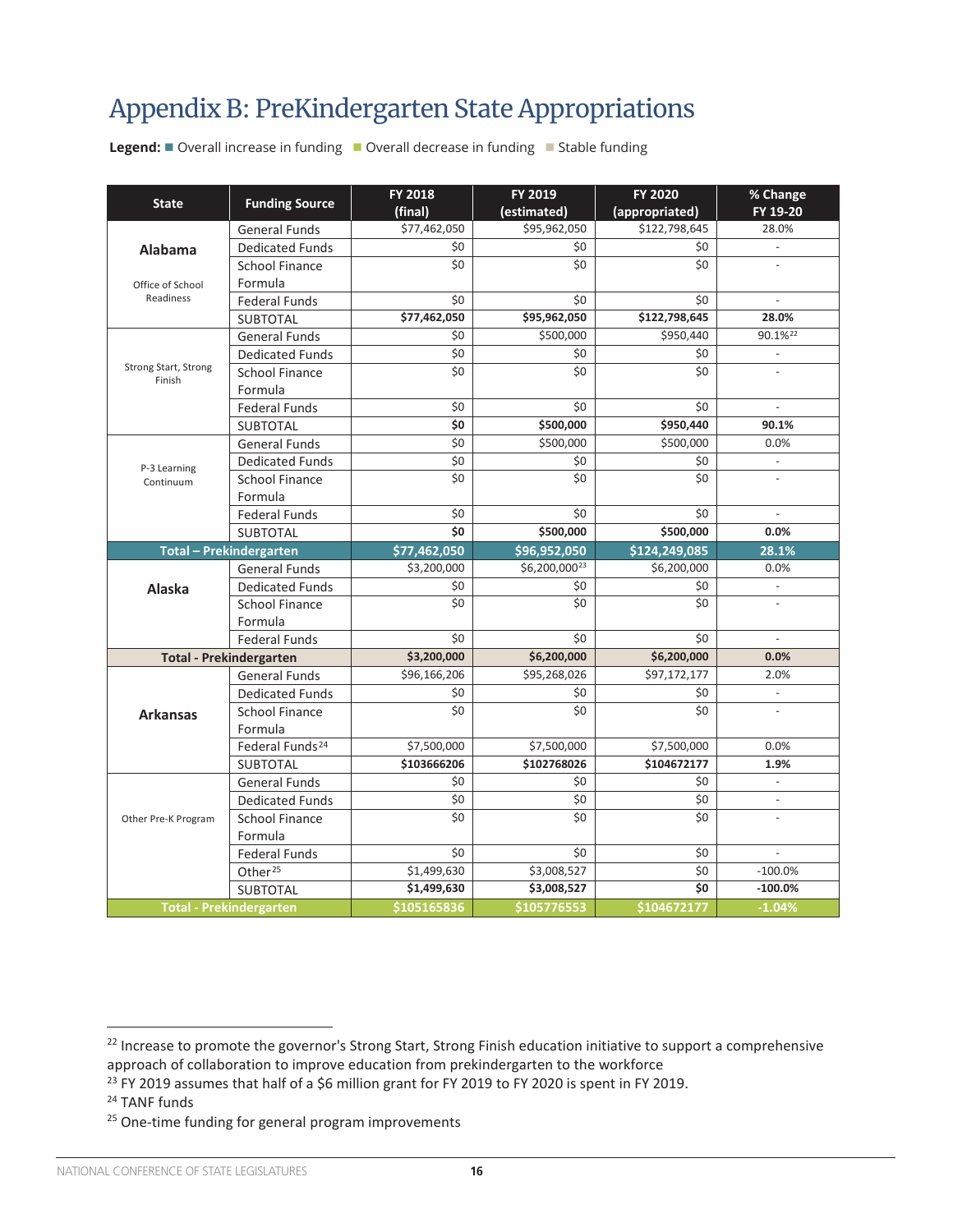|                                              |                                                                                                                                                                                                                                                                                                                                                                                                                                                                                                                                                                                                                                                                                                                                                                                                                                                                                                                                                                                                                                                                                                                                                                                                                                         | <b>FY 2018</b>  | FY 2019         | <b>FY 2020</b>             | % Change                 |
|----------------------------------------------|-----------------------------------------------------------------------------------------------------------------------------------------------------------------------------------------------------------------------------------------------------------------------------------------------------------------------------------------------------------------------------------------------------------------------------------------------------------------------------------------------------------------------------------------------------------------------------------------------------------------------------------------------------------------------------------------------------------------------------------------------------------------------------------------------------------------------------------------------------------------------------------------------------------------------------------------------------------------------------------------------------------------------------------------------------------------------------------------------------------------------------------------------------------------------------------------------------------------------------------------|-----------------|-----------------|----------------------------|--------------------------|
| <b>State</b>                                 |                                                                                                                                                                                                                                                                                                                                                                                                                                                                                                                                                                                                                                                                                                                                                                                                                                                                                                                                                                                                                                                                                                                                                                                                                                         | (final)         | (estimated)     | (appropriated)             | FY 19-20                 |
|                                              | <b>General Funds</b>                                                                                                                                                                                                                                                                                                                                                                                                                                                                                                                                                                                                                                                                                                                                                                                                                                                                                                                                                                                                                                                                                                                                                                                                                    | \$58,643,335    | \$72,762,769.00 | \$467,572,000.00           | 542.6%26                 |
| <b>California</b>                            | <b>Dedicated Funds</b>                                                                                                                                                                                                                                                                                                                                                                                                                                                                                                                                                                                                                                                                                                                                                                                                                                                                                                                                                                                                                                                                                                                                                                                                                  | \$0             | \$0             | \$0                        | $\frac{1}{2}$            |
|                                              | <b>School Finance</b>                                                                                                                                                                                                                                                                                                                                                                                                                                                                                                                                                                                                                                                                                                                                                                                                                                                                                                                                                                                                                                                                                                                                                                                                                   | \$1,112,428,000 | \$1,215,467,000 | \$963,466,000              | $-20.7%$                 |
| State Preschool                              | Formula                                                                                                                                                                                                                                                                                                                                                                                                                                                                                                                                                                                                                                                                                                                                                                                                                                                                                                                                                                                                                                                                                                                                                                                                                                 |                 |                 |                            |                          |
|                                              | <b>Federal Funds</b>                                                                                                                                                                                                                                                                                                                                                                                                                                                                                                                                                                                                                                                                                                                                                                                                                                                                                                                                                                                                                                                                                                                                                                                                                    | \$59,306,665    | \$53,676,231    | \$0                        | $-100.00\%$              |
|                                              | <b>SUBTOTAL</b>                                                                                                                                                                                                                                                                                                                                                                                                                                                                                                                                                                                                                                                                                                                                                                                                                                                                                                                                                                                                                                                                                                                                                                                                                         | \$1,240,378,000 | \$1,341,906,000 | \$1,431,038,000            | 6.6%                     |
|                                              | <b>General Funds</b>                                                                                                                                                                                                                                                                                                                                                                                                                                                                                                                                                                                                                                                                                                                                                                                                                                                                                                                                                                                                                                                                                                                                                                                                                    | \$0             | \$0             | \$0                        |                          |
|                                              | <b>Dedicated Funds</b>                                                                                                                                                                                                                                                                                                                                                                                                                                                                                                                                                                                                                                                                                                                                                                                                                                                                                                                                                                                                                                                                                                                                                                                                                  | \$0             | \$0             | \$0                        | $\overline{\phantom{a}}$ |
| Transitional                                 | <b>School Finance</b>                                                                                                                                                                                                                                                                                                                                                                                                                                                                                                                                                                                                                                                                                                                                                                                                                                                                                                                                                                                                                                                                                                                                                                                                                   | \$795,692,498   | \$847,044,045   | \$872,955,100              | 3.1%                     |
| Kindergarten                                 | Formula <sup>27</sup>                                                                                                                                                                                                                                                                                                                                                                                                                                                                                                                                                                                                                                                                                                                                                                                                                                                                                                                                                                                                                                                                                                                                                                                                                   |                 |                 |                            |                          |
|                                              | <b>Federal Funds</b>                                                                                                                                                                                                                                                                                                                                                                                                                                                                                                                                                                                                                                                                                                                                                                                                                                                                                                                                                                                                                                                                                                                                                                                                                    | \$0             | \$0             | \$0                        |                          |
|                                              | <b>Funding Source</b><br>\$795,692,498<br>\$847,044,045.00<br><b>SUBTOTAL</b><br><b>General Funds</b><br>\$0<br>\$0<br>\$0<br>\$0<br><b>Dedicated Funds</b><br>\$50,000,000<br>\$50,000,000<br><b>School Finance</b><br>Formula<br>\$0<br>\$0<br><b>Federal Funds</b><br>\$50,000,000<br>\$50,000,000<br><b>SUBTOTAL</b><br>\$2,086,070,498<br>\$2,238,950,045<br><b>Total - Prekindergarten</b><br>General Funds <sup>28</sup><br>\$3,069,800<br>\$6,149,300<br><b>Dedicated Funds</b><br>\$0<br>\$0<br>\$0<br>\$0<br><b>School Finance</b><br>Formula<br>\$0<br>\$0<br><b>Federal Funds</b><br>\$3,069,800<br>\$6,149,300<br><b>SUBTOTAL</b><br>\$20,871<br>\$29,497<br><b>General Funds</b><br>\$0<br>\$0<br><b>Dedicated Funds</b><br>\$0<br>\$0<br><b>School Finance</b><br>Formula<br>\$0<br>\$0<br><b>Federal Funds</b><br>\$20,871<br>\$29,497<br><b>SUBTOTAL</b><br>\$0<br>\$0<br><b>General Funds</b><br>\$0<br>\$0<br><b>Dedicated Funds</b><br>\$7,104,462<br>\$7,220,235<br><b>School Finance</b><br>Formula <sup>29</sup><br>\$0<br>\$0<br><b>Federal Funds</b><br>\$2,618,220<br>\$2,628,599<br>Other<br>\$9,722,682<br>\$9,848,834<br><b>SUBTOTAL</b><br>\$12,813,353<br>\$16.027.631<br><b>Total - Prekindergarten</b> | \$872,955,100   | 3.1%            |                            |                          |
|                                              |                                                                                                                                                                                                                                                                                                                                                                                                                                                                                                                                                                                                                                                                                                                                                                                                                                                                                                                                                                                                                                                                                                                                                                                                                                         |                 |                 | \$0                        | $\overline{\phantom{a}}$ |
| Preschool ORIS                               |                                                                                                                                                                                                                                                                                                                                                                                                                                                                                                                                                                                                                                                                                                                                                                                                                                                                                                                                                                                                                                                                                                                                                                                                                                         |                 |                 | \$0                        | $\frac{1}{2}$            |
|                                              |                                                                                                                                                                                                                                                                                                                                                                                                                                                                                                                                                                                                                                                                                                                                                                                                                                                                                                                                                                                                                                                                                                                                                                                                                                         |                 |                 | \$50,000,000               | 0.0%                     |
|                                              |                                                                                                                                                                                                                                                                                                                                                                                                                                                                                                                                                                                                                                                                                                                                                                                                                                                                                                                                                                                                                                                                                                                                                                                                                                         |                 |                 |                            |                          |
|                                              |                                                                                                                                                                                                                                                                                                                                                                                                                                                                                                                                                                                                                                                                                                                                                                                                                                                                                                                                                                                                                                                                                                                                                                                                                                         |                 |                 | \$0                        | $\overline{a}$           |
|                                              |                                                                                                                                                                                                                                                                                                                                                                                                                                                                                                                                                                                                                                                                                                                                                                                                                                                                                                                                                                                                                                                                                                                                                                                                                                         |                 |                 | \$50,000,000               | 0.0%                     |
|                                              |                                                                                                                                                                                                                                                                                                                                                                                                                                                                                                                                                                                                                                                                                                                                                                                                                                                                                                                                                                                                                                                                                                                                                                                                                                         |                 |                 | \$2,353,993,100            | 5.1%                     |
|                                              |                                                                                                                                                                                                                                                                                                                                                                                                                                                                                                                                                                                                                                                                                                                                                                                                                                                                                                                                                                                                                                                                                                                                                                                                                                         |                 |                 | \$6,149,300                | 0.0%                     |
|                                              |                                                                                                                                                                                                                                                                                                                                                                                                                                                                                                                                                                                                                                                                                                                                                                                                                                                                                                                                                                                                                                                                                                                                                                                                                                         |                 |                 | \$0                        | $\blacksquare$           |
| <b>Delaware</b>                              |                                                                                                                                                                                                                                                                                                                                                                                                                                                                                                                                                                                                                                                                                                                                                                                                                                                                                                                                                                                                                                                                                                                                                                                                                                         |                 |                 | \$0                        |                          |
|                                              |                                                                                                                                                                                                                                                                                                                                                                                                                                                                                                                                                                                                                                                                                                                                                                                                                                                                                                                                                                                                                                                                                                                                                                                                                                         |                 |                 |                            |                          |
|                                              |                                                                                                                                                                                                                                                                                                                                                                                                                                                                                                                                                                                                                                                                                                                                                                                                                                                                                                                                                                                                                                                                                                                                                                                                                                         |                 |                 | \$0                        | $\bar{\phantom{a}}$      |
|                                              |                                                                                                                                                                                                                                                                                                                                                                                                                                                                                                                                                                                                                                                                                                                                                                                                                                                                                                                                                                                                                                                                                                                                                                                                                                         |                 |                 | \$6,149,300                | 0.0%                     |
|                                              |                                                                                                                                                                                                                                                                                                                                                                                                                                                                                                                                                                                                                                                                                                                                                                                                                                                                                                                                                                                                                                                                                                                                                                                                                                         |                 |                 | \$36,217                   | 22.8%                    |
|                                              |                                                                                                                                                                                                                                                                                                                                                                                                                                                                                                                                                                                                                                                                                                                                                                                                                                                                                                                                                                                                                                                                                                                                                                                                                                         |                 |                 | \$0                        | $\overline{\phantom{a}}$ |
| Program                                      |                                                                                                                                                                                                                                                                                                                                                                                                                                                                                                                                                                                                                                                                                                                                                                                                                                                                                                                                                                                                                                                                                                                                                                                                                                         |                 |                 | $\overline{\overline{50}}$ |                          |
|                                              |                                                                                                                                                                                                                                                                                                                                                                                                                                                                                                                                                                                                                                                                                                                                                                                                                                                                                                                                                                                                                                                                                                                                                                                                                                         |                 |                 |                            |                          |
| <b>Delaware STARS</b><br>Other Pre-K Program |                                                                                                                                                                                                                                                                                                                                                                                                                                                                                                                                                                                                                                                                                                                                                                                                                                                                                                                                                                                                                                                                                                                                                                                                                                         |                 |                 | \$0                        | \$0                      |
|                                              |                                                                                                                                                                                                                                                                                                                                                                                                                                                                                                                                                                                                                                                                                                                                                                                                                                                                                                                                                                                                                                                                                                                                                                                                                                         |                 |                 | \$36,217                   | 22.8%                    |
|                                              |                                                                                                                                                                                                                                                                                                                                                                                                                                                                                                                                                                                                                                                                                                                                                                                                                                                                                                                                                                                                                                                                                                                                                                                                                                         |                 |                 | \$0                        | $\overline{\phantom{a}}$ |
|                                              |                                                                                                                                                                                                                                                                                                                                                                                                                                                                                                                                                                                                                                                                                                                                                                                                                                                                                                                                                                                                                                                                                                                                                                                                                                         |                 |                 | \$0                        |                          |
|                                              |                                                                                                                                                                                                                                                                                                                                                                                                                                                                                                                                                                                                                                                                                                                                                                                                                                                                                                                                                                                                                                                                                                                                                                                                                                         |                 |                 | \$7,181,344                | $-0.5%$                  |
|                                              |                                                                                                                                                                                                                                                                                                                                                                                                                                                                                                                                                                                                                                                                                                                                                                                                                                                                                                                                                                                                                                                                                                                                                                                                                                         |                 |                 |                            |                          |
|                                              |                                                                                                                                                                                                                                                                                                                                                                                                                                                                                                                                                                                                                                                                                                                                                                                                                                                                                                                                                                                                                                                                                                                                                                                                                                         |                 |                 | \$0                        | $\overline{\phantom{a}}$ |
|                                              |                                                                                                                                                                                                                                                                                                                                                                                                                                                                                                                                                                                                                                                                                                                                                                                                                                                                                                                                                                                                                                                                                                                                                                                                                                         |                 |                 | \$2,618,678                | $-0.4%$                  |
|                                              |                                                                                                                                                                                                                                                                                                                                                                                                                                                                                                                                                                                                                                                                                                                                                                                                                                                                                                                                                                                                                                                                                                                                                                                                                                         |                 |                 | \$9,800,022                | $-0.5%$                  |
|                                              |                                                                                                                                                                                                                                                                                                                                                                                                                                                                                                                                                                                                                                                                                                                                                                                                                                                                                                                                                                                                                                                                                                                                                                                                                                         |                 |                 | \$15,985,539               | $-0.3%$                  |

<sup>&</sup>lt;sup>26</sup> The state shifted funding sources using more general funds instead of its school finance formula and Child Care Development Block Grant (CCDBG) funds.

<sup>&</sup>lt;sup>27</sup> All dollar amounts are based on calculations from the legislative analyst's office. Actual allocations and calculations are rolled in with entire K-12 system funding.

<sup>&</sup>lt;sup>28</sup> Early Childhood Assistance Program

<sup>29</sup> School finance formula: FY 2018—83.99 pre-K units, FY 2019—82.28 pre-K units, FY 2020—81.89 pre-K units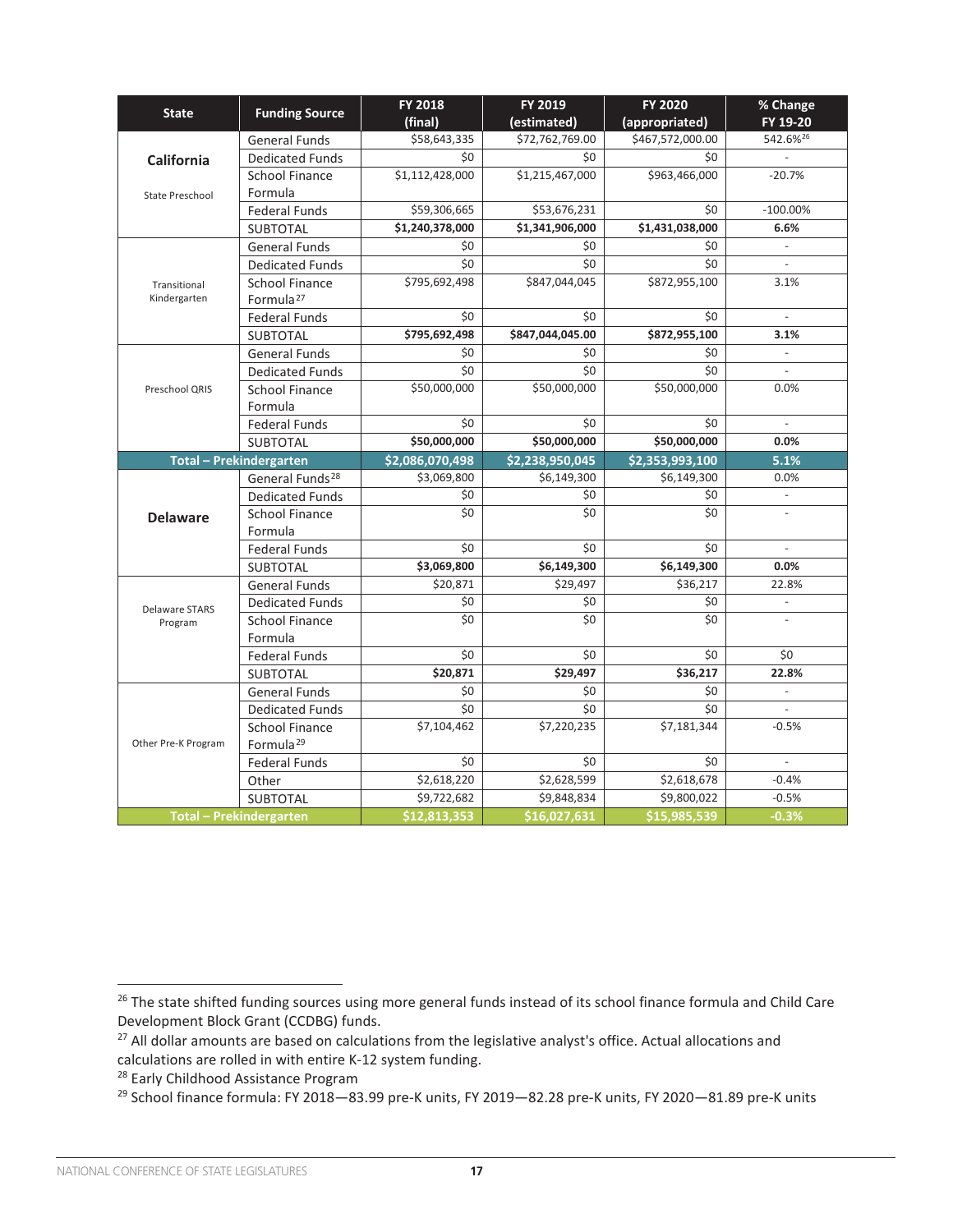| <b>State</b>                 | <b>Funding Source</b>                          | <b>FY 2018</b><br>(final) | FY 2019<br>(estimated) | <b>FY 2020</b><br>(appropriated) | % Change<br>FY 19-20         |
|------------------------------|------------------------------------------------|---------------------------|------------------------|----------------------------------|------------------------------|
|                              | <b>General Funds</b>                           | \$0                       | \$0                    | \$0                              |                              |
|                              | Dedicated<br>Funds <sup>30</sup>               | \$355,342,519             | \$364,784,433          | \$376,203,805                    | 3.1%                         |
| Georgia                      | <b>School Finance</b><br>Formula               | \$0                       | \$0                    | \$0                              | $\overline{a}$               |
|                              | <b>Federal Funds</b>                           | \$0                       | \$0                    | \$0                              |                              |
|                              | <b>Total - Prekindergarten</b>                 | \$355,342,519             | \$364,784,433          | \$376,203,805                    | 3.1%                         |
|                              | <b>General Funds</b>                           | \$22,000,000              | \$22,000,000           | \$22,005,069                     | 0.0%                         |
| Indiana                      | <b>Dedicated Funds</b>                         | \$0                       | \$0                    | \$0                              | $\overline{\phantom{a}}$     |
|                              | <b>School Finance</b>                          | \$0                       | \$0                    | \$0                              |                              |
| <b>Pre-K Education Pilot</b> | Formula                                        |                           |                        |                                  |                              |
| (On My Way Pre-K)            | Federal Funds <sup>31</sup>                    | \$10,600,000              | \$10,600,000           | \$10,600,000                     | 0.0%                         |
|                              | <b>SUBTOTAL</b>                                | \$32,600,000              | \$32,600,000           | \$32,605,069                     | 0.0%                         |
|                              | <b>General Funds</b>                           | \$0                       | \$0                    | \$0                              | $\overline{\phantom{a}}$     |
|                              | <b>Dedicated Funds</b>                         | \$0                       | \$0                    | \$0                              | $\overline{a}$               |
| Special Needs Pre-K          | <b>School Finance</b><br>Formula <sup>32</sup> | \$35,900,000              | \$36,500,000           | \$39,100,000                     | 7.1%                         |
|                              | <b>Federal Funds</b>                           | \$0                       | \$0                    | \$0                              | $\overline{a}$               |
|                              | <b>SUBTOTAL</b>                                | \$35,900,000              | \$36,500,000           | \$39,100,000                     | 7.1%                         |
|                              | <b>General Funds</b>                           | \$0                       | \$0                    | \$0                              | $\overline{\phantom{m}}$     |
|                              | <b>Dedicated Funds</b>                         | \$0                       | \$0                    | \$0                              | $\overline{\phantom{a}}$     |
| Title 1                      | <b>School Finance</b>                          | \$0                       | \$0                    | \$0                              |                              |
|                              | Formula                                        |                           |                        |                                  |                              |
|                              | <b>Federal Funds</b>                           | \$27,728,300              | \$16,765,333           | \$14,895,223                     | $-11.2%$                     |
|                              | <b>SUBTOTAL</b>                                | \$27,728,300              | \$16,765,333           | \$14,895,223                     | $-11.2%$                     |
|                              | <b>Total - Prekindergarten</b>                 | \$86,228,300              | \$85,865,333           | \$86,600,292                     | 0.9%                         |
|                              | <b>General Funds</b>                           | \$78,150,965              | \$82,256,664           | \$86,151,452                     | 4.7%                         |
|                              | <b>Dedicated Funds</b>                         | \$0                       | \$0                    | \$0                              |                              |
| lowa                         | <b>School Finance</b>                          | \$0                       | \$0                    | \$0                              |                              |
|                              | Formula                                        |                           |                        |                                  |                              |
|                              | <b>Federal Funds</b>                           | \$0                       | \$0                    | \$0                              | $\overline{a}$               |
|                              | <b>SUBTOTAL</b>                                | \$78,150,965              | \$82,256,664           | \$86,151,452                     | 4.7%                         |
|                              | <b>General Funds</b>                           | \$10,524,389              | \$10,524,389           | \$10,524,389                     | 0.0%                         |
|                              | <b>Dedicated Funds</b>                         | \$0                       | \$0                    | \$0                              | $\overline{\phantom{a}}$     |
| Shared Visions (CDCC)        | <b>School Finance</b>                          | \$0                       | \$0                    | \$0                              |                              |
|                              | Formula                                        |                           |                        |                                  |                              |
|                              | <b>Federal Funds</b>                           | \$0                       | \$0                    | \$0                              | $\qquad \qquad \blacksquare$ |
|                              | <b>SUBTOTAL</b>                                | \$10,524,389              | \$10,524,389           | \$10,524,389                     | 0.0%                         |
|                              | <b>Total - Prekindergarten</b>                 | \$88,675,354              | \$92,781,053           | \$96,675,841                     | 4.2%                         |

<sup>&</sup>lt;sup>30</sup> State lottery funds

 $31$  CCDF funds leveraged for child care services (before and after prekindergarten programming) to 4-year-olds in prekindergarten to cover full-day funding

<sup>&</sup>lt;sup>32</sup> State general fund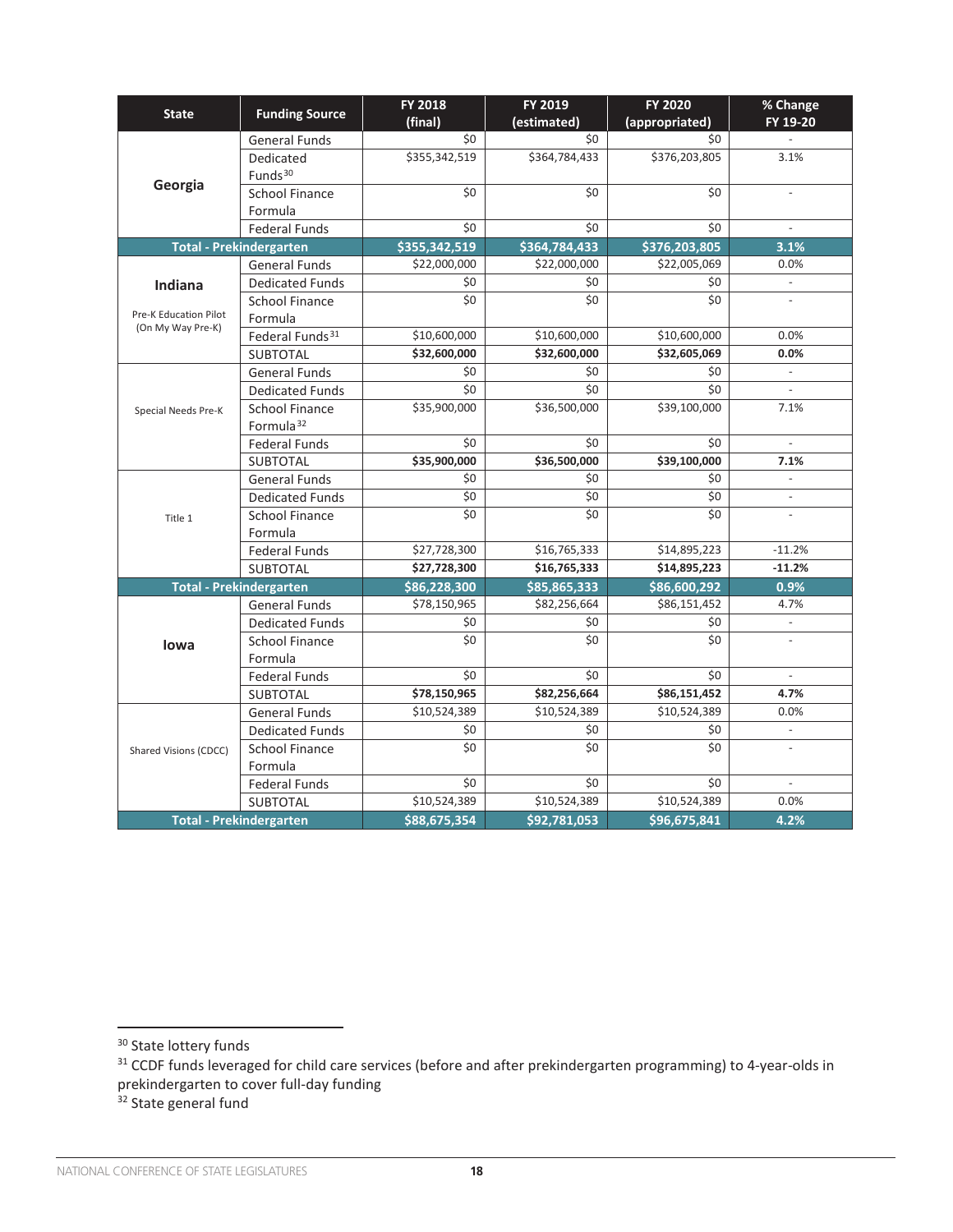| <b>State</b>                                                                                                                       | <b>Funding Source</b>            | <b>FY 2018</b><br>(final) | FY 2019<br>(estimated) | <b>FY 2020</b><br>(appropriated) | % Change<br>FY 19-20     |
|------------------------------------------------------------------------------------------------------------------------------------|----------------------------------|---------------------------|------------------------|----------------------------------|--------------------------|
|                                                                                                                                    | <b>General Funds</b>             | \$0                       | \$0                    | \$0                              | $\mathbb{L}$             |
| <b>Kansas</b>                                                                                                                      | <b>Dedicated Funds</b>           | \$0                       | \$0                    | \$0                              | $\overline{\phantom{a}}$ |
|                                                                                                                                    | <b>School Finance</b>            | \$21,824,685              | \$25,189,920           | \$29,490,528                     | 17.1%                    |
|                                                                                                                                    | Formula <sup>33</sup>            |                           |                        |                                  |                          |
|                                                                                                                                    | <b>Federal Funds</b>             | \$0                       | \$0                    | \$0                              | $\overline{\phantom{a}}$ |
|                                                                                                                                    | <b>SUBTOTAL</b>                  | \$21,824,685              | \$25,189,920           | \$29,490,528                     | 17.1%                    |
|                                                                                                                                    | <b>General Funds</b>             | \$0                       | \$0                    | \$0                              | $\overline{a}$           |
|                                                                                                                                    | Dedicated                        |                           | \$4,078,583            | \$4,200,000                      | 3.0%                     |
|                                                                                                                                    | Funds <sup>34</sup>              |                           |                        |                                  |                          |
|                                                                                                                                    | <b>School Finance</b>            | \$0                       | \$0                    | \$0                              | $\overline{a}$           |
|                                                                                                                                    | Formula                          |                           |                        |                                  |                          |
|                                                                                                                                    | Federal Funds <sup>35</sup>      | \$3,546,614               | \$3,053,003            | \$4,132,317                      | 35.4%                    |
|                                                                                                                                    | SUBTOTAL                         | \$3,546,614               | \$7,131,586            | \$8,332,317                      | 16.8%                    |
|                                                                                                                                    |                                  | \$25,371,299              | \$32,321,506           | \$37,822,845                     | 17.0%                    |
|                                                                                                                                    | <b>General Funds</b>             | \$33,801,910              | \$33,801,910           | \$37,801,910                     | 11.8%                    |
|                                                                                                                                    | <b>Dedicated Funds</b>           | \$0                       | \$0                    | \$0                              |                          |
| Louisiana                                                                                                                          | School Finance                   | \$0                       | \$0                    | \$0                              |                          |
|                                                                                                                                    | Formula                          |                           |                        |                                  |                          |
|                                                                                                                                    | Federal Funds <sup>36</sup>      | \$40,492,803              | \$40,492,803           | \$40,492,803                     | 0.0%                     |
|                                                                                                                                    | <b>SUBTOTAL</b>                  | \$74,294,713              | \$74,294,713           | \$78,294,713                     | 5.4%                     |
|                                                                                                                                    | <b>General Funds</b>             | \$6,436,932               | \$6,436,932            | \$6,436,932                      | 0.0%                     |
|                                                                                                                                    | <b>Dedicated Funds</b>           | \$0                       | \$0                    | \$0                              | $\overline{\phantom{a}}$ |
| Program                                                                                                                            | <b>School Finance</b>            | \$0                       | \$0                    | \$0                              |                          |
|                                                                                                                                    | Formula                          |                           |                        |                                  |                          |
| Other Pre-K Program<br><b>Total - Prekindergarten</b><br>Other Prekindergarten<br>Other Prekindergarten<br>Program<br><b>Maine</b> | Federal Funds                    | \$0                       | \$0                    | \$0                              |                          |
|                                                                                                                                    | <b>SUBTOTAL</b>                  | \$6,436,932               | \$6,436,932            | \$6,436,932                      | 0.0%                     |
|                                                                                                                                    | <b>General Funds</b>             | \$0                       | \$0                    | \$0                              | $\overline{\phantom{a}}$ |
|                                                                                                                                    | <b>Dedicated Funds</b>           | \$0<br>\$0                | \$0                    | \$0<br>\$0                       | $\overline{\phantom{a}}$ |
|                                                                                                                                    | <b>School Finance</b><br>Formula |                           | \$0                    |                                  |                          |
|                                                                                                                                    | Federal Funds <sup>37</sup>      | \$11,411,151              | \$3,143,458            | \$2,407,012                      | $-23.4%$                 |
|                                                                                                                                    | <b>SUBTOTAL</b>                  | \$11,411,151              | \$3,143,458            | \$2,407,012                      | $-23.4%$                 |
|                                                                                                                                    | <b>Total - Prekindergarten</b>   | \$92,142,796              | \$83,875,103           | \$87,138,657                     | 3.9%                     |
|                                                                                                                                    | <b>General Funds</b>             | \$0                       | \$0                    | \$0                              | $\overline{\phantom{a}}$ |
|                                                                                                                                    | <b>Dedicated Funds</b>           | \$0                       | \$0                    | \$0                              |                          |
|                                                                                                                                    | <b>School Finance</b>            | \$18,418,704              | \$20,423,787           | \$21,076,864                     | 3.2%                     |
|                                                                                                                                    | Formula <sup>38</sup>            |                           |                        |                                  |                          |
|                                                                                                                                    | <b>Federal Funds</b>             | \$2,511,254               | \$2,577,115            | \$3,244,476                      | 26.9%                    |
|                                                                                                                                    | $(1)^{39}$                       |                           |                        |                                  |                          |
|                                                                                                                                    | <b>Federal Funds</b>             | \$3,795,651               | \$2,656,046            | \$2,844,296                      | 7.1%                     |
|                                                                                                                                    | $(2)^{40}$                       |                           |                        |                                  |                          |
|                                                                                                                                    | <b>Total - Prekindergarten</b>   | \$24,725,609              | \$25,656,948           | \$27,165,636                     | 5.9%                     |

<sup>33</sup> Part of state foundation aid

<sup>36</sup> TANF funds

<sup>37</sup> Derived from the Preschool Development Grant expansion grant, which has expired

<sup>38</sup> Based on state average Essential Programs and Services (EPS) per pupil elementary rates

<sup>39</sup> Special Education Preschool Grant (CFDA 84.173)

<sup>40</sup> Preschool Development Grant (CFDA 84.419B)

<sup>34</sup> Tobacco settlement funds

<sup>&</sup>lt;sup>35</sup> TANF funds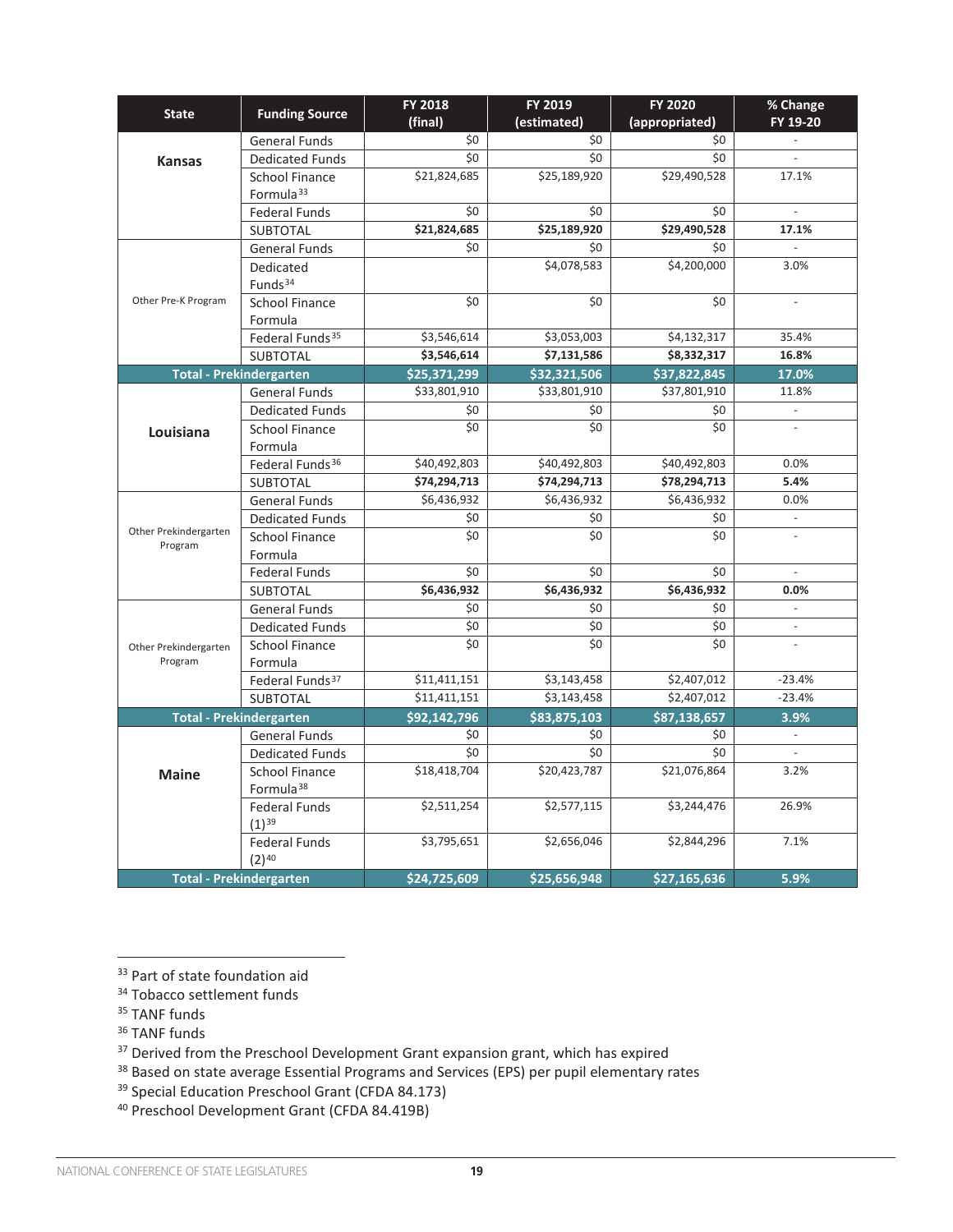| <b>State</b>                                            | <b>Funding Source</b>          | FY 2018                  | FY 2019                  | <b>FY 2020</b>           | % Change                 |
|---------------------------------------------------------|--------------------------------|--------------------------|--------------------------|--------------------------|--------------------------|
|                                                         |                                | (final)                  | (estimated)              | (appropriated)           | FY 19-20                 |
|                                                         | <b>General Funds</b>           | \$131,466                | \$1,992,013              | \$7,500,000              | 276.5%                   |
| <b>Massachusetts</b>                                    | <b>Dedicated Funds</b>         | \$0                      | \$0                      | \$0                      |                          |
|                                                         | School Finance Formula         | \$0                      | \$0                      | \$0                      | ÷,                       |
| Commonwealth Preschool<br>Partnership Initiative (CPPI) | <b>Federal Funds</b>           | \$0                      | \$0                      | \$0                      |                          |
|                                                         | <b>SUBTOTAL</b>                | \$131,466                | \$1,992,013              | \$7,500,000              | 276.5%                   |
| Universal Pre-Kindergarten                              | <b>General Funds</b>           | \$0                      | \$0                      | \$0                      |                          |
|                                                         | <b>Dedicated Funds</b>         | \$0                      | \$0                      | \$0                      | $\overline{\phantom{m}}$ |
| (UPK)                                                   | School Finance Formula         | \$0                      | \$0                      | \$0                      |                          |
|                                                         | <b>Federal Funds</b>           | \$5,672,771              | \$5,676,987              | \$5,700,000              | 0.4%                     |
|                                                         | <b>SUBTOTAL</b>                | \$5,672,771              | \$5,676,987              | \$5,700,000              | 0.4%                     |
|                                                         | <b>General Funds</b>           | \$0                      | \$0                      | \$0                      |                          |
| Preschool Expansion Grant                               | <b>Dedicated Funds</b>         | \$0                      | \$0                      | \$0                      | $\blacksquare$           |
| (PEG)                                                   | School Finance Formula         | \$0                      | \$0                      | \$0                      | ÷,                       |
|                                                         | Federal Funds <sup>41</sup>    | \$15,773,492             | \$15,894,235             | \$3,468,418              | $-78.2%$                 |
|                                                         | SUBTOTAL                       | \$15,773,492             | \$15,894,235             | \$3,468,418              | $-78.2%$                 |
|                                                         | <b>Total - Prekindergarten</b> | \$21,577,729             | \$23,563,235             | \$16,668,418             | $-29.3%$                 |
|                                                         | <b>General Funds</b>           | \$300,000                | \$300,000                | \$350,000                | 0.2%                     |
| Michigan                                                | <b>Dedicated Funds</b>         | \$10,000,000             | \$12,000,000             | \$12,000,000             | 0.0%                     |
|                                                         | School Finance Formula         | \$0                      | \$0                      | \$0                      | $\overline{a}$           |
| <b>Great Start Readiness</b>                            | <b>Federal Funds</b>           | \$0                      | \$0                      | \$0                      |                          |
| Program                                                 | Other <sup>42</sup>            | \$233,600,000            | \$232,600,000            | \$249,950,000            | 2.1%                     |
|                                                         | <b>Total - Prekindergarten</b> | \$243,900,000            | \$244,900,000            | \$249,950,000            | 2.1%                     |
|                                                         | No prekindergarten             |                          |                          |                          |                          |
| <b>Mississippi</b>                                      | budget information             | ä,                       |                          | $\overline{\phantom{a}}$ | $\overline{\phantom{a}}$ |
|                                                         | submitted                      | $\overline{\phantom{a}}$ |                          | $\overline{\phantom{a}}$ | $\overline{\phantom{a}}$ |
|                                                         |                                | $\Box$                   | $\overline{\phantom{a}}$ | $\overline{\phantom{a}}$ | $\overline{\phantom{a}}$ |
|                                                         | <b>Total - Prekindergarten</b> | ÷.                       |                          | $\overline{\phantom{a}}$ | $\overline{a}$           |
|                                                         | <b>General Funds</b>           | \$0                      | \$0                      | \$0                      | $\frac{1}{2}$            |
| <b>Missouri</b>                                         | <b>Dedicated Funds</b>         | \$0                      | \$0                      | \$0                      |                          |
|                                                         | School Finance Formula         | \$4,794,143              | \$10,361,693             | \$34,928,766             | 237.1%                   |
| <b>State Education Formula</b>                          | <b>Federal Funds</b>           | \$0                      | \$0                      | \$0                      |                          |
|                                                         | <b>SUBTOTAL</b>                | \$4,794,143              | \$10,361,693             | \$34,928,766             | 237.1%                   |
|                                                         | <b>General Funds</b>           | \$1,177,254              | \$250,176                | \$517,913                | 107.0%                   |
| Early Childhood Program/MO                              | Dedicated Funds <sup>43</sup>  | \$10,235,231             | \$5,712,071              | \$3,000,000              | $-47.5%$                 |
| Preschool Program                                       | School Finance Formula         | \$0                      | \$0                      | \$0                      | $\blacksquare$           |
|                                                         | Federal Funds <sup>44</sup>    | \$0                      | \$0                      | \$6,500,000              |                          |
|                                                         | <b>SUBTOTAL</b>                | \$11,412,485             | \$5,962,247              | \$10,017,913             | 68.0%                    |
|                                                         | <b>General Funds</b>           | \$2,972,893              | \$2,806,061              | \$3,500,000              | 24.7%                    |
| Early Childhood<br>Development, Education and           | <b>Dedicated Funds</b>         | \$0                      | \$0                      | \$0                      | $\overline{a}$           |
| Care Programs for Low-                                  | School Finance Formula         | \$0                      | \$0                      | \$0                      | $\overline{\phantom{a}}$ |
| <b>Income Families</b>                                  | <b>Federal Funds</b>           | \$0                      | \$0                      | \$0                      | ÷,                       |
|                                                         | <b>SUBTOTAL</b>                | \$2,972,893              | \$2,806,061              | \$3,500,000              | 24.7%                    |
|                                                         | <b>Total - Prekindergarten</b> | \$19,179,521             | \$19,130,001             | \$48,446,679             | 153.2%                   |

<sup>41</sup> Preschool Expansion Grant (PEG)

<sup>&</sup>lt;sup>42</sup> State school aid fund

<sup>&</sup>lt;sup>43</sup> Early Childhood Development, Education and Care (ECDEC) Fund; core reduction of Missouri Preschool Program

<sup>44</sup> U.S. Department of Health and Human Services (DHHS) Preschool Development Grant (PDG) Birth to Five Program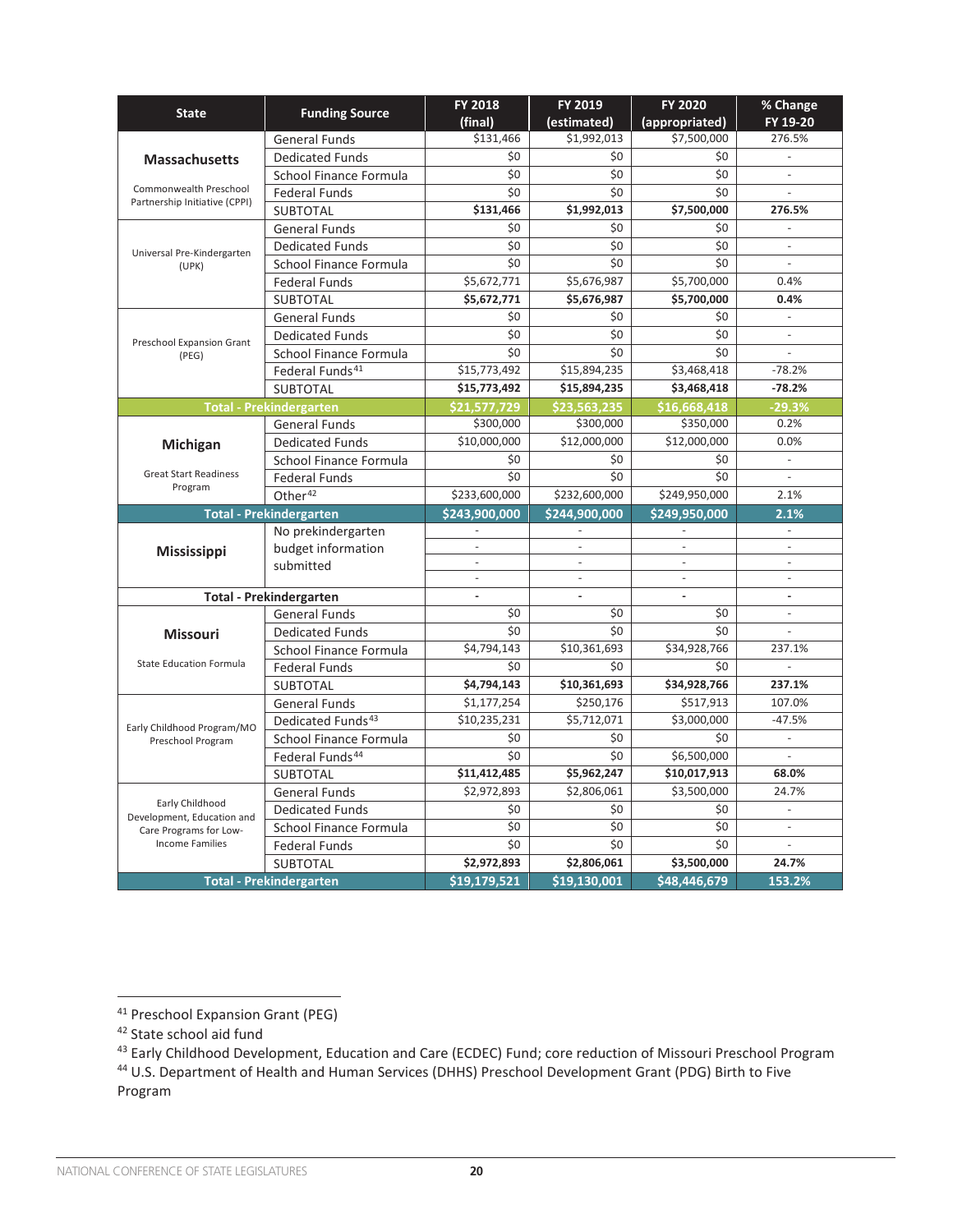| <b>State</b>                   | <b>Funding Source</b>                          | <b>FY 2018</b><br>(final) | FY 2019<br>(estimated) | <b>FY 2020</b><br>(appropriated) | % Change<br>FY 19-20     |
|--------------------------------|------------------------------------------------|---------------------------|------------------------|----------------------------------|--------------------------|
|                                | General Funds <sup>45</sup>                    | \$2,660,918               | \$4,491,072            | \$0                              | $-100.0%$                |
| <b>Montana</b>                 | <b>Dedicated Funds</b>                         | \$0                       | \$0                    | \$0                              | $\omega$                 |
|                                | School Finance                                 | \$10,054,949              | \$7,709,365            | \$4,355,532                      | $-43.5%$                 |
|                                | Formula                                        |                           |                        |                                  |                          |
|                                | Federal Funds <sup>46</sup>                    | \$0                       | \$0                    | \$0                              |                          |
| <b>Total - Prekindergarten</b> |                                                | \$12.715.866              | \$12.200.436           | \$4.355.532                      | $-64.3%$                 |
|                                | <b>General Funds</b>                           | \$3,267,866               | \$3,474,583            | \$3,619,357                      | 4.2%                     |
| <b>Nebraska</b>                | <b>Dedicated Funds</b>                         | \$0                       | \$0                    | \$0                              | $\omega$                 |
|                                | <b>School Finance</b>                          | \$0                       | \$0                    | \$0                              | $\overline{\phantom{a}}$ |
|                                | Formula                                        |                           |                        |                                  |                          |
|                                | <b>Federal Funds</b>                           | \$0                       | \$0                    | \$0                              | $\overline{\phantom{a}}$ |
| <b>Total - Prekindergarten</b> |                                                | \$3,267,866               | \$3,474,583            | \$3,619,357                      | 4.2%                     |
|                                | General Funds <sup>47</sup>                    | $\overline{$8,771,542}$   | \$11,603,073           | \$20,777,239                     | 79.1%                    |
| <b>Nevada</b>                  | <b>Dedicated Funds</b>                         | \$0                       | \$0                    | \$0                              | $\omega$                 |
|                                | <b>School Finance</b><br>Formula <sup>48</sup> | \$18,349,105              | \$17,048,912           | \$18,590,576                     | 9.0%                     |
|                                | Federal Funds <sup>49</sup>                    | \$11,898,903              | \$13,912,360           | \$0                              | $-100.0%$                |
|                                | <b>Total - Prekindergarten</b>                 | \$39,019,550              | \$42.564.345           | \$39,367,815                     | $-7.5%$                  |
|                                | <b>General Funds</b>                           | \$674,900                 | \$738,086              | \$806,471                        | 9.3%                     |
| <b>New Jersey</b>              | <b>Dedicated Funds</b>                         | \$0                       | \$0                    | \$0                              | $\overline{\phantom{a}}$ |
|                                | <b>School Finance</b>                          | \$0                       | \$0                    | \$0                              |                          |
|                                | Formula                                        |                           |                        |                                  |                          |
|                                | Federal Funds <sup>50</sup>                    | \$16,282                  | \$0                    | \$0                              | $\sim$                   |
|                                | <b>Total - Prekindergarten</b>                 | \$691,182                 | \$738,086              | \$806,471                        | 9.3%                     |
|                                | General Funds <sup>51</sup>                    | \$34,200                  | \$44,700               | \$69,200                         | 54.8%                    |
|                                | <b>Dedicated Funds</b>                         | \$17,600                  | \$17,600               | \$17,600                         | 0.0%                     |
| <b>New Mexico</b>              | <b>School Finance</b>                          | \$0                       | \$0                    | \$0                              | $\bar{a}$                |
|                                | Formula                                        |                           |                        |                                  |                          |
|                                | <b>Federal Funds</b>                           | \$0                       | \$0                    | \$0                              | $\sim$                   |
|                                | Other                                          | \$1,700                   | \$1,700                | \$4,300                          | 153.0%                   |
|                                | <b>Total - Prekindergarten</b>                 | \$53,500                  | \$64,000               | \$91,100                         | 42.3%                    |

<sup>&</sup>lt;sup>45</sup> Decreased funds to Stars to Quality Program

<sup>46</sup> Preschool Development Grant (PDG) Program

<sup>47</sup> FY 2018 and FY 2019 funds reflect state match requirement for the Nevada Ready Preschool Development Grant program, which expired in FY 2019. The 2019 legislature approved to continue the prekindergarten program funded with 100% state general funds in FY 2020 and FY 2021.

 $48$  Formula funds for children with special educational/health care needs under the age of 5, including both state (\$8.3 million in FY 2018, \$7.3 million in FY 2019, \$7.9 million in FY 2020) and local (\$10 million in FY 2018, \$9.7 million in FY 2019, \$10.7 million in FY 2020) funding. Does not include local funding not guaranteed under the state funding formula.

<sup>49</sup> Nevada Ready Preschool Development Grant Program, which expired on Dec. 31, 2018. The US Department of Education approved a no-cost extension to use the grant through June 30, 2019.

<sup>50</sup> RTTT - Preschool Development Grant Program

<sup>&</sup>lt;sup>51</sup> Prekindergarten funding for 3- and 4-year-olds included. Prekindergarten funding reverts to the state prekindergarten funds rather than to the state general fund at the end of each fiscal year, and balances can be used for additional prekindergarten awards. Title I prekindergarten funding not included.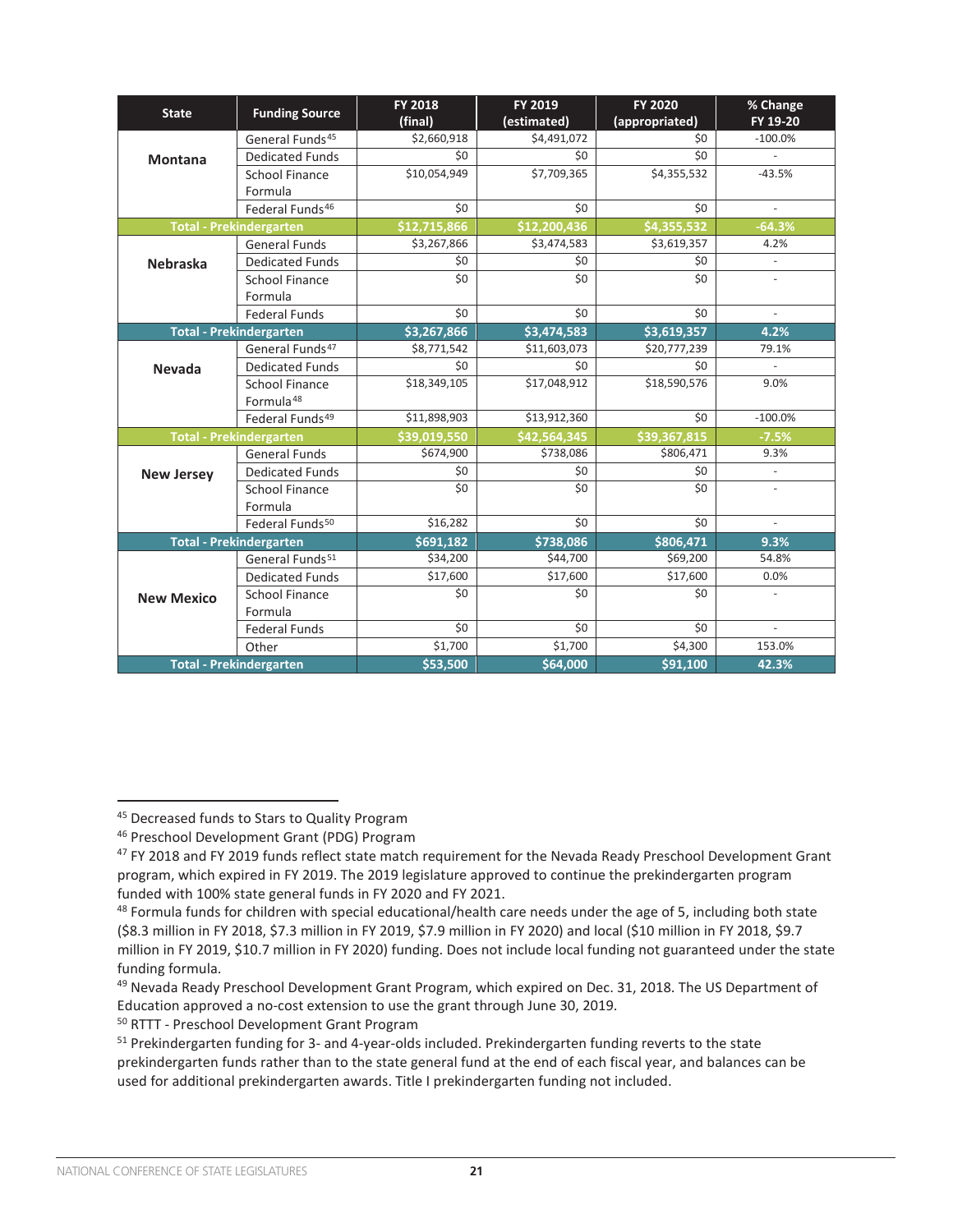| <b>State</b>                        | <b>Funding Source</b>              | <b>FY 2018</b><br>(final) | FY 2019<br>(estimated) | <b>FY 2020</b><br>(appropriated) | % Change<br>FY 19-20     |
|-------------------------------------|------------------------------------|---------------------------|------------------------|----------------------------------|--------------------------|
|                                     | <b>Federal Funds</b><br>$(1)^{52}$ | \$6,000,000               | \$62,200,000           | \$66,300,000                     | 6.6%                     |
| <b>North Carolina</b>               | <b>Federal Funds</b><br>$(2)^{53}$ | \$700,000                 | \$700,000              | \$700,000                        | 0.0%                     |
|                                     | Other <sup>54</sup>                | \$78,252,110              | \$78,252,110           | \$78,252,110                     | 0.0%                     |
|                                     | <b>Total - Prekindergarten</b>     | \$154,503,504             | \$163,803,504          | \$172,832,185                    | 5.5%                     |
| <b>North Dakota</b>                 | General Funds <sup>55</sup>        | \$0                       | \$0                    | \$0                              | $\overline{\phantom{a}}$ |
|                                     | <b>Total - Prekindergarten</b>     | \$0                       | \$0                    | \$0                              | ä,                       |
|                                     | General Funds                      | \$0                       | \$0                    | \$0                              | $\overline{\phantom{a}}$ |
| <b>West Virginia</b>                | <b>Dedicated Funds</b>             | \$0                       | \$0                    | \$0                              | ÷                        |
|                                     | <b>School Finance</b>              | \$94,533,303              | \$93,905,795           | \$90,636,501                     | $-3.5%$                  |
| <b>WV Universal Pre-K</b>           | Formula                            |                           |                        |                                  |                          |
|                                     | <b>Federal Funds</b>               | \$45,425,337              | \$55,296,850           | 0%                               | $-100.0%$                |
|                                     | Other                              | \$5,618,616               | \$371,158              | 0%                               | $-100.0%$                |
|                                     | <b>Total - Prekindergarten</b>     | \$145,577,256             | \$149,573,803          | \$90,636,501                     | $-39.4%$                 |
| <b>Wisconsin</b>                    | General Funds <sup>56</sup>        | \$14,350,000              | \$20,350,000           | \$23,050,000                     | 13.3%                    |
|                                     | <b>Dedicated Funds</b>             | \$0                       | \$0                    | \$0                              |                          |
| Four-Year-Old-<br>Kindergarten (4K) | School Finance<br>Formula          | \$188,500,000             | \$190,900,000          | \$196,000,000                    | 2.7%                     |
|                                     | <b>Federal Funds</b>               | \$0                       | \$0                    | \$0                              | $\overline{\phantom{a}}$ |
|                                     | <b>Total - Prekindergarten</b>     | \$202,850,000             | \$211,250,000          | \$219,050,000                    | 3.7%                     |

**[Return to Prekindergarten Findings](#page-4-0)** 

<sup>52</sup> TANF funds

<sup>53</sup> CCDF funds

<sup>54</sup> North Carolina Education Lottery funds

<sup>&</sup>lt;sup>55</sup> Funding is appropriated for a two-year period.

<sup>56</sup> Sum of Four-Year-Old Kindergarten (K4) start-up grants and estimated share of per pupil aid attributable to K-4 enrollment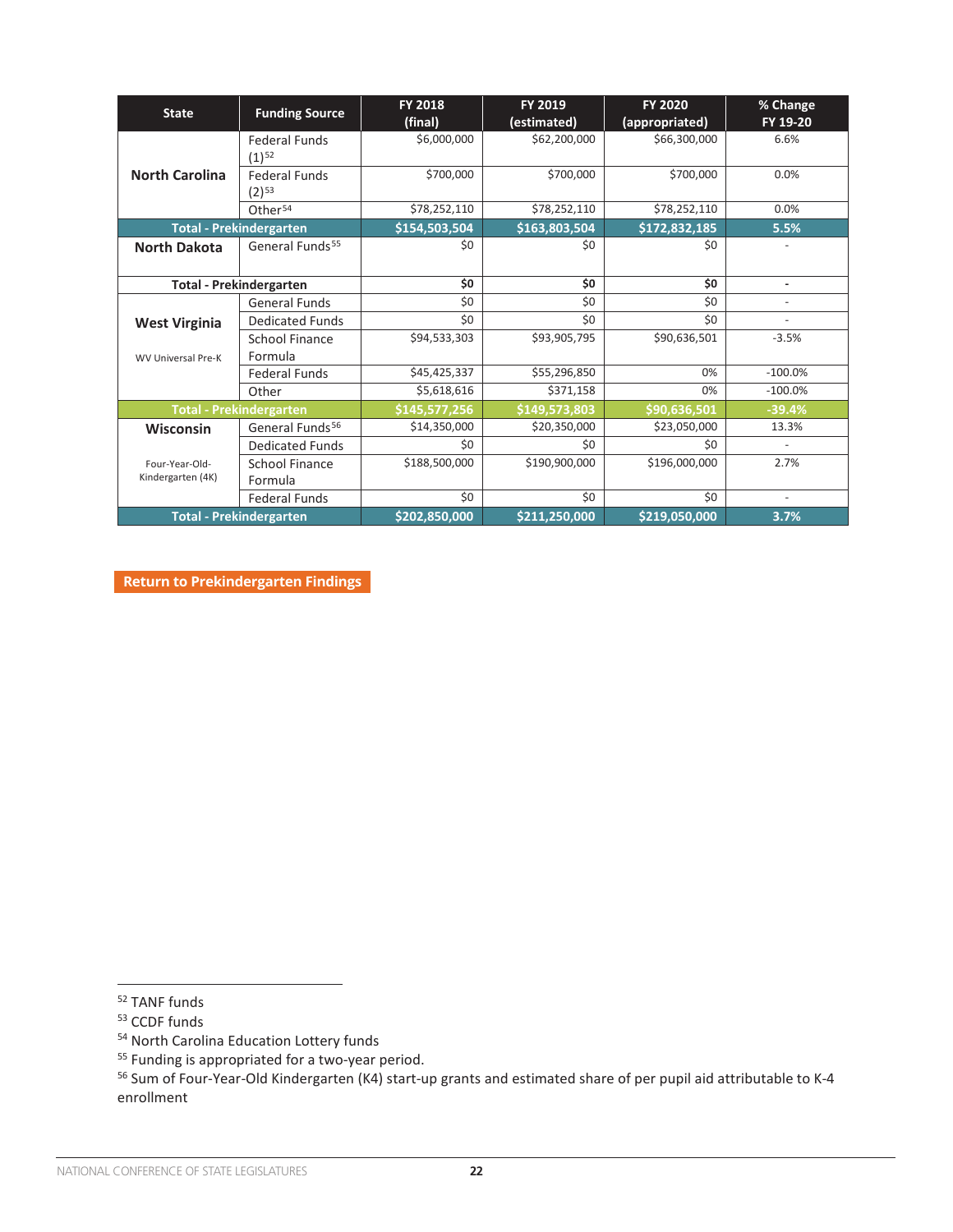# <span id="page-22-0"></span>Appendix C: Home Visting State Appropriations

**Legend:** ■ Overall increase in funding ■ Overall decrease in funding ■ Stable funding

| <b>State</b>                                | <b>Funding Source</b>                                | FY 2018<br>(final)       | FY 2019<br>(estimated)   | FY 2020<br>(appropriated) | % Change<br>FY 19-20     |
|---------------------------------------------|------------------------------------------------------|--------------------------|--------------------------|---------------------------|--------------------------|
|                                             | <b>General Funds</b>                                 | \$2,135,000              | \$2,135,000              | \$3,135,000               | 46.8%                    |
| Alabama                                     | <b>Dedicated Funds</b>                               |                          |                          |                           | $\Box$                   |
|                                             | <b>Federal Funds</b>                                 | $\overline{\phantom{a}}$ | $\overline{a}$           | $\overline{a}$            | $\overline{a}$           |
|                                             | <b>Total - Home Visiting</b>                         | \$2,135,000              | \$2,135,000              | \$3,135,000               | 46.8%                    |
|                                             | <b>General Funds</b>                                 |                          |                          |                           |                          |
| Alaska                                      | <b>Dedicated Funds</b>                               |                          |                          |                           |                          |
|                                             | Federal Funds <sup>57</sup>                          | \$1,478,500              | \$1,902,800              | \$1,774,800               | $-6.7%$                  |
|                                             | <b>Total - Home Visiting</b>                         | \$1,478,500              | \$1,902,800              | \$1,774,800               | $-6.7%$                  |
|                                             | <b>General Funds</b>                                 |                          |                          |                           |                          |
| <b>Arkansas</b>                             | <b>Dedicated Funds</b>                               | $\overline{a}$           |                          |                           | $\overline{a}$           |
|                                             | <b>Federal Funds</b>                                 | \$6,944,318              | \$6,976,080              | \$7,784,751               | 11.6%                    |
|                                             | <b>Total - Home Visiting</b>                         | \$6,944,318              | \$6,976,080              | \$7,784,751               | 11.6%                    |
| <b>California</b>                           | <b>General Funds</b>                                 | \$0                      | \$3,352,00058            | \$11,341,000              | 238.3%                   |
|                                             | <b>Dedicated Funds</b>                               | $\overline{a}$           |                          |                           | $\overline{\phantom{a}}$ |
| <b>CalWORKS Home Visiting</b><br>Initiative | Federal Funds <sup>59</sup>                          | \$0                      | \$21,169,000             | \$70,446,000              | 232.8%                   |
|                                             | <b>SUBTOTAL</b>                                      | \$0                      | \$24,521,000             | \$81,787,000              | 233.5%                   |
|                                             | <b>General Funds</b>                                 | $\overline{a}$           | $\overline{\phantom{a}}$ | $\overline{a}$            | $\overline{\phantom{a}}$ |
| HV First 5                                  | Dedicated                                            | \$60,062,496             | \$0                      | \$0                       | $\overline{\phantom{a}}$ |
|                                             | Funds <sup>60</sup>                                  |                          |                          |                           |                          |
|                                             | <b>Federal Funds</b>                                 | $\overline{a}$           | $\overline{a}$           | $\overline{a}$            | $\bar{a}$                |
|                                             | <b>SUBTOTAL</b>                                      | \$60,062,496             | \$0                      | \$0                       | \$0                      |
|                                             | <b>Total - Home Visiting</b>                         | \$60.062.496             | \$24,521,000             | \$81,787,000              | 233.5%                   |
|                                             | General Funds <sup>61</sup>                          | \$570,384                | \$244,249                | \$813,986                 | 233.3%                   |
| <b>Delaware</b>                             | <b>Dedicated Funds</b>                               |                          |                          |                           | $\overline{\phantom{a}}$ |
|                                             | Federal Funds <sup>62</sup>                          | \$3,662,028              | \$3,669,829              | \$7,086,852               | 93.1%                    |
|                                             | Other <sup>63</sup>                                  | \$903,750                | \$1,013,705              | \$1,040,000               | 2.6%                     |
|                                             | <b>Total - Home Visiting</b>                         | \$5,136,162              | \$4,927,783              | \$8,940,838               | 81.4%                    |
|                                             | No Home Visiting                                     | ÷.                       |                          |                           | $\overline{\phantom{a}}$ |
| Georgia                                     | budget                                               |                          |                          |                           |                          |
|                                             | information                                          |                          |                          |                           |                          |
|                                             | submitted.                                           |                          |                          |                           |                          |
|                                             | <b>Total - Home Visiting</b><br><b>General Funds</b> | \$3,092,446              | \$2,276,529              | \$3,093,145               | 35.9%                    |
|                                             | <b>Dedicated Funds</b>                               | $\bar{\phantom{a}}$      | ÷,                       |                           |                          |
| Indiana                                     | <b>Federal Funds</b>                                 |                          |                          |                           | $\overline{a}$           |
|                                             | <b>Total - Home Visiting</b>                         | \$3,092,446              | \$2,276,529              | \$3,093,145               | 35.9%                    |
|                                             |                                                      |                          |                          |                           |                          |

<sup>59</sup> TANF funds

<sup>57</sup> MIECHV funds

<sup>&</sup>lt;sup>58</sup> First year of state's CalWORKs three-year home visiting initiative for TANF families with young children. Budgeted amount in FY 2018 to FY 2019 represents six months of services. The budgeted amount in FY 2019 to FY 2020 represents a full year of services.

 $60$  Proposition 10 California Children and Families Act (state tobacco tax)

<sup>&</sup>lt;sup>61</sup> Additional Division of Substance Abuse and Mental Health (DSAMH) funds starting in FY 2019. FY 2020 authorized funding includes \$485,500 transferred to support home visiting with DSAMH.

<sup>62</sup> MIECHV grants, FY 2018 and FY 2019 reflects expenditures in FY 2018 and FY 2019

<sup>63</sup> Tobacco Master Settlement Agreement funds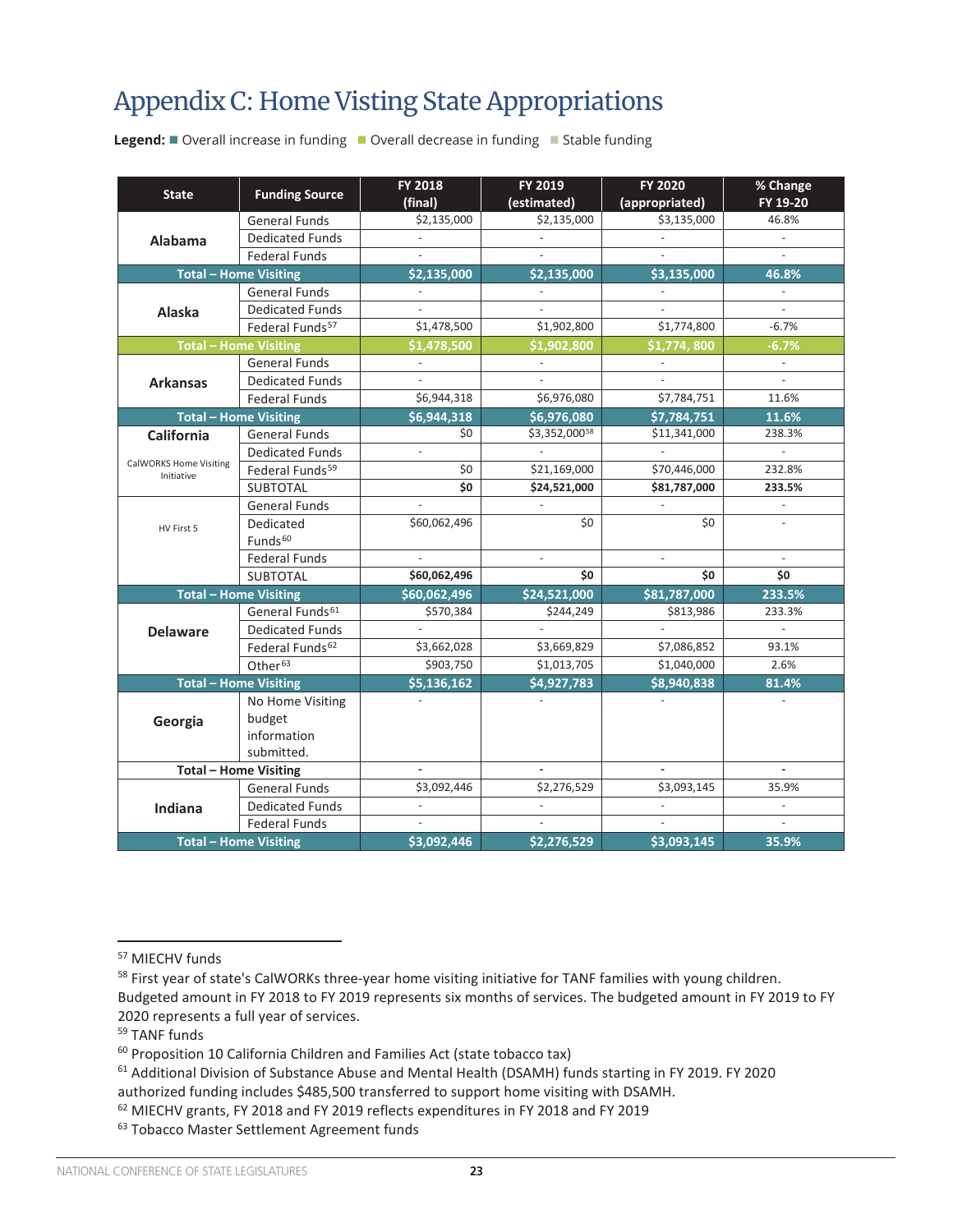| <b>State</b>                                              | <b>Funding Source</b>       | <b>FY 2018</b><br>(final) | FY 2019<br>(estimated) | <b>FY 2020</b><br>(appropriated) | % Change<br>FY 19-20     |
|-----------------------------------------------------------|-----------------------------|---------------------------|------------------------|----------------------------------|--------------------------|
|                                                           | General Funds <sup>64</sup> | \$734,841                 | \$734,841              | \$734,000                        | $-0.1%$                  |
| lowa                                                      | <b>Dedicated Funds</b>      |                           |                        |                                  |                          |
|                                                           | Federal Funds <sup>65</sup> | \$5,576,109               | \$6,322,418            | \$5,800,731                      | $-8.3%$                  |
| <b>Total - Home Visiting</b>                              |                             | \$6,310,950               | \$7,057,259            | \$6,534,731                      | $-7.4%$                  |
|                                                           | <b>General Funds</b>        |                           |                        |                                  | $\overline{\phantom{a}}$ |
| <b>Kansas</b>                                             | <b>Dedicated Funds</b>      |                           |                        |                                  | $\overline{\phantom{a}}$ |
|                                                           | Federal Funds <sup>66</sup> | \$6,120,130               | \$5,398,081            | \$5,366,526                      | $-0.6%$                  |
| <b>Total - Home Visiting</b>                              |                             | \$6,120,130               | \$5,398,081            | \$5,366,526                      | $-0.6%$                  |
|                                                           | <b>General Funds</b>        | \$2,600,000               | \$2,600,000            | \$2,600,000                      | 0.0%                     |
| Louisiana                                                 | <b>Dedicated Funds</b>      |                           |                        |                                  |                          |
|                                                           | Federal Funds <sup>67</sup> | \$14,020,785              | \$13,780,107           | \$4,339,889                      | $-68.5%$                 |
|                                                           | Other <sup>68</sup>         | \$2,874,211               | \$2,877,075            | \$2,877,075                      | 0.0%                     |
| <b>Total - Home Visiting</b>                              |                             | \$19.494.996              | \$19.257.182           | \$9,816,964                      | $-49.0%$                 |
| <b>Maine</b>                                              | <b>General Funds</b>        | \$1,769,560               | \$1,928,543            | \$1,933,000                      | 0.2%                     |
|                                                           | <b>Dedicated Funds</b>      |                           |                        |                                  | $\overline{\phantom{a}}$ |
|                                                           | <b>Federal Funds</b>        |                           |                        |                                  |                          |
| <b>Total - Home Visiting</b>                              |                             | \$1,769,560               | \$1,928,543            | \$1,933,000                      | 0.2%                     |
| <b>Massachusetts</b>                                      | <b>General Funds</b>        | \$14,350,685              | \$14,911,908           | \$15,438,152                     | 3.5%                     |
|                                                           | <b>Dedicated Funds</b>      |                           |                        |                                  |                          |
|                                                           | Federal Funds <sup>69</sup> | \$959,383                 | \$876,230              | \$876,230                        | 0.0%                     |
| <b>Total - Home Visiting</b>                              |                             | \$15,310,068              | \$15,788,138           | \$16,314,382                     | 3.3%                     |
| Michigan                                                  | <b>General Funds</b>        | \$4,134,778               | \$6,423,623            | \$6,423,623                      | 0.0%                     |
|                                                           | Dedicated                   | \$5,368,987               | \$4,444,116            | \$4,444,116                      | 0.0%                     |
| Nurse Family Partnership,<br>Parents as Teachers, Healthy | Funds <sup>70</sup>         |                           |                        |                                  |                          |
| Families America, Play and                                | <b>Federal Funds</b>        | \$5,818,539               | \$7,799,696            | \$8,549,696                      | 9.6%                     |
| Learning Strategies, Early Head<br>Start, Family Spirit   | SUBTOTAL                    | \$15,322,304              | \$18,667,435           | \$19,417,435                     | 4.0%                     |
|                                                           | <b>General Funds</b>        | \$8,561,801               | 59,000,000             | \$9,000,000                      | 0.0%                     |
| Maternal Infant Health                                    | <b>Dedicated Funds</b>      |                           |                        |                                  |                          |
| Program; Infant Mental Health                             | <b>Federal Funds</b>        | \$17,072,145              | \$19,000,000           | \$19,000,000                     | 0.0%                     |
|                                                           | <b>SUBTOTAL</b>             | \$25,663,946              | \$28,000,000           | \$28,000,000                     | 0.0%                     |
| <b>Total - Home Visiting</b>                              |                             | \$40.956.250              | \$46,667,435           | \$47,417,435                     | 1.6%                     |
| <b>Mississippi</b>                                        | <b>General Funds</b>        |                           |                        |                                  |                          |
|                                                           | <b>Dedicated Funds</b>      | $\overline{\phantom{a}}$  |                        |                                  | $\overline{\phantom{a}}$ |
|                                                           | <b>Federal Funds</b>        | \$1,968,189               | \$2,005,572            | \$3,304,154                      | 64.7%                    |
| <b>Total - Home Visiting</b>                              |                             | \$1,968,189               | \$2,005,572            | \$3,304,154                      | 64.7%                    |

<sup>64</sup> Healthy Opportunities for Parents to Experience Success—Healthy Families Iowa (HOPES-HFI) program funds

<sup>65</sup> MIECHV funds

<sup>66</sup> MIECHV funds

<sup>&</sup>lt;sup>67</sup> Affordable Care Act Nurse Family Partnership (NFP), MCH Title V block grant, MIECHV funds

<sup>68</sup> TANF funds transferred from Department of Children and Family Services (DCFS)

<sup>69</sup> MIECHV funds through Department of Public Health

<sup>70</sup> State School Aid Act block grant funds, community-based abuse prevention grant funds, Children's Trust Fund funds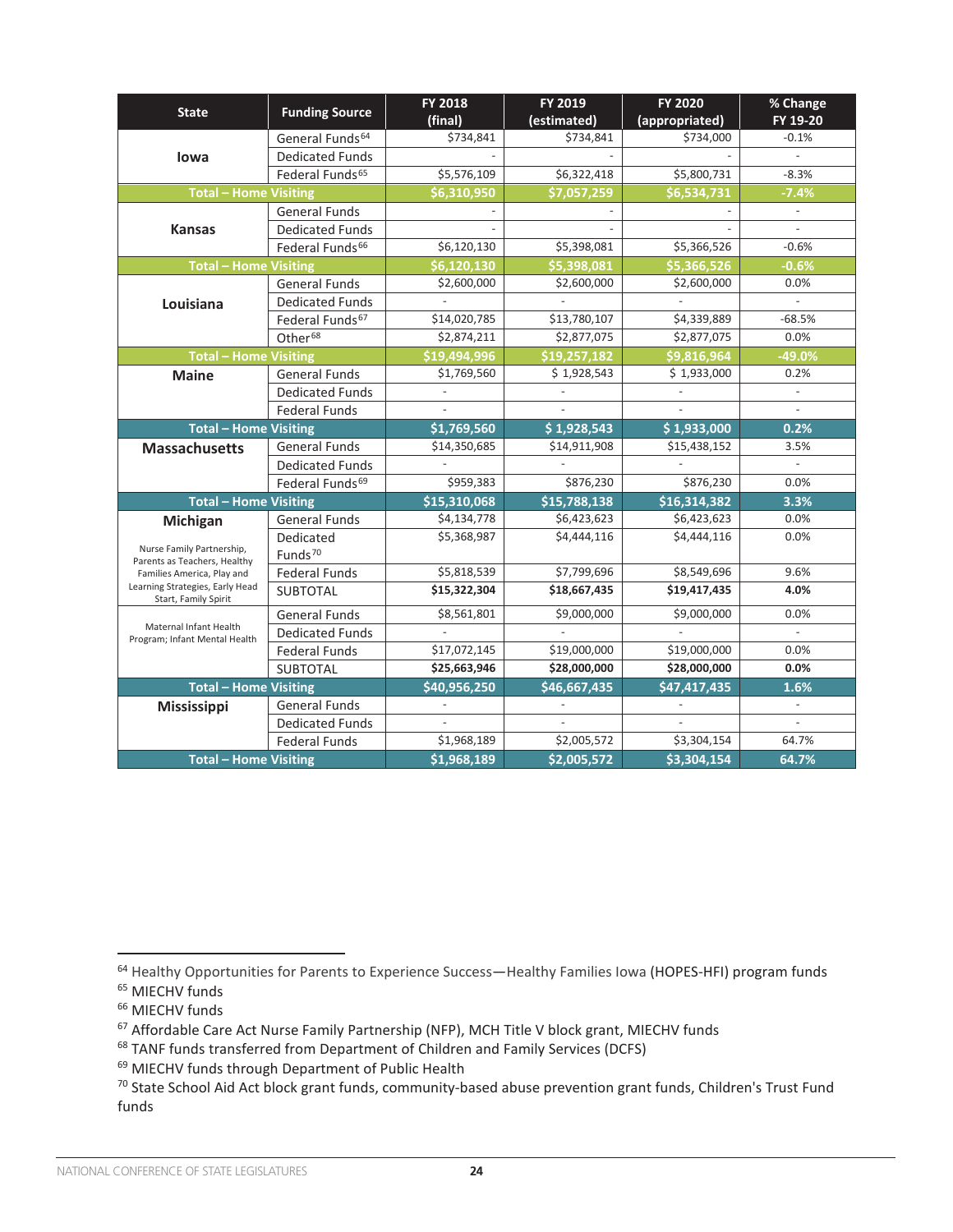|                                                                                                                                                                                                                                                                                                                                                                                                                                      |                             | <b>FY 2018</b>           | FY 2019                  | <b>FY 2020</b>           | % Change                 |
|--------------------------------------------------------------------------------------------------------------------------------------------------------------------------------------------------------------------------------------------------------------------------------------------------------------------------------------------------------------------------------------------------------------------------------------|-----------------------------|--------------------------|--------------------------|--------------------------|--------------------------|
|                                                                                                                                                                                                                                                                                                                                                                                                                                      | <b>Funding Source</b>       | (final)                  | (estimated)              | (appropriated)           | FY 19-20                 |
| <b>Missouri</b>                                                                                                                                                                                                                                                                                                                                                                                                                      | <b>General Funds</b>        | \$1,536,707              | \$2,780,014              | \$4,611,500              | 65.9%                    |
|                                                                                                                                                                                                                                                                                                                                                                                                                                      | <b>Dedicated Funds</b>      | $\overline{\phantom{a}}$ | $\bar{\phantom{a}}$      | $\mathcal{L}$            | $\bar{\phantom{a}}$      |
|                                                                                                                                                                                                                                                                                                                                                                                                                                      | Federal Funds <sup>71</sup> | \$1,290,000              | \$1,032,000              | \$2,827,000              | 173.9%                   |
| <b>State</b><br>Department of Social Services<br>Home Visiting Program<br>Parents as Teachers<br>Maternal, Infant and Early<br>Childhood Home Visiting<br>(MIECHV) Grant<br>Maternal Child Health (MCH)<br><b>Block Grant</b><br><b>Montana</b><br><b>Public Health Home Visits</b><br><b>MIECHV Service Delivery</b><br><b>Nebraska</b><br><b>Nevada</b><br><b>New Jersey</b><br>Maternal Infant and Early<br>Childhood (MIEC) Home | <b>SUBTOTAL</b>             | \$2,826,707              | \$3,812,014              | \$7,438,500              | 95.1%                    |
|                                                                                                                                                                                                                                                                                                                                                                                                                                      | <b>General Funds</b>        | \$13,000,000             | \$13,000,000             | \$16,058,000             | 23.5%72                  |
|                                                                                                                                                                                                                                                                                                                                                                                                                                      | Dedicated                   | \$5,000,000              | \$5,000,000              | \$5,000,000              | 0.0%                     |
|                                                                                                                                                                                                                                                                                                                                                                                                                                      | Funds <sup>73</sup>         |                          |                          |                          |                          |
|                                                                                                                                                                                                                                                                                                                                                                                                                                      | <b>Federal Funds</b>        | $\overline{\phantom{a}}$ | $\overline{\phantom{a}}$ |                          | $\overline{a}$           |
|                                                                                                                                                                                                                                                                                                                                                                                                                                      | <b>SUBTOTAL</b>             | \$18,000,000             | \$18,000,000             | \$21,058,000             | 17.0%                    |
|                                                                                                                                                                                                                                                                                                                                                                                                                                      | <b>General Funds</b>        | $\overline{\phantom{a}}$ | $\frac{1}{2}$            | $\overline{\phantom{a}}$ | $\overline{\phantom{a}}$ |
|                                                                                                                                                                                                                                                                                                                                                                                                                                      | <b>Dedicated Funds</b>      |                          |                          |                          |                          |
|                                                                                                                                                                                                                                                                                                                                                                                                                                      | Federal Funds <sup>74</sup> | \$2,329,880              | \$3,019,157              | \$3,272,873              | 8.4%                     |
|                                                                                                                                                                                                                                                                                                                                                                                                                                      | <b>SUBTOTAL</b>             | \$2,329,880              | \$3,019,157              | \$3,272,873              | 8.4%                     |
|                                                                                                                                                                                                                                                                                                                                                                                                                                      | <b>General Funds</b>        | $\overline{\phantom{a}}$ | $\overline{\phantom{a}}$ | $\overline{\phantom{a}}$ | $\mathcal{L}$            |
|                                                                                                                                                                                                                                                                                                                                                                                                                                      | <b>Dedicated Funds</b>      | $\overline{\phantom{a}}$ | $\overline{\phantom{a}}$ | $\sim$                   | $\mathcal{L}$            |
|                                                                                                                                                                                                                                                                                                                                                                                                                                      | Federal Funds <sup>75</sup> | \$1,910,790              | \$1,444,319              | \$1,429,169              | $-1.0%$                  |
|                                                                                                                                                                                                                                                                                                                                                                                                                                      | <b>SUBTOTAL</b>             | \$1,910,790              | \$1,444,319              | \$1,429,169              | $-1.0%$                  |
| <b>Total - Home Visiting</b>                                                                                                                                                                                                                                                                                                                                                                                                         |                             | \$25,067,377             | \$26,275,490             | \$33,198,542             | 26.3%                    |
|                                                                                                                                                                                                                                                                                                                                                                                                                                      | <b>General Funds</b>        | \$231,579                | \$232,024                | \$226,654                | $-2.3%$                  |
|                                                                                                                                                                                                                                                                                                                                                                                                                                      | <b>Dedicated Funds</b>      | \$387,283                | \$404,039                | \$374,999                | $-7.2%$                  |
|                                                                                                                                                                                                                                                                                                                                                                                                                                      | <b>Federal Funds</b>        |                          |                          |                          | $\sim$                   |
|                                                                                                                                                                                                                                                                                                                                                                                                                                      | <b>SUBTOTAL</b>             | \$618,863                | \$636,063                | \$601,653                | $-5.4%$                  |
|                                                                                                                                                                                                                                                                                                                                                                                                                                      | <b>General Funds</b>        | $\overline{\phantom{a}}$ | $\overline{\phantom{a}}$ | $\Box$                   | $\mathbb{Z}^2$           |
|                                                                                                                                                                                                                                                                                                                                                                                                                                      | <b>Dedicated Funds</b>      | $\overline{\phantom{a}}$ | $\centerdot$             | $\overline{\phantom{a}}$ |                          |
|                                                                                                                                                                                                                                                                                                                                                                                                                                      | <b>Federal Funds</b>        | \$3,119,050              | \$5,998,120              | \$2,249,999              | $-62.5%$                 |
|                                                                                                                                                                                                                                                                                                                                                                                                                                      | <b>SUBTOTAL</b>             | \$3,119,050              | \$5,998,120              | \$2,249,999              | $-62.5%$                 |
| <b>Total - Home Visiting</b>                                                                                                                                                                                                                                                                                                                                                                                                         |                             | \$3,737,912              | \$6,634,183              | \$2,851,652              | $-57.0%$                 |
|                                                                                                                                                                                                                                                                                                                                                                                                                                      | <b>General Funds</b>        | \$1,078,907              | \$1,081,807              | \$1,100,000              | 1.7%                     |
|                                                                                                                                                                                                                                                                                                                                                                                                                                      | <b>Dedicated Funds</b>      | $\overline{\phantom{a}}$ | $\mathcal{L}$            | $\overline{\phantom{a}}$ | $\overline{\phantom{a}}$ |
|                                                                                                                                                                                                                                                                                                                                                                                                                                      | <b>Federal Funds</b>        |                          |                          |                          |                          |
| <b>Total - Home Visiting</b>                                                                                                                                                                                                                                                                                                                                                                                                         |                             | \$1,078,907              | \$1,081,807              | \$1,100,000              | 1.7%                     |
|                                                                                                                                                                                                                                                                                                                                                                                                                                      | <b>General Funds</b>        |                          |                          |                          | $\blacksquare$           |
|                                                                                                                                                                                                                                                                                                                                                                                                                                      | <b>Dedicated Funds</b>      |                          |                          |                          |                          |
|                                                                                                                                                                                                                                                                                                                                                                                                                                      | Federal Funds <sup>76</sup> | \$1,851,691              | \$1,702,320              | \$1,847,870              | 8.6%                     |
| <b>Total - Home Visiting</b>                                                                                                                                                                                                                                                                                                                                                                                                         |                             | \$1,851,691              | \$1,702,320              | \$1,847,870              | 8.6%                     |
|                                                                                                                                                                                                                                                                                                                                                                                                                                      | <b>General Funds</b>        | \$4040                   | \$4040                   | \$4040                   | 0.0%                     |
|                                                                                                                                                                                                                                                                                                                                                                                                                                      | <b>Dedicated Funds</b>      |                          |                          |                          | $\mathbb{L}$             |
|                                                                                                                                                                                                                                                                                                                                                                                                                                      | Federal Funds <sup>77</sup> | \$12,688                 | \$12,360                 | \$12,360                 | 0.0%                     |
| <b>Visiting Program</b>                                                                                                                                                                                                                                                                                                                                                                                                              | Other $\overline{^{78}}$    | \$6,857                  | \$6,857                  | \$6,857                  | 0.0%                     |
| <b>Total - Home Visiting</b>                                                                                                                                                                                                                                                                                                                                                                                                         |                             | \$23,585                 | \$23,257                 | \$23,257                 | 0.0%                     |

- <sup>75</sup> MCH Title V block grant funds
- <sup>76</sup> MIECHV funds
- <sup>77</sup> Department of Health and Human Services funds
- <sup>78</sup> Title IV-B funds and TANF funds

<sup>71</sup> TANF funds

 $72$  Increase in general funds appropriated for high need families

<sup>73</sup> Early Childhood Development, Education and Care Fund funds

<sup>74</sup> MIECHV funds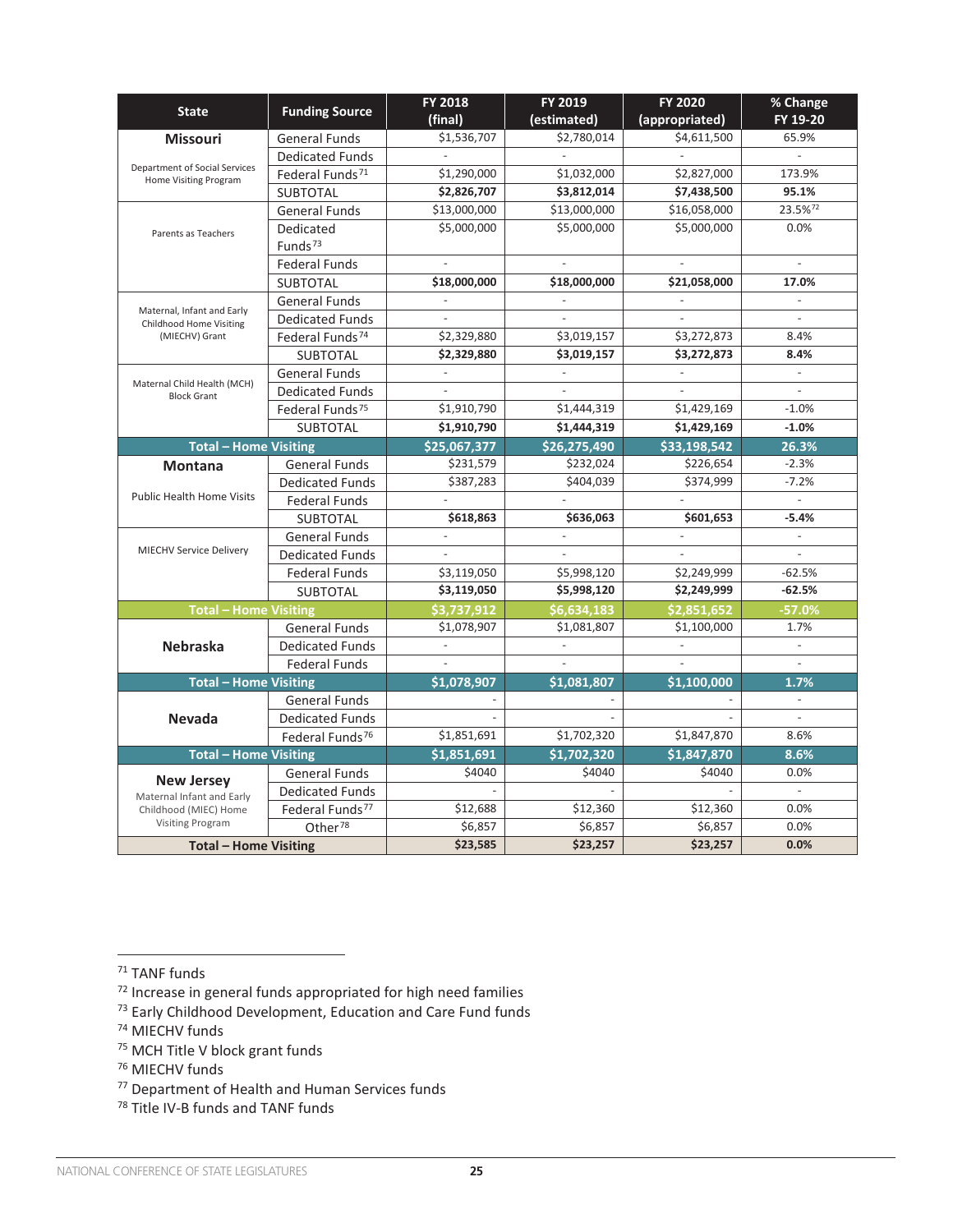| <b>State</b>                                                                                                                                                         | <b>Funding Source</b>        | <b>FY 2018</b><br>(final) | FY 2019<br>(estimated)   | FY 2020<br>(appropriated) | % Change<br>FY 19-20     |
|----------------------------------------------------------------------------------------------------------------------------------------------------------------------|------------------------------|---------------------------|--------------------------|---------------------------|--------------------------|
|                                                                                                                                                                      | <b>General Funds</b>         | \$7,967                   | \$10,618                 | \$12,368                  | 16.5%                    |
| <b>New Mexico</b>                                                                                                                                                    | <b>Dedicated Funds</b>       | \$5,000                   | \$5,000                  | \$5,000                   | 0.0%                     |
|                                                                                                                                                                      | <b>Federal Funds</b>         | \$5,602                   | \$5,060                  | \$5,060                   | 0.0%                     |
|                                                                                                                                                                      | Other                        |                           |                          | \$800                     |                          |
|                                                                                                                                                                      | <b>Total - Home Visiting</b> | \$18,570                  | \$20,678                 | \$23,228                  | 12.3%                    |
|                                                                                                                                                                      | <b>General Funds</b>         | \$3,248,920               | \$3,325,643              | \$3,325,643               | 0.0%                     |
| <b>North Carolina</b>                                                                                                                                                | <b>Dedicated Funds</b>       |                           |                          |                           |                          |
|                                                                                                                                                                      | <b>Federal Funds</b>         | \$1,117,458               | \$1,028,992              | \$1,028,992               | 0.0%                     |
|                                                                                                                                                                      | Other                        | \$3,189,057               | \$3,828,732              | \$3,828,732               | 0.0%                     |
|                                                                                                                                                                      | <b>Total - Home Visiting</b> | \$7,555,435               | \$8,183,367              | \$8,183,367               | 0.0%                     |
|                                                                                                                                                                      | No Home Visiting             |                           |                          |                           |                          |
| <b>North Dakota</b>                                                                                                                                                  | budget                       |                           |                          |                           |                          |
|                                                                                                                                                                      | information                  |                           |                          |                           |                          |
|                                                                                                                                                                      | submitted.                   |                           |                          |                           |                          |
| <b>Total - Home Visiting</b>                                                                                                                                         |                              | $\overline{\phantom{a}}$  | $\overline{\phantom{a}}$ | $\blacksquare$            | $\overline{\phantom{a}}$ |
|                                                                                                                                                                      | No Home Visiting             |                           |                          |                           |                          |
| <b>West Virginia</b>                                                                                                                                                 | budget                       |                           |                          |                           |                          |
|                                                                                                                                                                      | information                  |                           |                          |                           |                          |
|                                                                                                                                                                      | submitted.                   |                           |                          |                           |                          |
|                                                                                                                                                                      | <b>Total - Home Visiting</b> | $\overline{\phantom{a}}$  | ÷.                       | $\overline{\phantom{a}}$  |                          |
| Wisconsin                                                                                                                                                            | <b>General Funds</b>         | \$985,700                 | \$985,700                | \$1,985,700               | 101.5%                   |
|                                                                                                                                                                      | Dedicated                    | \$7,177,200               | \$8,723,700              | \$8,723,700               | 0.0%                     |
|                                                                                                                                                                      | Funds <sup>79</sup>          |                           |                          |                           |                          |
| <b>Family Foundations</b><br>Home Visiting Program<br>City of Milwaukee<br><b>Empowering Families</b><br>Program<br>Reducing Infant<br>Mortality in Racine<br>County | Federal Funds <sup>80</sup>  | \$3,900,000               | \$4,400,400              | \$4,588,000               | 4.3%                     |
|                                                                                                                                                                      | <b>SUBTOTAL</b>              | \$12,062,900              | \$14,109,800             | \$15,297,400              | 8.4%                     |
|                                                                                                                                                                      | <b>General Funds</b>         |                           |                          |                           |                          |
|                                                                                                                                                                      | <b>Dedicated Funds</b>       |                           |                          |                           |                          |
|                                                                                                                                                                      | Federal Funds <sup>81</sup>  | \$812,100                 | \$812,100                | \$812,100                 | 0.0%                     |
|                                                                                                                                                                      | <b>SUBTOTAL</b>              | \$812,100                 | \$812,100                | \$812,100                 | 0.0%                     |
|                                                                                                                                                                      | <b>General Funds</b>         | \$222,700                 | \$222,700                | \$222,700                 | 0.0%                     |
|                                                                                                                                                                      | <b>Dedicated Funds</b>       | $\overline{\phantom{a}}$  | $\overline{a}$           |                           | $\overline{\phantom{a}}$ |
|                                                                                                                                                                      | <b>Federal Funds</b>         | $\overline{\phantom{a}}$  | $\overline{a}$           |                           | $\overline{\phantom{a}}$ |
|                                                                                                                                                                      | <b>SUBTOTAL</b>              | \$222,700                 | \$222,700                | \$222,700                 | 0.0%                     |
|                                                                                                                                                                      | <b>Total - Home Visiting</b> | \$13,097,700              | \$15,144,600             | \$16,332,200              | 7.8%                     |

**[Return to Home Visiting Findings](#page-6-0)** 

<sup>80</sup> TANF funds

<sup>79</sup> MIECHV funds

<sup>81</sup> TANF funds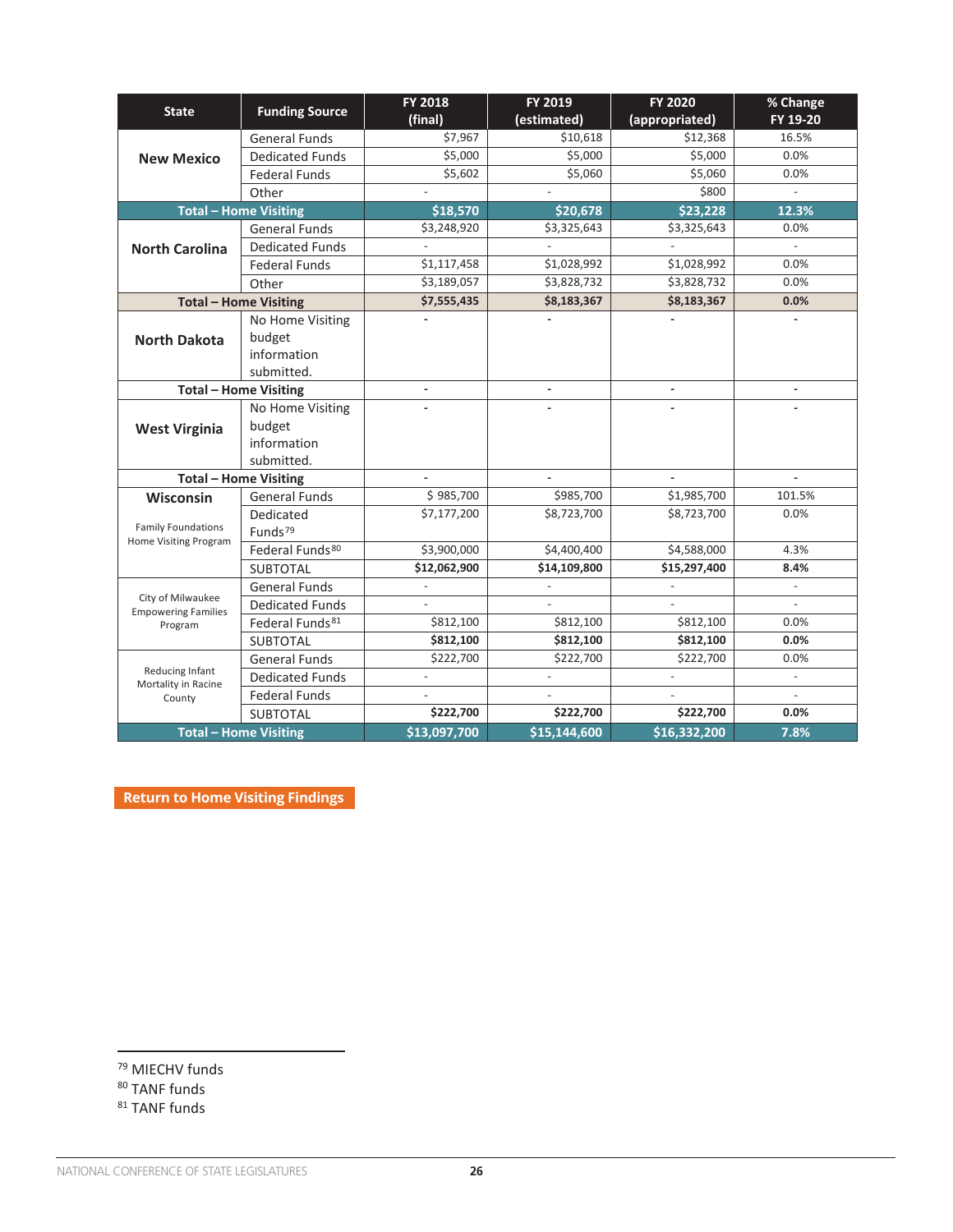### <span id="page-26-0"></span>Appendix D: Other Early Care and Education **Appendix D: Other Early Care and Education Initiative Appropriations** Initiative Appropriations **State Funding Source FY 2018**

| <b>State</b>             | <b>Funding Source</b>    | <b>FY 2018</b><br>(final) | FY 2019<br>(estimated) | <b>FY 2020</b><br>(appropriated) | % Change<br>FY 19-20     |
|--------------------------|--------------------------|---------------------------|------------------------|----------------------------------|--------------------------|
| Alabama                  | No programs listed       |                           |                        |                                  |                          |
|                          | <b>General Funds</b>     | \$6,853,000               | \$6,853,000            | \$6,853,000                      | 0.0%                     |
| Alaska                   | <b>Dedicated Funds</b>   | \$0                       | \$0                    | \$0                              | $\overline{\phantom{a}}$ |
|                          | Local/County Match       | \$0                       | \$0                    | \$0                              |                          |
| <b>Head Start</b>        | Other                    | \$280,900                 | \$129,600              | \$122,600                        | $-5.4%$                  |
|                          | <b>SUBTOTAL</b>          | \$7,133,900               | \$6,982,600            | \$6,975,600                      | $-0.1%$                  |
|                          | <b>General Funds</b>     | \$500,000                 | \$474,000              | \$474,000                        | 0.0%                     |
|                          | <b>Dedicated Funds</b>   | \$0                       | \$0                    | \$0                              | $\overline{\phantom{a}}$ |
| Parents as Teachers      | Local/County Match       | \$0                       | \$0                    | \$0                              | $\overline{\phantom{a}}$ |
|                          | Other                    | \$0                       | \$0                    | \$0                              | $\overline{a}$           |
|                          | <b>SUBTOTAL</b>          | \$500,000                 | \$475,000              | \$475,000                        | 0.0%                     |
| <b>Total - Other ECE</b> |                          | \$7,633,900               | \$7,457,600            | \$7,450,600                      | $-0.1%$                  |
|                          | <b>General Funds</b>     | \$0                       | \$0                    | \$0                              | $\overline{\phantom{a}}$ |
| <b>Arkansas</b>          | <b>Dedicated Funds</b>   | \$0                       | \$0                    | \$0                              | $\overline{\phantom{a}}$ |
|                          | Local/County Match       | \$0                       | \$0                    | \$0                              | $\overline{a}$           |
|                          | Other <sup>82</sup>      | \$15,090,926              | \$18,706,411           | \$0                              | $-100.0%$                |
|                          | <b>SUBTOTAL</b>          | \$15,090,926              | \$18,706,411           | Ś0                               | $-100.0%$                |
|                          | <b>General Funds</b>     | \$0                       | \$0                    | \$0                              |                          |
| Other ECE Initiative     | <b>Dedicated Funds</b>   | \$0                       | \$0                    | \$0                              | $\overline{\phantom{a}}$ |
|                          | Local/County Match       | \$0                       | \$0                    | \$0                              | $\overline{a}$           |
|                          | Other <sup>83</sup>      | \$0                       | \$36,942               | \$667,745                        | 1,707.6%                 |
|                          | <b>SUBTOTAL</b>          | \$0                       | \$36,942               | \$667,745                        | 1,707.6%                 |
|                          | <b>General Funds</b>     | \$0                       | \$0                    | \$0                              |                          |
|                          | <b>Dedicated Funds</b>   | \$0                       | \$0                    | \$0                              | $\overline{\phantom{a}}$ |
| Other ECE Initiative     | Local/County Match       | \$0                       | \$0                    | \$0                              | $\overline{a}$           |
|                          | Other <sup>84</sup>      | \$0                       | \$2,348,508            | \$2,662,694                      | 13.4%                    |
|                          | <b>SUBTOTAL</b>          | \$0                       | \$2,348,508            | \$2,662,694                      | 13.4%                    |
|                          | <b>Total - Other ECE</b> | \$15,090,926              | \$21,091,860           | \$3,330,439                      | $-84.2%$                 |

Legend: ■ Overall increase in funding ■ Overall decrease in funding ■ Stable funding **Alabama** No programs listed

 $82$  Department of Health and Human Services (DHHS) funds, Department of Education (DOE) funds  $83$  DHHS funds

<sup>84</sup> DHHS funds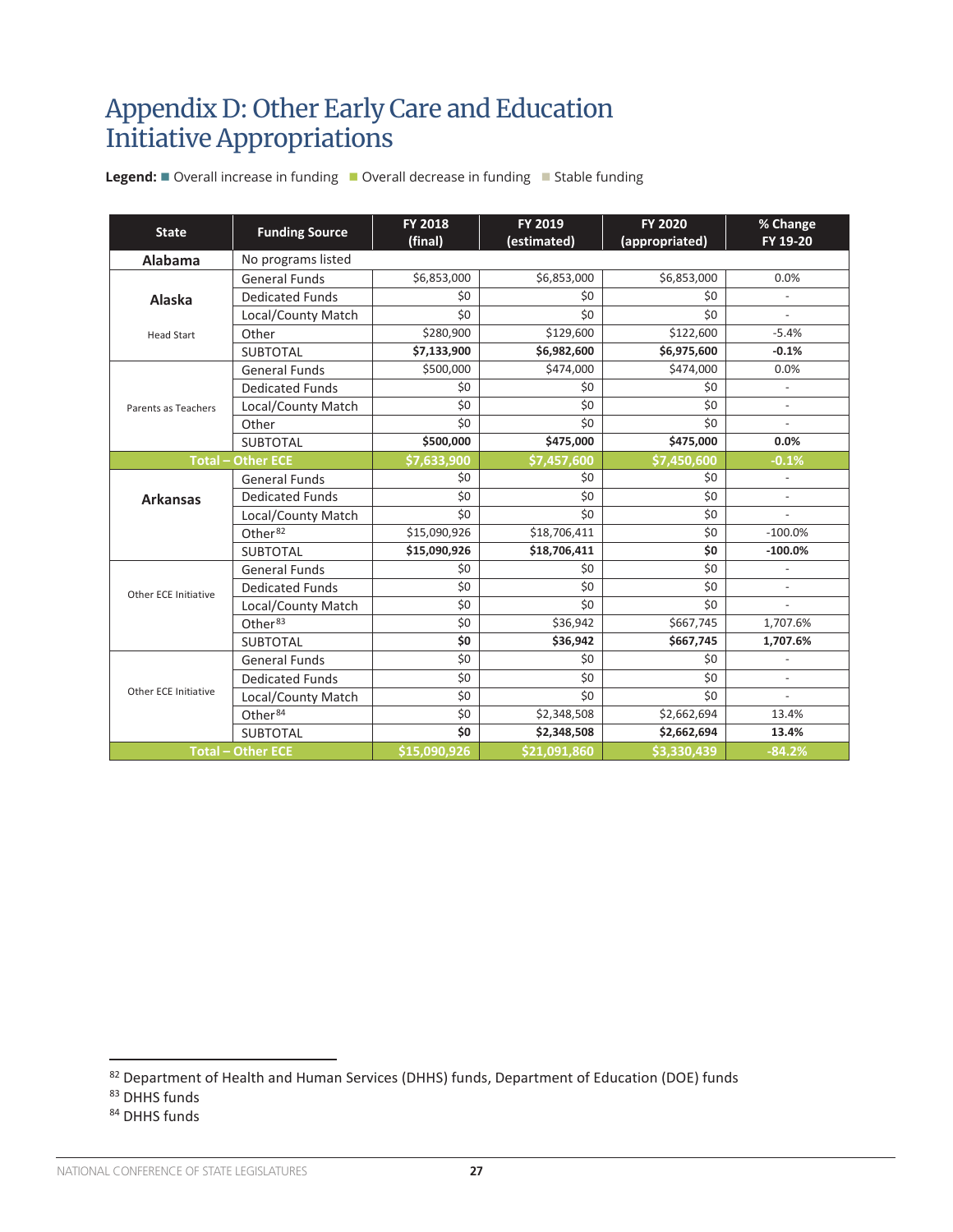| <b>State</b>                                      | <b>Funding Source</b>         | <b>FY 2018</b> | FY 2019       | FY 2020        | % Change                 |
|---------------------------------------------------|-------------------------------|----------------|---------------|----------------|--------------------------|
|                                                   |                               | (final)        | (estimated)   | (appropriated) | FY 19-20                 |
| <b>California</b>                                 | <b>General Funds</b>          | \$75,651,000   | \$77,838,000  | \$80,671,000   | 3.6%                     |
|                                                   | <b>Dedicated Funds</b>        | \$0            | \$0           | \$0            |                          |
| Early Education                                   | Local/County Match            | \$0            | \$0           | \$0            |                          |
| Program for Individuals<br>with Exceptional Needs | Other <sup>85</sup>           | \$14,245,000   | \$14,245,000  | \$14,245,000   | 0.0%                     |
|                                                   | <b>SUBTOTAL</b>               | \$89,896,000   | \$92,083,000  | \$94,916,000   | 3.1%                     |
|                                                   | <b>General Funds</b>          | \$0            | \$0           | \$492,683,000  | $\mathbb{Z}^2$           |
| Services for Preschool-<br>Aged Children with     | <b>Dedicated Funds</b>        | \$0            | \$0           | \$0            | $\mathcal{L}$            |
| <b>Special Needs</b>                              | Local/County Match            | \$0            | \$0           | \$0            | $\sim$                   |
|                                                   | Other <sup>86</sup>           | \$39,539,000   | \$37,899,000  | \$38,506,000   | 1.6%                     |
|                                                   | SUBTOTAL                      | \$39,359,000   | \$37,899,000  | \$531,189,000  | 1,301.6%                 |
|                                                   | General Funds <sup>87</sup>   | \$0            | \$4,320,000   | \$6,300,000    | 45.8%                    |
| Preschool                                         | <b>Dedicated Funds</b>        | \$0            | \$0           | \$0            | $\mathbf{r}$             |
| Development Grant                                 | Local/County Match            | \$0            | \$0           | \$0            | $\sim$                   |
| Program                                           | Other                         | \$0            | \$0           | \$0            |                          |
|                                                   | <b>SUBTOTAL</b>               | \$0            | \$4,320,000   | \$6,300,000    | 45.8%                    |
|                                                   | <b>Total - Other ECE</b>      | \$129,435,000  | \$134,302,000 | \$632,405,000  | 370.9%                   |
| <b>Delaware</b>                                   | <b>General Funds</b>          | \$4,724,270    | \$5,646,884   | \$6,509,100    | 15.3%                    |
|                                                   | Dedicated Funds <sup>88</sup> | \$1,634,433    | \$1,905,437   | \$2,301,492    | 20.8%                    |
|                                                   | Local/County Match            | \$0            | \$0           | \$0            |                          |
|                                                   | Other <sup>89</sup>           | \$1,164,672    | \$1,021,394   | \$900,000      | $-11.9%$                 |
|                                                   | <b>Total - Other ECE</b>      | \$7,523,374    | \$8,573,715   | \$9,710,592    | 13.3%                    |
|                                                   | General Funds <sup>90</sup>   | \$1,605,695    | \$1,598,180   | \$1,598,180    | 0.0%                     |
| Georgia                                           | <b>Dedicated Funds</b>        | \$0            | \$0           | \$0            | $\omega$                 |
|                                                   | Local/County Match            | \$0            | \$0           | \$0            | $\overline{\phantom{a}}$ |
|                                                   | Other                         | \$0            | \$0           | \$0            |                          |
|                                                   | <b>Total - Other ECE</b>      | \$1,605,695    | \$1,598,180   | \$1,598,180    | 0.0%                     |
|                                                   | <b>General Funds</b>          | \$812,413      | \$812,413     | \$812,413      | 0.0%                     |
| Indiana                                           | <b>Dedicated Funds</b>        | \$0            | \$0           | \$0            | $\overline{\phantom{a}}$ |
|                                                   | Local/County Match            | \$0            | \$0           | \$0            | $\omega$                 |
| School Age Child Care                             | Other                         | \$0            | \$0           | \$0            | $\mathcal{L}$            |
| Project                                           | <b>SUBTOTAL</b>               | \$812,413      | \$812,413     | \$812,413      | 0.0%                     |
|                                                   | <b>General Funds</b>          | \$8,149,513    | \$8,149,513   | \$18,000,000   | 120.9%                   |
|                                                   | <b>Dedicated Funds</b>        | \$4,500,000    | \$4,500,000   | \$0            | $-100.0%$                |
|                                                   | Local/County Match            | \$0            | \$0           | \$0            | $\overline{\phantom{a}}$ |
| <b>First Steps</b>                                | Other                         | \$0            | \$0           | \$0            | $\sim$                   |
|                                                   | <b>SUBTOTAL</b>               | \$12,649,513   | \$12,649,513  | \$18,000,000   | 42.3%                    |
|                                                   | <b>Total - Other ECE</b>      | \$13,461,926   | \$13,461,926  | \$18,812,413   | 39.7%                    |

<sup>85</sup> IDEA Part C grant funds through local education agencies. Most infants and toddlers receive services through the Department of Developmental Services (not included here).

<sup>86</sup> IDEA Part B preschool grant funds

<sup>87</sup> \$10,600,000 in Preschool Development Grant (PDG) Program funds (\$4,300,000 used in FY 2018 to FY 2019, \$6,300,000 used in FY 2019 to FY 2020)<br><sup>88</sup> IDEA Part C funds

<sup>89</sup> Appropriated special funds

<sup>90</sup> Early Head Start state match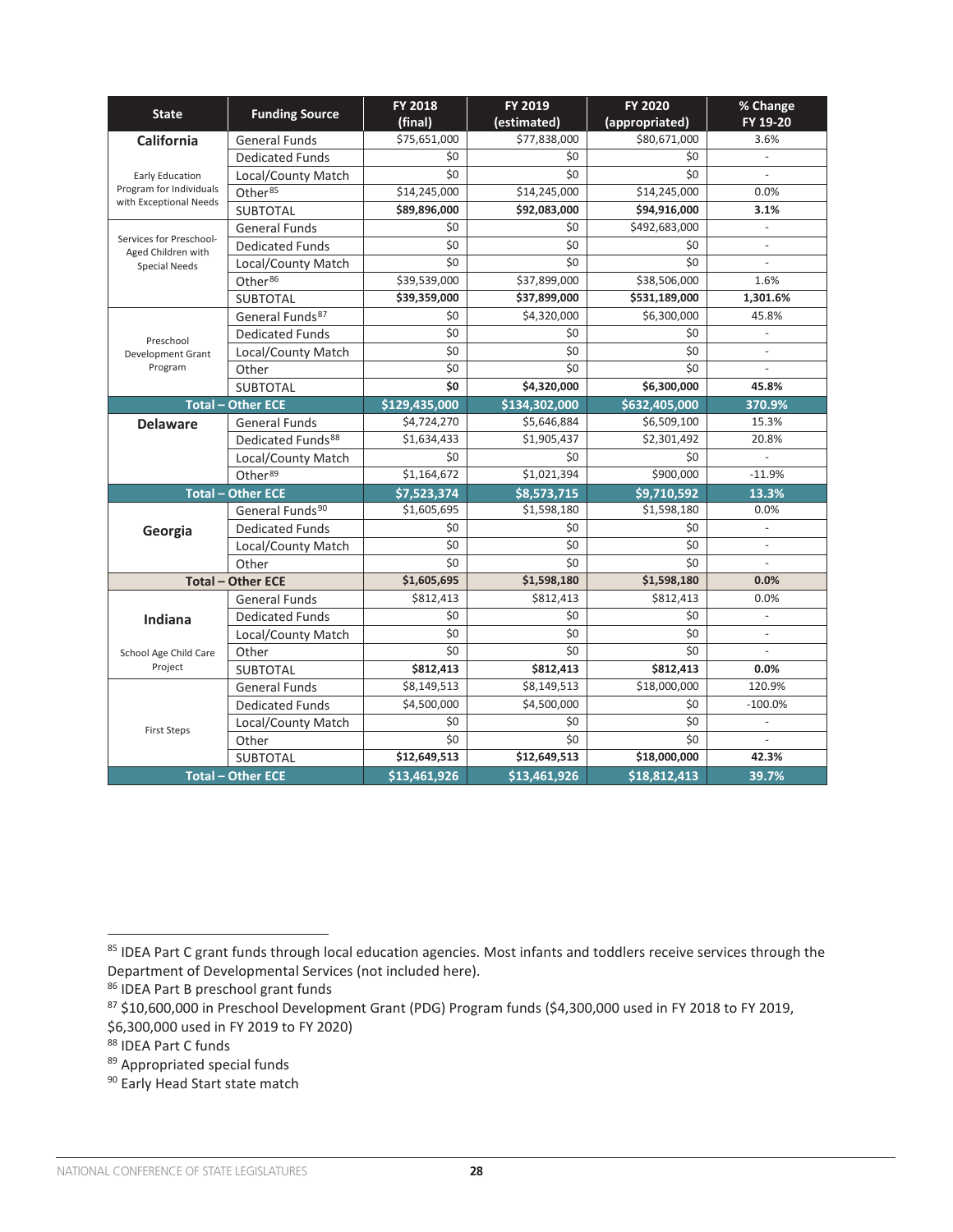| <b>State</b>                                      | <b>Funding Source</b>         | <b>FY 2018</b><br>(final) | FY 2019<br>(estimated)  | <b>FY 2020</b><br>(appropriated) | % Change<br>FY 19-20     |
|---------------------------------------------------|-------------------------------|---------------------------|-------------------------|----------------------------------|--------------------------|
|                                                   | <b>General Funds</b>          | \$22,108,996              | \$22,162,799            | \$22,662,799                     | 2.3%                     |
| lowa                                              | <b>Dedicated Funds</b>        | \$0                       | \$0                     | \$0                              |                          |
|                                                   | Local/County Match            | \$0                       | \$0                     | \$0                              | $\overline{\phantom{a}}$ |
| Early Childhood Iowa                              | Other                         | \$0                       | \$0                     | \$0                              | $\overline{\phantom{a}}$ |
|                                                   | <b>SUBTOTAL</b>               | \$22,108,996              | \$22,162,799            | \$22,662,799                     | 2.3%                     |
|                                                   | <b>General Funds</b>          | \$574,500                 | \$574,500               | \$574,500                        | 0.0%                     |
| Early Head Start                                  | <b>Dedicated Funds</b>        | \$0                       | \$0                     | \$0                              |                          |
| Projects                                          | Local/County Match            | \$0                       | \$0                     | \$0                              |                          |
|                                                   | Other                         | \$67,693,000              | \$68,943,000            | \$68,943,000                     | 0.0%                     |
|                                                   | <b>SUBTOTAL</b>               | \$68,267,500              | \$69,517,500            | \$69,517,500                     | 0.0%                     |
|                                                   | <b>General Funds</b>          | $\overline{$}1,721,400$   | $\overline{51,}721,400$ | $\overline{$}1,721,400$          | 0.0%                     |
| <b>Special Education</b><br>Services for Children | <b>Dedicated Funds</b>        | \$0                       | \$0                     | \$0                              |                          |
| from Birth to Age                                 | Local/County Match            | \$0                       | \$0                     | \$0                              |                          |
| Three                                             | Other                         | \$4,460,000               | \$4,460,000             | \$0                              | $-100.0%$                |
|                                                   | <b>SUBTOTAL</b>               | \$6,181,400               | \$6,181,400             | \$1,721,400                      | $-72.2%$                 |
|                                                   | <b>Total - Other ECE</b>      | \$96,557,896              | \$97,861,699            | \$93,901,699                     | $-4.0%$                  |
|                                                   | <b>General Funds</b>          | \$0                       | \$0                     | \$0                              | $\overline{\phantom{a}}$ |
| <b>Kansas</b>                                     | <b>Dedicated Funds</b>        | \$0                       | \$0                     | \$0                              |                          |
|                                                   | Local/County Match            | \$0                       | \$0                     | \$0                              | $\overline{a}$           |
|                                                   | Other <sup>91</sup>           | \$9,238,642               | \$10,531,268            | \$10,531,268                     | 0.0%                     |
|                                                   | <b>SUBTOTAL</b>               | \$9,238,642               | \$10,531,268            | \$10,531,268                     | 0.0%                     |
|                                                   | <b>General Funds</b>          | \$0                       | \$0                     | \$0                              | $\overline{a}$           |
|                                                   | Dedicated Funds <sup>92</sup> | \$7,237,635               | \$8,162,592             | \$8,437,635                      | 3.4%                     |
| Other ECE Program                                 | Local/County Match            | \$0                       | \$0                     | \$0                              | $\overline{\phantom{a}}$ |
|                                                   | Other                         | \$0                       | \$0                     | \$0                              |                          |
|                                                   | <b>SUBTOTAL</b>               | \$7,237,635               | \$8,162,592             | \$8,437,635                      | 3.4%                     |
|                                                   | <b>General Funds</b>          | \$0                       | \$0                     | \$0                              | $\overline{a}$           |
|                                                   | <b>Dedicated Funds</b>        | \$0                       | \$0                     | \$0                              | $\blacksquare$           |
| Other ECE Program                                 | Local/County Match            | \$0                       | \$0                     | \$0                              |                          |
|                                                   | Other <sup>93</sup>           | \$0                       | \$140,782               | \$4,341,523                      | 2,983.9%                 |
|                                                   | <b>SUBTOTAL</b>               | \$0                       | \$140,782               | \$4,341,523                      | 2,983.9%                 |
|                                                   | <b>Total - Other ECE</b>      | \$16,476,277              | \$18,834,642            | \$23,310,426                     | 23.8%                    |

<sup>91</sup> TANF funds, CCDF discretionary funds

<sup>92</sup> Tobacco Settlement Fund funds

<sup>93</sup> U.S. Department of Health and Human Services (DHHS) Preschool Development Grant (PDG) Birth to Five Program funds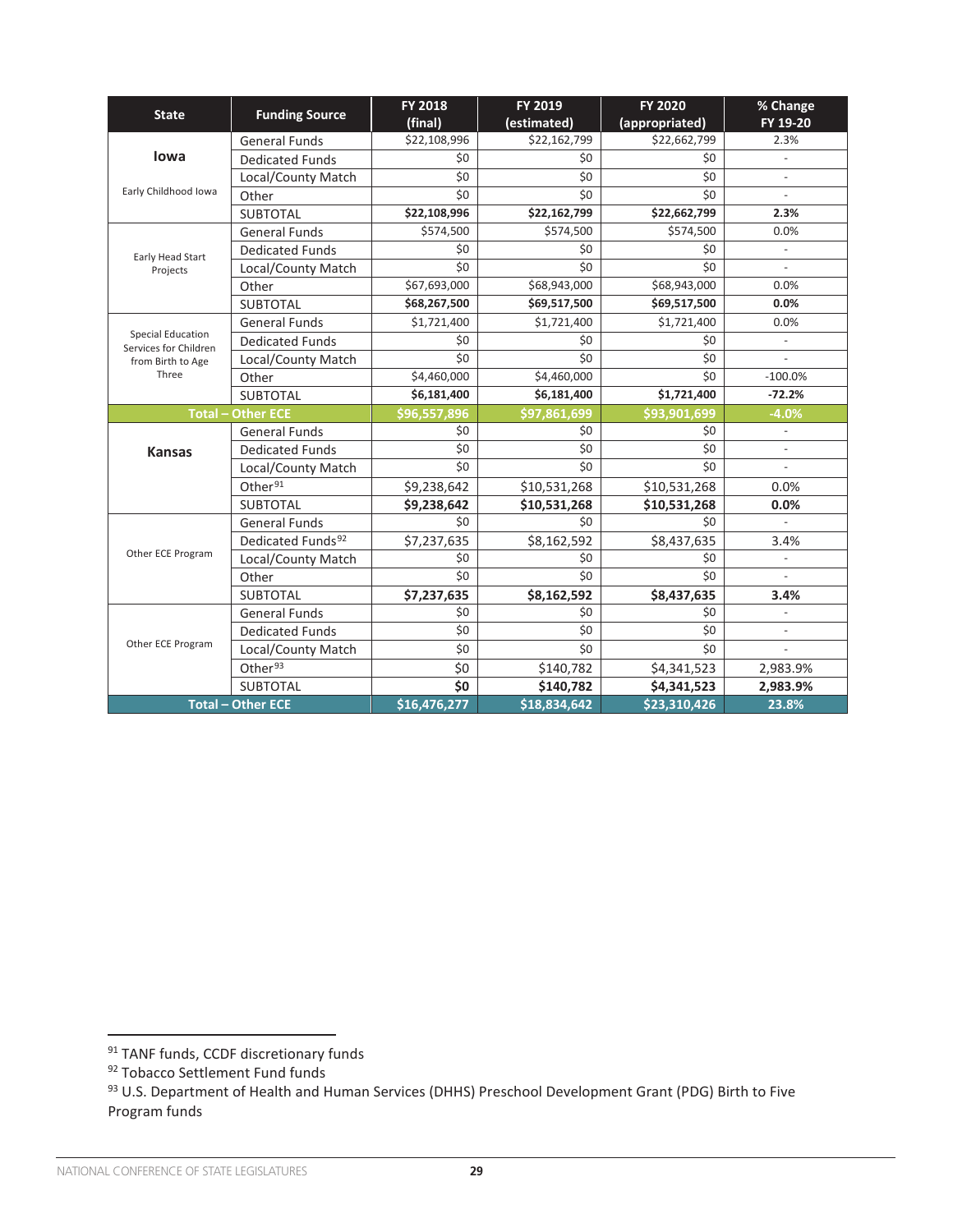| <b>State</b>                                      | <b>Funding Source</b>         | <b>FY 2018</b><br>(final) | FY 2019<br>(estimated)  | <b>FY 2020</b><br>(appropriated) | % Change<br>FY 19-20     |
|---------------------------------------------------|-------------------------------|---------------------------|-------------------------|----------------------------------|--------------------------|
|                                                   | <b>General Funds</b>          | \$22,108,996              | \$22,162,799            | \$22,662,799                     | 2.3%                     |
| lowa                                              | <b>Dedicated Funds</b>        | \$0                       | \$0                     | \$0                              |                          |
|                                                   | Local/County Match            | \$0                       | \$0                     | \$0                              | $\overline{\phantom{a}}$ |
| Early Childhood Iowa                              | Other                         | \$0                       | \$0                     | \$0                              | $\overline{\phantom{a}}$ |
|                                                   | <b>SUBTOTAL</b>               | \$22,108,996              | \$22,162,799            | \$22,662,799                     | 2.3%                     |
|                                                   | <b>General Funds</b>          | \$574,500                 | \$574,500               | \$574,500                        | 0.0%                     |
| Early Head Start                                  | <b>Dedicated Funds</b>        | \$0                       | \$0                     | \$0                              |                          |
| Projects                                          | Local/County Match            | \$0                       | \$0                     | \$0                              |                          |
|                                                   | Other                         | \$67,693,000              | \$68,943,000            | \$68,943,000                     | 0.0%                     |
|                                                   | <b>SUBTOTAL</b>               | \$68,267,500              | \$69,517,500            | \$69,517,500                     | 0.0%                     |
|                                                   | <b>General Funds</b>          | $\overline{$}1,721,400$   | $\overline{51,}721,400$ | $\overline{$}1,721,400$          | 0.0%                     |
| <b>Special Education</b><br>Services for Children | <b>Dedicated Funds</b>        | \$0                       | \$0                     | \$0                              |                          |
| from Birth to Age                                 | Local/County Match            | \$0                       | \$0                     | \$0                              |                          |
| Three                                             | Other                         | \$4,460,000               | \$4,460,000             | \$0                              | $-100.0%$                |
|                                                   | <b>SUBTOTAL</b>               | \$6,181,400               | \$6,181,400             | \$1,721,400                      | $-72.2%$                 |
|                                                   | <b>Total - Other ECE</b>      | \$96,557,896              | \$97,861,699            | \$93,901,699                     | $-4.0%$                  |
|                                                   | <b>General Funds</b>          | \$0                       | \$0                     | \$0                              | $\overline{\phantom{a}}$ |
| <b>Kansas</b>                                     | <b>Dedicated Funds</b>        | \$0                       | \$0                     | \$0                              |                          |
|                                                   | Local/County Match            | \$0                       | \$0                     | \$0                              | $\overline{a}$           |
|                                                   | Other <sup>91</sup>           | \$9,238,642               | \$10,531,268            | \$10,531,268                     | 0.0%                     |
|                                                   | <b>SUBTOTAL</b>               | \$9,238,642               | \$10,531,268            | \$10,531,268                     | 0.0%                     |
|                                                   | <b>General Funds</b>          | \$0                       | \$0                     | \$0                              | $\overline{a}$           |
|                                                   | Dedicated Funds <sup>92</sup> | \$7,237,635               | \$8,162,592             | \$8,437,635                      | 3.4%                     |
| Other ECE Program                                 | Local/County Match            | \$0                       | \$0                     | \$0                              | $\overline{\phantom{a}}$ |
|                                                   | Other                         | \$0                       | \$0                     | \$0                              |                          |
|                                                   | <b>SUBTOTAL</b>               | \$7,237,635               | \$8,162,592             | \$8,437,635                      | 3.4%                     |
|                                                   | <b>General Funds</b>          | \$0                       | \$0                     | \$0                              | $\overline{a}$           |
|                                                   | <b>Dedicated Funds</b>        | \$0                       | \$0                     | \$0                              | $\blacksquare$           |
| Other ECE Program                                 | Local/County Match            | \$0                       | \$0                     | \$0                              |                          |
|                                                   | Other <sup>93</sup>           | \$0                       | \$140,782               | \$4,341,523                      | 2,983.9%                 |
|                                                   | <b>SUBTOTAL</b>               | \$0                       | \$140,782               | \$4,341,523                      | 2,983.9%                 |
|                                                   | <b>Total - Other ECE</b>      | \$16,476,277              | \$18,834,642            | \$23,310,426                     | 23.8%                    |

<sup>91</sup> TANF funds, CCDF discretionary funds

<sup>92</sup> Tobacco Settlement Fund funds

<sup>93</sup> U.S. Department of Health and Human Services (DHHS) Preschool Development Grant (PDG) Birth to Five Program funds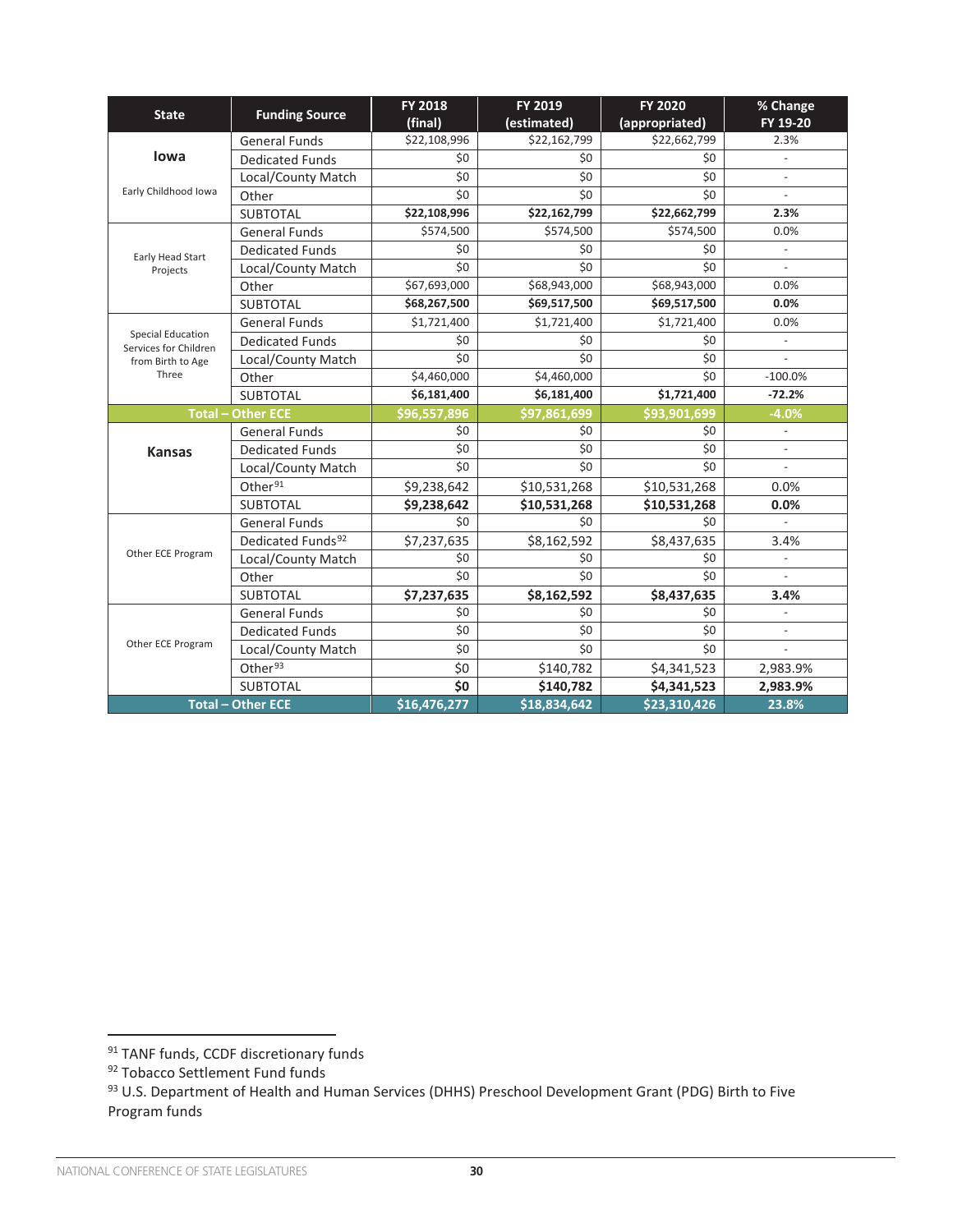| <b>State</b>                  | <b>Funding Source</b>    | <b>FY 2018</b><br>(final) | FY 2019<br>(estimated) | <b>FY 2020</b><br>(appropriated) | % Change<br>FY 19-20     |
|-------------------------------|--------------------------|---------------------------|------------------------|----------------------------------|--------------------------|
|                               | <b>General Funds</b>     | \$0                       | \$0                    | \$2,130,000                      | ÷,                       |
| Louisiana                     | <b>Dedicated Funds</b>   | \$0                       | \$0                    | \$0                              |                          |
|                               | Local/County Match       | \$0                       | \$0                    | \$0                              |                          |
|                               | Other <sup>94</sup>      | \$0                       | \$718,512              | \$6,381,488                      | 788.2%                   |
|                               | <b>SUBTOTAL</b>          | \$0                       | \$718,512              | \$8,511,488                      | 1,084.6%                 |
|                               | <b>General Funds</b>     | \$0                       | \$0                    | \$0                              |                          |
| Other ECE Program             | <b>Dedicated Funds</b>   | \$0                       | \$0                    | \$0                              |                          |
|                               | Local/County Match       | \$0                       | \$0                    | \$0                              |                          |
|                               | Other <sup>95</sup>      | \$275,000                 | \$246,045              | \$275,000                        | 11.8%                    |
|                               | <b>SUBTOTAL</b>          | \$275,000                 | \$246,045              | \$275,000                        | 11.8%                    |
|                               | <b>General Funds</b>     | \$0                       | \$0                    | \$0                              | $\overline{a}$           |
| Other ECE Program             | <b>Dedicated Funds</b>   | \$0                       | \$0                    | \$0                              |                          |
|                               | Local/County Match       | \$0                       | \$0                    | \$0                              |                          |
|                               | Other <sup>96</sup>      | \$175,000                 | \$175,000              | \$175,000                        | 0.0%                     |
|                               | <b>SUBTOTAL</b>          | \$175,000                 | \$175,000              | \$175,000                        | 0.0%                     |
|                               | <b>Total - Other ECE</b> | \$450,000                 | \$1,139,557            | \$8,961,488                      | 686.4%                   |
| <b>Maine</b>                  | <b>General Funds</b>     | \$0                       | \$0                    | \$0                              |                          |
|                               | <b>Dedicated Funds</b>   | \$0                       | \$0                    | \$0                              |                          |
| Preschool                     | Local/County Match       | \$0                       | \$0                    | \$0                              | $\overline{\phantom{a}}$ |
| <b>Development Block</b>      | Other <sup>97</sup>      | \$0                       | \$79,971               | \$324,297                        | 305.5%                   |
| Grant Birth - 5               | <b>SUBTOTAL</b>          | \$0                       | \$79,971               | \$324,297                        | 305.5%                   |
|                               | <b>General Funds</b>     | \$30,189,076              | \$36,118,268           | \$38,143,352                     | 5.6%                     |
|                               | <b>Dedicated Funds</b>   | \$0                       | \$0                    | \$0                              |                          |
| Child Development<br>Services | Local/County Match       | \$0                       | \$0                    | \$0                              | $\overline{a}$           |
|                               | Other <sup>98</sup>      | \$2,261,964               | \$2,301,955            | \$2,303,741                      | 0.1%                     |
|                               | <b>SUBTOTAL</b>          | \$32,451,040              | \$38,420,223           | \$40,447,093                     | 5.3%                     |
|                               | <b>General Funds</b>     | \$1,180,832               | \$1,094,427            | \$1,194,548                      | 9.1%                     |
|                               | <b>Dedicated Funds</b>   | \$0                       | \$0                    | \$0                              |                          |
| <b>Head Start</b>             | Local/County Match       | \$0                       | \$0                    | \$0                              |                          |
|                               | Other <sup>99</sup>      | \$1,305,387               | \$1,233,409            | \$1,354,580                      | 9.8%                     |
|                               | SUBTOTAL                 | \$2,486,219               | \$2,327,836            | \$2,549,128                      | 9.5%                     |
|                               | <b>Total - Other ECE</b> | \$34,937,259              | \$40,828,030           | \$43,320,518                     | 6.1%                     |

95 State Board of Elementary and Secondary Education (Act 3 of 2012) funds

<sup>98</sup> IDEA Part C funds

<sup>94</sup> U.S. Department of Health and Human Services (DHHS) Preschool Development Grant (PDG) Birth to Five Program funds

<sup>96</sup> Head Start Grant funds

<sup>97</sup> U.S. Department of Health and Human Services (DHHS) Preschool Development Grant (PDG) Birth to Five Program funds

<sup>99</sup> Fund for a Healthy Maine (tobacco settlement funds)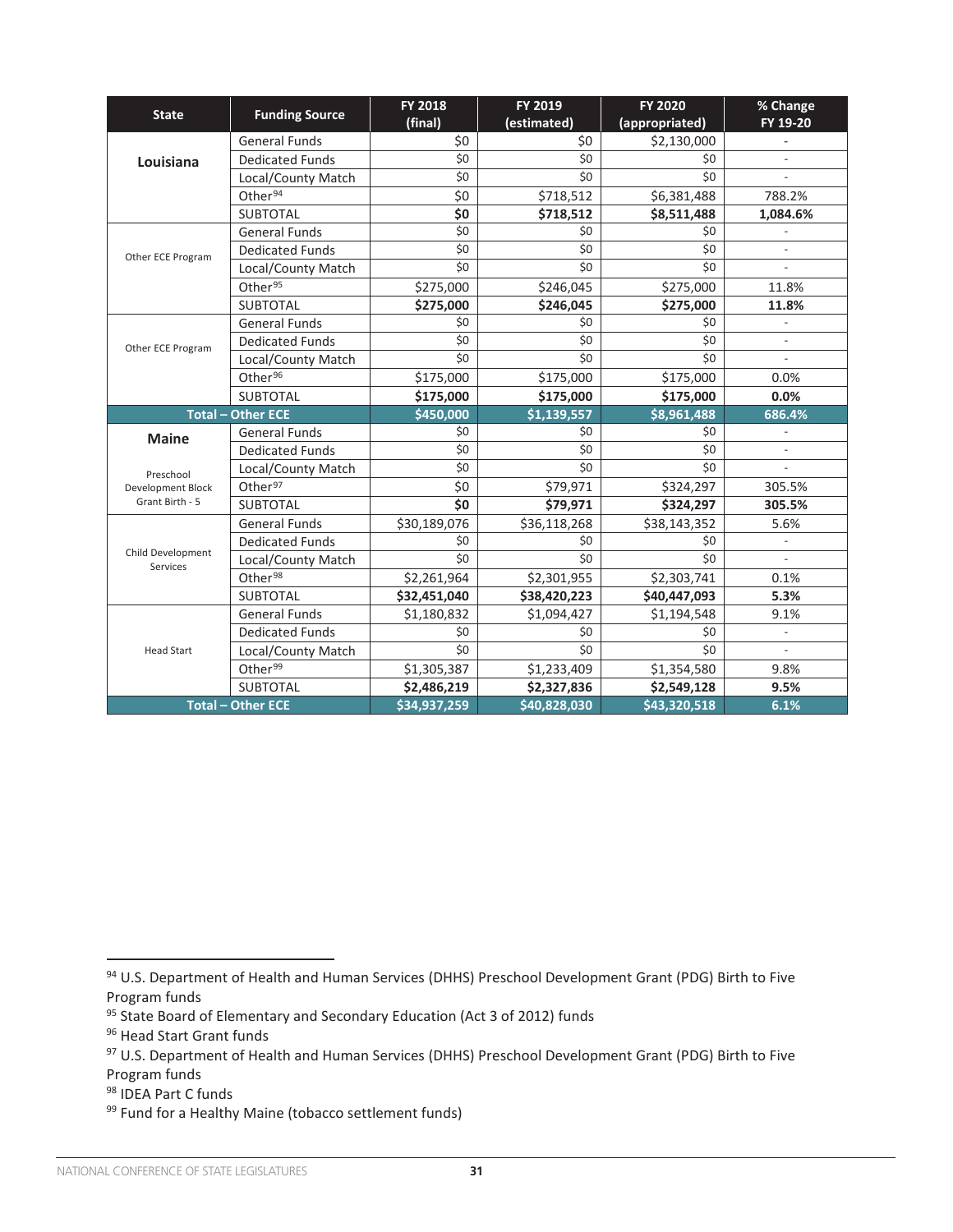| <b>State</b>                         | <b>Funding Source</b>             | FY 2018<br>(final) | FY 2019<br>(estimated)                                                                                                                                                                                                                                                                                                                                                                                                                                                                                                                                                                                                                                                                                                                                                                                                                                                                                                                                                                                                       | <b>FY 2020</b> | % Change<br>FY 19-20     |
|--------------------------------------|-----------------------------------|--------------------|------------------------------------------------------------------------------------------------------------------------------------------------------------------------------------------------------------------------------------------------------------------------------------------------------------------------------------------------------------------------------------------------------------------------------------------------------------------------------------------------------------------------------------------------------------------------------------------------------------------------------------------------------------------------------------------------------------------------------------------------------------------------------------------------------------------------------------------------------------------------------------------------------------------------------------------------------------------------------------------------------------------------------|----------------|--------------------------|
|                                      | <b>General Funds</b>              | \$9,100,000        | \$9,600,000                                                                                                                                                                                                                                                                                                                                                                                                                                                                                                                                                                                                                                                                                                                                                                                                                                                                                                                                                                                                                  | \$12,000,000   | 25.0%                    |
| <b>Massachusetts</b>                 | <b>Dedicated Funds</b>            | \$0                | (appropriated)<br>\$0<br>\$0<br>\$0<br>\$0<br>\$0<br>\$0<br>\$12,000,000<br>\$9,600,000<br>\$640,490<br>\$696,953<br>\$0<br>\$0<br>\$0<br>\$0<br>\$1,538,555<br>\$1,803,047<br>\$2,179,045<br>\$2,500,000<br>\$0<br>\$0<br>\$0<br>\$0<br>\$0<br>\$0<br>\$187,194<br>\$1,613,021<br>\$1,613,021<br>\$187,194<br>\$11,966,239<br>\$16,113,021<br>\$0<br>\$0<br>\$0<br>\$0<br>\$0<br>\$0<br>\$5,000,000<br>\$7,150,000<br>\$5,000,000<br>\$7,150,000<br>\$0<br>\$0<br>\$0<br>\$0<br>\$0<br>\$0<br>\$0<br>\$4,000,000<br>\$0<br>\$4,000,000<br>$\overline{\xi}$<br>\$0<br>\$0<br>\$0<br>\$1,520,000<br>\$4,025,000<br>\$5,058,813<br>\$13,413,552<br>\$6,578,813<br>\$17,438,552<br>\$11,578,813<br>\$28,588,552<br>\$158,954,872<br>\$158,554,219<br>\$33,858,477<br>\$36,013,040<br>\$0<br>\$0<br>\$0<br>\$0<br>\$192,813,349<br>\$194,567,259<br>\$36,123,100<br>\$377,818,953<br>\$5,947,862<br>\$10,993,7577<br>\$0<br>\$0<br>\$8,339,257<br>\$13,000,000<br>\$61,812,710<br>\$50,410,219<br>\$243,223,568<br>\$256,379,969 |                |                          |
|                                      | Local/County Match                | \$0                |                                                                                                                                                                                                                                                                                                                                                                                                                                                                                                                                                                                                                                                                                                                                                                                                                                                                                                                                                                                                                              |                |                          |
| <b>Head Start State</b>              | Other                             | \$0                |                                                                                                                                                                                                                                                                                                                                                                                                                                                                                                                                                                                                                                                                                                                                                                                                                                                                                                                                                                                                                              |                | $\overline{a}$           |
| Supplement                           | <b>SUBTOTAL</b>                   | \$9,100,000        |                                                                                                                                                                                                                                                                                                                                                                                                                                                                                                                                                                                                                                                                                                                                                                                                                                                                                                                                                                                                                              |                | 25.0%                    |
|                                      | <b>General Funds</b>              | \$578,862          |                                                                                                                                                                                                                                                                                                                                                                                                                                                                                                                                                                                                                                                                                                                                                                                                                                                                                                                                                                                                                              |                | 8.8%                     |
|                                      | <b>Dedicated Funds</b>            | \$0                |                                                                                                                                                                                                                                                                                                                                                                                                                                                                                                                                                                                                                                                                                                                                                                                                                                                                                                                                                                                                                              |                |                          |
| Early Childhood Mental<br>Health     | Local/County Match                | \$0                |                                                                                                                                                                                                                                                                                                                                                                                                                                                                                                                                                                                                                                                                                                                                                                                                                                                                                                                                                                                                                              |                |                          |
|                                      | Other                             | \$1,413,812        |                                                                                                                                                                                                                                                                                                                                                                                                                                                                                                                                                                                                                                                                                                                                                                                                                                                                                                                                                                                                                              |                | 17.2%                    |
|                                      | SUBTOTAL                          | \$1,992,694        |                                                                                                                                                                                                                                                                                                                                                                                                                                                                                                                                                                                                                                                                                                                                                                                                                                                                                                                                                                                                                              |                | 14.7%                    |
|                                      | <b>General Funds</b>              | \$0                |                                                                                                                                                                                                                                                                                                                                                                                                                                                                                                                                                                                                                                                                                                                                                                                                                                                                                                                                                                                                                              |                | $\overline{\phantom{m}}$ |
|                                      | <b>Dedicated Funds</b>            | \$0                |                                                                                                                                                                                                                                                                                                                                                                                                                                                                                                                                                                                                                                                                                                                                                                                                                                                                                                                                                                                                                              |                | $\overline{\phantom{a}}$ |
| Preschool<br>Development Block       | Local/County Match                | \$0                |                                                                                                                                                                                                                                                                                                                                                                                                                                                                                                                                                                                                                                                                                                                                                                                                                                                                                                                                                                                                                              |                | $\overline{\phantom{a}}$ |
| Grant Birth-5                        | Other                             | \$0                |                                                                                                                                                                                                                                                                                                                                                                                                                                                                                                                                                                                                                                                                                                                                                                                                                                                                                                                                                                                                                              |                | 761.7%                   |
|                                      | <b>SUBTOTAL</b>                   | \$0                |                                                                                                                                                                                                                                                                                                                                                                                                                                                                                                                                                                                                                                                                                                                                                                                                                                                                                                                                                                                                                              |                | 761.7%                   |
|                                      | <b>Total - Other ECE</b>          | \$11,092,694       |                                                                                                                                                                                                                                                                                                                                                                                                                                                                                                                                                                                                                                                                                                                                                                                                                                                                                                                                                                                                                              |                | 34.7%                    |
|                                      | <b>General Funds</b>              | \$0                |                                                                                                                                                                                                                                                                                                                                                                                                                                                                                                                                                                                                                                                                                                                                                                                                                                                                                                                                                                                                                              |                | $\blacksquare$           |
| Michigan                             | <b>Dedicated Funds</b>            | \$0                |                                                                                                                                                                                                                                                                                                                                                                                                                                                                                                                                                                                                                                                                                                                                                                                                                                                                                                                                                                                                                              |                |                          |
|                                      | Local/County Match                | \$0                |                                                                                                                                                                                                                                                                                                                                                                                                                                                                                                                                                                                                                                                                                                                                                                                                                                                                                                                                                                                                                              |                | $\overline{\phantom{a}}$ |
| Early On (Part C of                  | Other <sup>100</sup>              | \$0                |                                                                                                                                                                                                                                                                                                                                                                                                                                                                                                                                                                                                                                                                                                                                                                                                                                                                                                                                                                                                                              |                | 43.0%                    |
| IDEA)                                | <b>SUBTOTAL</b>                   | \$0                |                                                                                                                                                                                                                                                                                                                                                                                                                                                                                                                                                                                                                                                                                                                                                                                                                                                                                                                                                                                                                              |                | 43.0%                    |
|                                      | <b>General Funds</b>              | \$0                |                                                                                                                                                                                                                                                                                                                                                                                                                                                                                                                                                                                                                                                                                                                                                                                                                                                                                                                                                                                                                              |                | $\overline{\phantom{a}}$ |
| <b>Flint Water Crisis</b>            | <b>Dedicated Funds</b>            | \$0                |                                                                                                                                                                                                                                                                                                                                                                                                                                                                                                                                                                                                                                                                                                                                                                                                                                                                                                                                                                                                                              |                | $\overline{a}$           |
| <b>Intervention Supports</b>         | Local/County Match                | $\overline{\xi}$   |                                                                                                                                                                                                                                                                                                                                                                                                                                                                                                                                                                                                                                                                                                                                                                                                                                                                                                                                                                                                                              |                | $\overline{\phantom{a}}$ |
|                                      | Other <sup>101</sup>              | $\overline{\xi}$   |                                                                                                                                                                                                                                                                                                                                                                                                                                                                                                                                                                                                                                                                                                                                                                                                                                                                                                                                                                                                                              |                | $\overline{a}$           |
|                                      | <b>SUBTOTAL</b>                   | \$0                |                                                                                                                                                                                                                                                                                                                                                                                                                                                                                                                                                                                                                                                                                                                                                                                                                                                                                                                                                                                                                              |                |                          |
|                                      | <b>General Funds</b>              | $\overline{\xi}$   |                                                                                                                                                                                                                                                                                                                                                                                                                                                                                                                                                                                                                                                                                                                                                                                                                                                                                                                                                                                                                              |                | $\overline{\phantom{a}}$ |
|                                      | <b>Dedicated Funds</b>            | \$0                |                                                                                                                                                                                                                                                                                                                                                                                                                                                                                                                                                                                                                                                                                                                                                                                                                                                                                                                                                                                                                              |                |                          |
| PDG B-5                              | Local/County Match <sup>102</sup> | \$0                |                                                                                                                                                                                                                                                                                                                                                                                                                                                                                                                                                                                                                                                                                                                                                                                                                                                                                                                                                                                                                              |                | 164.8%                   |
|                                      | Other <sup>103</sup>              | \$0                |                                                                                                                                                                                                                                                                                                                                                                                                                                                                                                                                                                                                                                                                                                                                                                                                                                                                                                                                                                                                                              |                | 165.2%                   |
|                                      | <b>SUBTOTAL</b>                   | \$0                |                                                                                                                                                                                                                                                                                                                                                                                                                                                                                                                                                                                                                                                                                                                                                                                                                                                                                                                                                                                                                              |                | 165.1%                   |
|                                      | <b>Total - Other ECE</b>          | \$0                |                                                                                                                                                                                                                                                                                                                                                                                                                                                                                                                                                                                                                                                                                                                                                                                                                                                                                                                                                                                                                              |                | 146.9%                   |
| <b>Mississippi</b>                   | No programs listed                |                    |                                                                                                                                                                                                                                                                                                                                                                                                                                                                                                                                                                                                                                                                                                                                                                                                                                                                                                                                                                                                                              |                |                          |
|                                      | <b>General Funds</b>              | \$158,248,311      |                                                                                                                                                                                                                                                                                                                                                                                                                                                                                                                                                                                                                                                                                                                                                                                                                                                                                                                                                                                                                              |                | $-0.3%$                  |
| <b>Missouri</b>                      | Dedicated Funds <sup>104</sup>    | \$28,961,407       |                                                                                                                                                                                                                                                                                                                                                                                                                                                                                                                                                                                                                                                                                                                                                                                                                                                                                                                                                                                                                              |                | 6.4%                     |
|                                      | Local/County Match                | \$0                |                                                                                                                                                                                                                                                                                                                                                                                                                                                                                                                                                                                                                                                                                                                                                                                                                                                                                                                                                                                                                              |                | $\overline{\phantom{a}}$ |
| Early Childhood Special<br>Education | Other                             | \$0                |                                                                                                                                                                                                                                                                                                                                                                                                                                                                                                                                                                                                                                                                                                                                                                                                                                                                                                                                                                                                                              |                |                          |
|                                      | SUBTOTAL                          | \$187,209,718      |                                                                                                                                                                                                                                                                                                                                                                                                                                                                                                                                                                                                                                                                                                                                                                                                                                                                                                                                                                                                                              |                | 0.9%                     |
|                                      | <b>General Funds</b>              | \$28,740,309       |                                                                                                                                                                                                                                                                                                                                                                                                                                                                                                                                                                                                                                                                                                                                                                                                                                                                                                                                                                                                                              |                | 4.7%                     |
|                                      | Dedicated Funds <sup>105</sup>    | \$3,645,556        |                                                                                                                                                                                                                                                                                                                                                                                                                                                                                                                                                                                                                                                                                                                                                                                                                                                                                                                                                                                                                              |                | 84.8%                    |
| <b>First Steps</b>                   | Local/County Match                | \$0                |                                                                                                                                                                                                                                                                                                                                                                                                                                                                                                                                                                                                                                                                                                                                                                                                                                                                                                                                                                                                                              |                |                          |
|                                      | Other <sup>106</sup>              | \$8,169,318        |                                                                                                                                                                                                                                                                                                                                                                                                                                                                                                                                                                                                                                                                                                                                                                                                                                                                                                                                                                                                                              |                | 55.9%                    |
|                                      | SUBTOTAL                          | \$40,555,183       |                                                                                                                                                                                                                                                                                                                                                                                                                                                                                                                                                                                                                                                                                                                                                                                                                                                                                                                                                                                                                              |                | 22.6%                    |
|                                      | <b>Total - Other ECE</b>          | \$227,764,901      |                                                                                                                                                                                                                                                                                                                                                                                                                                                                                                                                                                                                                                                                                                                                                                                                                                                                                                                                                                                                                              |                | 5.4%                     |

 $100$  State aid funds<br> $101$  State aid funds

 $102$  State aid funds for system building work

<sup>103</sup> Every Student Succeeds Act (ESSA) grant funds

<sup>104</sup> Early Childhood Development, Education and Care Fund funds; lottery funds for education

<sup>105</sup> IDEA Part C funds

<sup>106</sup> IDEA Part C funds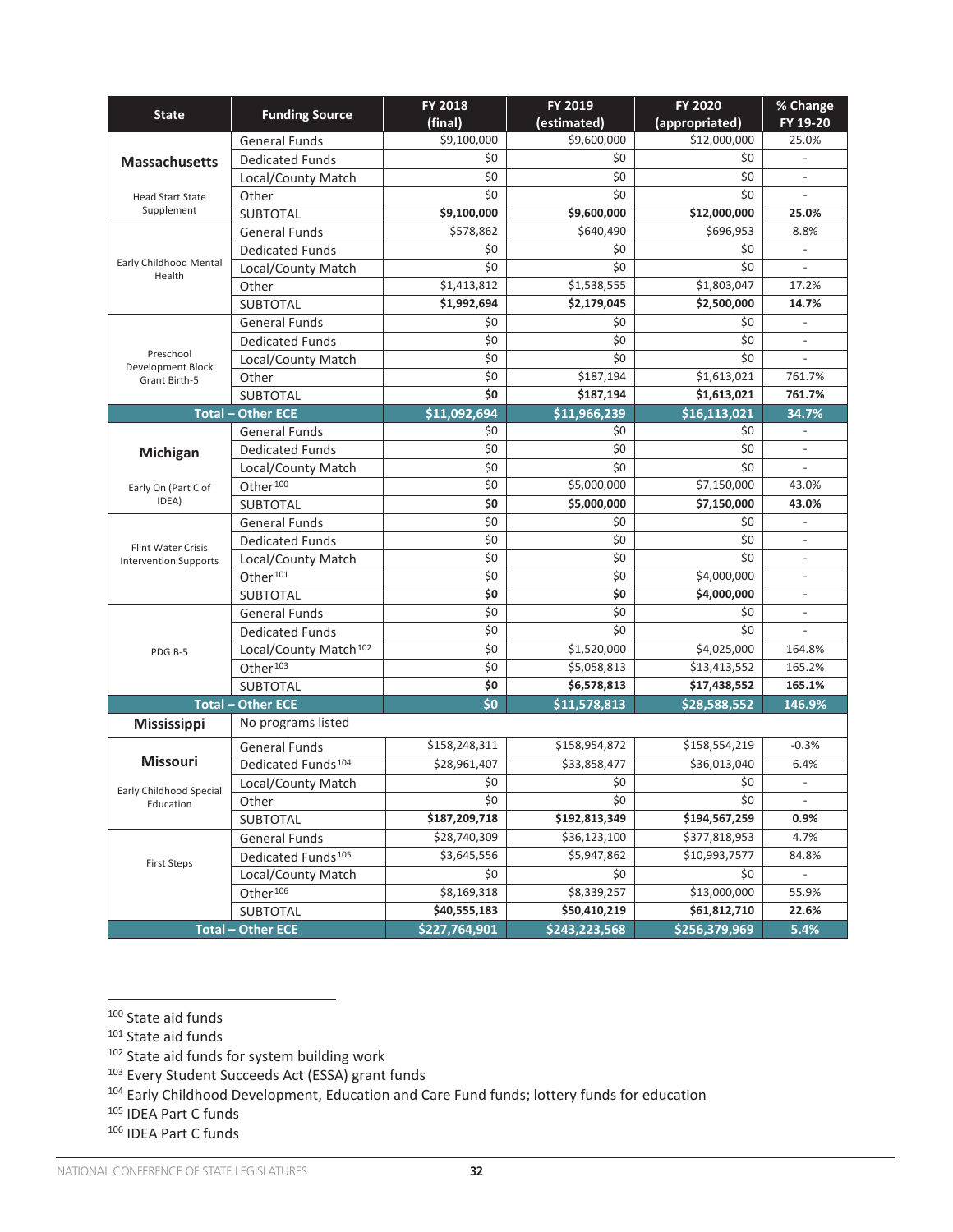| <b>State</b>                       | <b>Funding Source</b>        | <b>FY 2018</b><br>(final) | FY 2019<br>(estimated) | <b>FY 2020</b><br>(appropriated)                                                                                                                                                                                                                                                                                                                                                                                                                                                                                                                                                                                                                                                                                       | % Change<br>FY 19-20         |
|------------------------------------|------------------------------|---------------------------|------------------------|------------------------------------------------------------------------------------------------------------------------------------------------------------------------------------------------------------------------------------------------------------------------------------------------------------------------------------------------------------------------------------------------------------------------------------------------------------------------------------------------------------------------------------------------------------------------------------------------------------------------------------------------------------------------------------------------------------------------|------------------------------|
|                                    | <b>General Funds</b>         |                           |                        |                                                                                                                                                                                                                                                                                                                                                                                                                                                                                                                                                                                                                                                                                                                        |                              |
| <b>Montana</b>                     | <b>Dedicated Funds</b>       |                           |                        |                                                                                                                                                                                                                                                                                                                                                                                                                                                                                                                                                                                                                                                                                                                        |                              |
| <b>Head Start</b>                  | Local/County Match           |                           |                        |                                                                                                                                                                                                                                                                                                                                                                                                                                                                                                                                                                                                                                                                                                                        |                              |
|                                    | Other                        |                           |                        |                                                                                                                                                                                                                                                                                                                                                                                                                                                                                                                                                                                                                                                                                                                        |                              |
|                                    | <b>Total - Other ECE</b>     |                           |                        |                                                                                                                                                                                                                                                                                                                                                                                                                                                                                                                                                                                                                                                                                                                        | $\qquad \qquad \blacksquare$ |
|                                    | <b>General Funds</b>         | \$3,881,357               | \$4,800,000            | \$5,000,000                                                                                                                                                                                                                                                                                                                                                                                                                                                                                                                                                                                                                                                                                                            | 4.2%                         |
| <b>Nebraska</b>                    | <b>Dedicated Funds</b>       | \$0                       | \$0                    | \$0                                                                                                                                                                                                                                                                                                                                                                                                                                                                                                                                                                                                                                                                                                                    | $\overline{\phantom{a}}$     |
| Early Childhood                    | Federal Funds <sup>107</sup> | \$2,117,947               | \$2,278,667            | \$2,278,6677                                                                                                                                                                                                                                                                                                                                                                                                                                                                                                                                                                                                                                                                                                           | 0.0%                         |
| <b>Education Endowment</b>         | Other                        | \$3,109,739               | \$3,600,000            | \$3,600,000                                                                                                                                                                                                                                                                                                                                                                                                                                                                                                                                                                                                                                                                                                            | 0.0%                         |
|                                    | SUBTOTAL                     | \$9,109,043               | \$10,678,667           | \$10,878,667                                                                                                                                                                                                                                                                                                                                                                                                                                                                                                                                                                                                                                                                                                           | 1.9%                         |
|                                    | General Funds <sup>108</sup> | \$1,476,403               | \$1,713,284            | \$1,713,284                                                                                                                                                                                                                                                                                                                                                                                                                                                                                                                                                                                                                                                                                                            | 0.0%                         |
| Office of Early                    | Cash Funds <sup>109</sup>    | \$17,749                  | \$0                    | \$0                                                                                                                                                                                                                                                                                                                                                                                                                                                                                                                                                                                                                                                                                                                    | $\overline{\phantom{a}}$     |
| Childhood Education                | Other                        | \$0                       | \$0                    | \$0                                                                                                                                                                                                                                                                                                                                                                                                                                                                                                                                                                                                                                                                                                                    |                              |
|                                    | Federal Funds <sup>110</sup> | \$1,737,830               | \$1,737,830            | \$1,737,830                                                                                                                                                                                                                                                                                                                                                                                                                                                                                                                                                                                                                                                                                                            | 0.0%                         |
|                                    | <b>SUBTOTAL</b>              | \$3,231,982               | \$3,451,114            | No appropriations listed for Head Start Program<br>\$3,451,114<br>0.0%<br>\$400,000<br>4.2%<br>\$0<br>$\overline{\phantom{a}}$<br>\$0<br>$\overline{\phantom{m}}$<br>\$0<br>$\overline{\phantom{a}}$<br>\$400,000<br>4.2%<br>\$14,729,781<br>1.5%<br>\$276,553<br>25.6%<br>\$0<br>\$0<br>$\overline{\phantom{a}}$<br>\$0<br>$\overline{\phantom{a}}$<br>\$276,553<br>25.6%<br>\$8,144,355<br>$-6.9%$<br>\$0<br>$\overline{\phantom{a}}$<br>\$0<br>\$0<br>$\overline{a}$<br>\$8,144,355<br>$-6.9%$<br>\$0<br>$\overline{a}$<br>\$0<br>$\overline{\phantom{a}}$<br>\$0<br>$\overline{\phantom{a}}$<br>\$125,000<br>66.4%<br>\$125,000<br>66.4%<br>\$0<br>$\blacksquare$<br>\$0<br>$\overline{\phantom{a}}$<br>\$0<br>\$0 |                              |
|                                    | General Funds <sup>111</sup> | \$343,526                 | \$384,000              |                                                                                                                                                                                                                                                                                                                                                                                                                                                                                                                                                                                                                                                                                                                        |                              |
| Nurturing Health                   | <b>Dedicated Funds</b>       | \$0                       | \$0                    |                                                                                                                                                                                                                                                                                                                                                                                                                                                                                                                                                                                                                                                                                                                        |                              |
| <b>Behaviors</b>                   | Local/County Match           | \$0                       | \$0                    |                                                                                                                                                                                                                                                                                                                                                                                                                                                                                                                                                                                                                                                                                                                        |                              |
|                                    | Other                        | \$0                       | \$0                    |                                                                                                                                                                                                                                                                                                                                                                                                                                                                                                                                                                                                                                                                                                                        |                              |
|                                    | <b>SUBTOTAL</b>              | \$343,526                 | \$384,000              |                                                                                                                                                                                                                                                                                                                                                                                                                                                                                                                                                                                                                                                                                                                        |                              |
|                                    | <b>Total - Other ECE</b>     | \$12,684,551              | \$14,513,781           |                                                                                                                                                                                                                                                                                                                                                                                                                                                                                                                                                                                                                                                                                                                        |                              |
|                                    | General Funds <sup>112</sup> | \$219,861                 | \$220,179              |                                                                                                                                                                                                                                                                                                                                                                                                                                                                                                                                                                                                                                                                                                                        |                              |
| <b>Nevada</b>                      | <b>Dedicated Funds</b>       | \$0                       | \$0                    |                                                                                                                                                                                                                                                                                                                                                                                                                                                                                                                                                                                                                                                                                                                        |                              |
|                                    | Local/County Match           | \$0                       | \$0                    |                                                                                                                                                                                                                                                                                                                                                                                                                                                                                                                                                                                                                                                                                                                        |                              |
| Victory Pre-K Program              | Other                        | \$0                       | \$0                    |                                                                                                                                                                                                                                                                                                                                                                                                                                                                                                                                                                                                                                                                                                                        |                              |
|                                    | <b>SUBTOTAL</b>              | \$219,861                 | \$220,179              |                                                                                                                                                                                                                                                                                                                                                                                                                                                                                                                                                                                                                                                                                                                        |                              |
|                                    | General Funds <sup>113</sup> | \$10,469,672              | \$8,748,738            |                                                                                                                                                                                                                                                                                                                                                                                                                                                                                                                                                                                                                                                                                                                        |                              |
|                                    | <b>Dedicated Funds</b>       | \$0                       | \$0                    |                                                                                                                                                                                                                                                                                                                                                                                                                                                                                                                                                                                                                                                                                                                        |                              |
| Zoom Pre-K Program                 | Local/County Match           | \$0                       | \$0                    |                                                                                                                                                                                                                                                                                                                                                                                                                                                                                                                                                                                                                                                                                                                        |                              |
|                                    | Other                        | \$0                       | \$0                    |                                                                                                                                                                                                                                                                                                                                                                                                                                                                                                                                                                                                                                                                                                                        |                              |
|                                    | SUBTOTAL                     | \$10,469,672              | \$8,748,738            | \$0<br>\$8,545,908<br>$-5.6%$                                                                                                                                                                                                                                                                                                                                                                                                                                                                                                                                                                                                                                                                                          |                              |
|                                    | <b>General Funds</b>         | \$0                       | \$0                    |                                                                                                                                                                                                                                                                                                                                                                                                                                                                                                                                                                                                                                                                                                                        |                              |
| <b>Head Start</b>                  | <b>Dedicated Funds</b>       | \$0                       | \$0                    |                                                                                                                                                                                                                                                                                                                                                                                                                                                                                                                                                                                                                                                                                                                        |                              |
|                                    |                              |                           |                        |                                                                                                                                                                                                                                                                                                                                                                                                                                                                                                                                                                                                                                                                                                                        |                              |
|                                    | Local/County Match           | \$0                       | \$0                    |                                                                                                                                                                                                                                                                                                                                                                                                                                                                                                                                                                                                                                                                                                                        |                              |
|                                    | Other                        | \$46,631                  | \$75,126               |                                                                                                                                                                                                                                                                                                                                                                                                                                                                                                                                                                                                                                                                                                                        |                              |
|                                    | <b>SUBTOTAL</b>              | \$46,631                  | \$75,126               |                                                                                                                                                                                                                                                                                                                                                                                                                                                                                                                                                                                                                                                                                                                        |                              |
|                                    | <b>General Funds</b>         | \$0                       | \$0                    |                                                                                                                                                                                                                                                                                                                                                                                                                                                                                                                                                                                                                                                                                                                        |                              |
| Preschool                          | <b>Dedicated Funds</b>       | \$0                       | \$0                    |                                                                                                                                                                                                                                                                                                                                                                                                                                                                                                                                                                                                                                                                                                                        |                              |
| Development Block<br>Grant Birth-5 | Local/County Match           | \$0                       | \$0                    |                                                                                                                                                                                                                                                                                                                                                                                                                                                                                                                                                                                                                                                                                                                        |                              |
|                                    | Other <sup>114</sup>         | \$0                       | \$6,947                |                                                                                                                                                                                                                                                                                                                                                                                                                                                                                                                                                                                                                                                                                                                        | $-100.0%$                    |
|                                    | <b>SUBTOTAL</b>              | \$0                       | \$6,947                |                                                                                                                                                                                                                                                                                                                                                                                                                                                                                                                                                                                                                                                                                                                        | $-100.0%$                    |

<sup>107</sup> U.S. Department of Health and Human Services (DHHS) partnership with Sixpence (federal child care block grant)

<sup>108</sup> Step Up to Quality funds, Preschool Development Grant (PDG) Program funds

<sup>109</sup> Childcare act funds

<sup>110</sup> Preschool Development Grant (PDG) Program funds

<sup>&</sup>lt;sup>111</sup> Childhood consultation services aid funds

<sup>112</sup> Victory Schools Program funds (FY 2019 funding levels are preliminary as of 1/2020.)

<sup>113</sup> Zoom Schools Program funds (FY 2019 funding levels are preliminary as of 1/2020.)

<sup>114</sup> U.S. Department of Health and Human Services (DHHS) Preschool Development Grant (PDG) Birth to Five Program funds (\$5,230), private matching funds (\$1,717)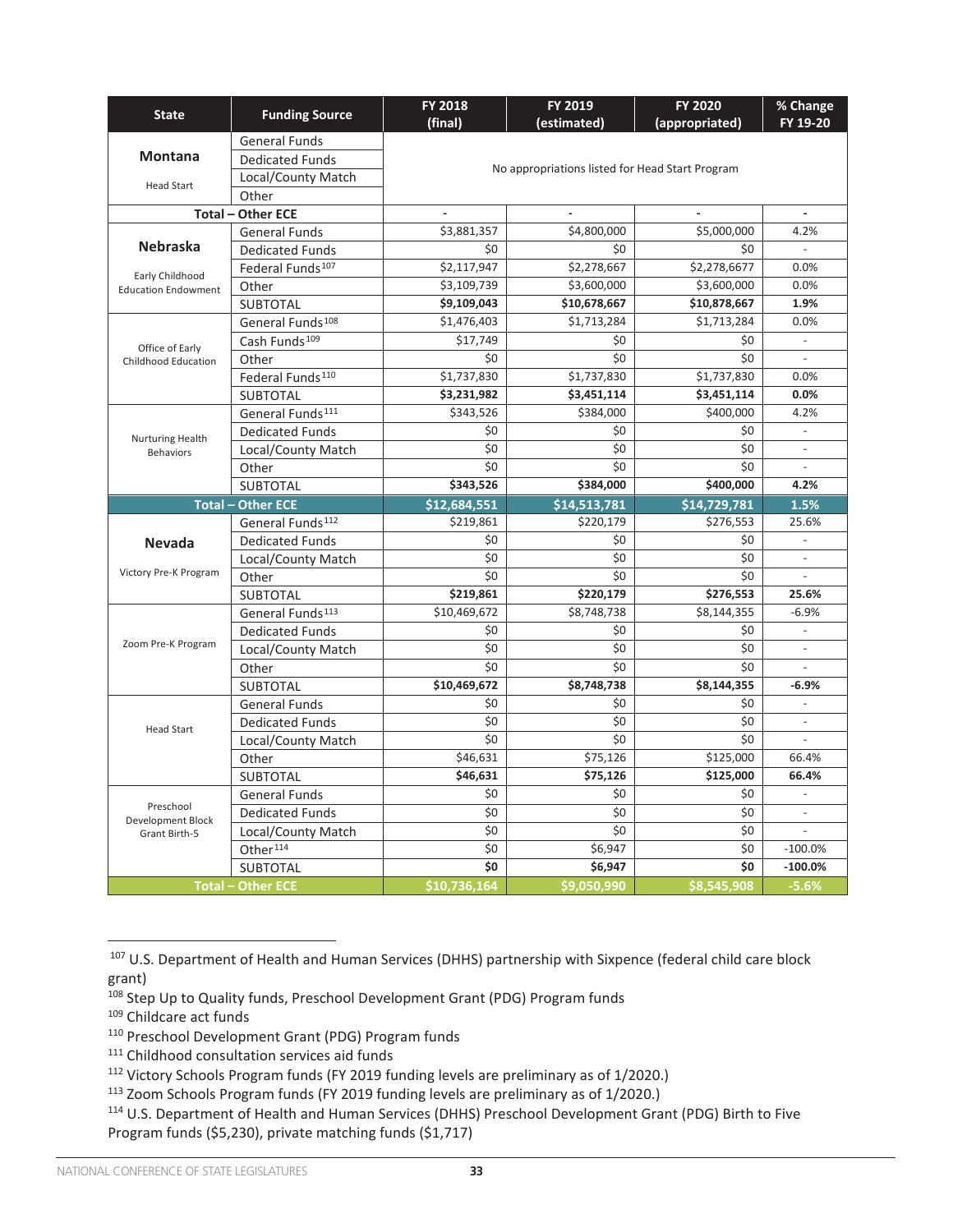| <b>State</b>                               | <b>Funding Source</b>          | FY 2018<br>(final) | FY 2019<br>(estimated)  | <b>FY 2020</b><br>(appropriated)                                                                                                                                                                                                                                                                                                                                                        | % Change<br>FY 19-20     |
|--------------------------------------------|--------------------------------|--------------------|-------------------------|-----------------------------------------------------------------------------------------------------------------------------------------------------------------------------------------------------------------------------------------------------------------------------------------------------------------------------------------------------------------------------------------|--------------------------|
| <b>New Jersey</b>                          | No programs listed             |                    |                         |                                                                                                                                                                                                                                                                                                                                                                                         |                          |
|                                            | General Funds <sup>115</sup>   | \$1,300            | \$1,400                 | \$4,200                                                                                                                                                                                                                                                                                                                                                                                 | 200.0%                   |
|                                            | <b>Dedicated Funds</b>         | \$0                | \$0                     | \$0                                                                                                                                                                                                                                                                                                                                                                                     |                          |
| <b>New Mexico</b>                          | Local/County Match             | \$0                | \$0                     | \$0                                                                                                                                                                                                                                                                                                                                                                                     |                          |
|                                            | Other                          | \$0                | \$0                     | \$0                                                                                                                                                                                                                                                                                                                                                                                     |                          |
|                                            | <b>SUBTOTAL</b>                | \$1,300            | \$1,400                 | \$4,200                                                                                                                                                                                                                                                                                                                                                                                 | 200.0%                   |
|                                            | <b>General Funds</b>           | \$23,700           | \$30,200                | \$119,900                                                                                                                                                                                                                                                                                                                                                                               | 297.0%                   |
|                                            | <b>Dedicated Funds</b>         | \$0                | \$0                     | \$0                                                                                                                                                                                                                                                                                                                                                                                     |                          |
| Other ECE Program                          | Local/County Match             | $\overline{\xi}$   | \$0                     | \$0                                                                                                                                                                                                                                                                                                                                                                                     |                          |
|                                            | Other                          | \$0                | \$0                     | \$0                                                                                                                                                                                                                                                                                                                                                                                     |                          |
|                                            | SUBTOTAL                       | \$23,700           | \$30,200                | \$119,900<br>\$25,000<br>\$30,000<br>\$0<br>\$0<br>\$55,000<br>\$179,100<br>\$83,332,837<br>\$0<br>\$0<br>\$0<br>\$83,332,837<br>\$63,680,616<br>\$0<br>\$0<br>\$7,392,654<br>\$71,073,270<br>\$154,406,107<br>\$2,041,446<br>\$0<br>\$0<br>\$1,250,077<br>\$3,291,523<br>\$735,000<br>\$0<br>\$0<br>\$0<br>\$735,000<br>\$4,026,523<br>\$6,264,100<br>\$0<br>\$0<br>\$0<br>\$6,264,100 | 297.0%                   |
|                                            | <b>General Funds</b>           | \$20,200           | \$21,500                |                                                                                                                                                                                                                                                                                                                                                                                         | 16.3%                    |
|                                            | Dedicated Funds <sup>116</sup> | \$26,300           | \$26,700                |                                                                                                                                                                                                                                                                                                                                                                                         | 12.4%                    |
| Other ECE Program                          | Local/County Match             | \$0                | \$0                     |                                                                                                                                                                                                                                                                                                                                                                                         | $\overline{\phantom{a}}$ |
|                                            | Other                          | \$0                | \$0                     | \$0<br>\$0<br>\$0<br>\$0<br>\$0                                                                                                                                                                                                                                                                                                                                                         | $\overline{\phantom{a}}$ |
|                                            | <b>SUBTOTAL</b>                | \$46,500           | \$48,200                |                                                                                                                                                                                                                                                                                                                                                                                         | 14.1%                    |
|                                            | <b>Total - Other ECE</b>       | \$71,500           | \$79,800                |                                                                                                                                                                                                                                                                                                                                                                                         | 124.4%                   |
| <b>North Carolina</b>                      | <b>General Funds</b>           | \$79,957,837       | \$83,332,837            |                                                                                                                                                                                                                                                                                                                                                                                         | 0.0%                     |
|                                            | <b>Dedicated Funds</b>         | \$0                |                         |                                                                                                                                                                                                                                                                                                                                                                                         | $\overline{\phantom{a}}$ |
|                                            | Local/County Match             | \$0                |                         |                                                                                                                                                                                                                                                                                                                                                                                         | $\overline{\phantom{a}}$ |
|                                            | Other                          | \$0                |                         |                                                                                                                                                                                                                                                                                                                                                                                         | $\overline{\phantom{a}}$ |
|                                            | <b>SUBTOTAL</b>                | \$79,957,837       | \$83,332,837            |                                                                                                                                                                                                                                                                                                                                                                                         | $0.0\%$                  |
|                                            | <b>General Funds</b>           | \$63,680,616       | \$63,680,616            |                                                                                                                                                                                                                                                                                                                                                                                         | 0.0%                     |
| Other ECE Program                          | <b>Dedicated Funds</b>         | \$0                |                         |                                                                                                                                                                                                                                                                                                                                                                                         | $\blacksquare$           |
|                                            | Local/County Match             | \$0                |                         |                                                                                                                                                                                                                                                                                                                                                                                         | $\overline{a}$           |
|                                            | Other <sup>117</sup>           | \$7,000,000        | \$7,000,000             |                                                                                                                                                                                                                                                                                                                                                                                         | 5.6%                     |
|                                            | <b>SUBTOTAL</b>                | \$70,680,616       | \$70,680,616            |                                                                                                                                                                                                                                                                                                                                                                                         | 0.6%                     |
|                                            | <b>Total - Other ECE</b>       | \$150,638,453      | \$154,013,453           |                                                                                                                                                                                                                                                                                                                                                                                         | 0.3%                     |
|                                            | General Funds <sup>118</sup>   | \$2,041,446        | $\overline{$}2,124,771$ |                                                                                                                                                                                                                                                                                                                                                                                         | $-3.9%$                  |
| <b>North Dakota</b>                        | <b>Dedicated Funds</b>         | \$0                | \$0                     |                                                                                                                                                                                                                                                                                                                                                                                         |                          |
| Child Care Quality and                     | Local/County Match             | \$0                | \$0                     |                                                                                                                                                                                                                                                                                                                                                                                         |                          |
| Workforce                                  | Other <sup>119</sup>           | \$1,250,077        | \$1,301,100             |                                                                                                                                                                                                                                                                                                                                                                                         | $-3.9%$                  |
|                                            | <b>SUBTOTAL</b>                | \$3,291,523        | \$3,425,871             |                                                                                                                                                                                                                                                                                                                                                                                         | $-3.9%$                  |
|                                            | General Funds <sup>120</sup>   | \$735,000          | \$765,000               |                                                                                                                                                                                                                                                                                                                                                                                         | $-3.9%$                  |
| Early Childhood<br><b>Education Grants</b> | <b>Dedicated Funds</b>         | \$0                | \$0                     |                                                                                                                                                                                                                                                                                                                                                                                         | $\overline{\phantom{a}}$ |
| Program                                    | Local/County Match             | \$0                | \$0                     |                                                                                                                                                                                                                                                                                                                                                                                         | $\overline{\phantom{a}}$ |
|                                            | Other                          | \$0                | \$0                     |                                                                                                                                                                                                                                                                                                                                                                                         | $\overline{\phantom{a}}$ |
|                                            | SUBTOTAL                       | \$735,000          | \$765,000               |                                                                                                                                                                                                                                                                                                                                                                                         | $-3.9%$                  |
| Total-                                     | <b>Other ECE</b>               | \$4,026,523        | \$4,190,871             |                                                                                                                                                                                                                                                                                                                                                                                         | $-3.9%$                  |
| <b>West Virginia</b>                       | No programs listed             |                    |                         |                                                                                                                                                                                                                                                                                                                                                                                         |                          |
|                                            | <b>General Funds</b>           | \$6,264,100        | \$6,264,100             |                                                                                                                                                                                                                                                                                                                                                                                         | 0.0%                     |
| Wisconsin                                  | <b>Dedicated Funds</b>         | \$0                | \$0                     |                                                                                                                                                                                                                                                                                                                                                                                         | $\overline{\phantom{a}}$ |
|                                            | Local/County Match             | \$0                | \$0                     |                                                                                                                                                                                                                                                                                                                                                                                         | $\overline{\phantom{a}}$ |
| <b>Head Start</b>                          | Other                          | \$0                | \$0                     |                                                                                                                                                                                                                                                                                                                                                                                         | $\overline{\phantom{a}}$ |
|                                            | <b>Total - Other ECE</b>       | \$6,264,100        | \$6,264,100             |                                                                                                                                                                                                                                                                                                                                                                                         | $0.0\%$                  |

### **[Return to Other Initiatives Findings](#page-8-0)**

<sup>115</sup> Higher education scholarships and wage supplements for early childhood workforce

- <sup>116</sup> IDEA Part C funds
- <sup>117</sup> CCDF funds
- <sup>118</sup> Funding is appropriated for a two-year period.
- <sup>119</sup> CCDF funds
- 120 Funding is appropriated for a two-year period.